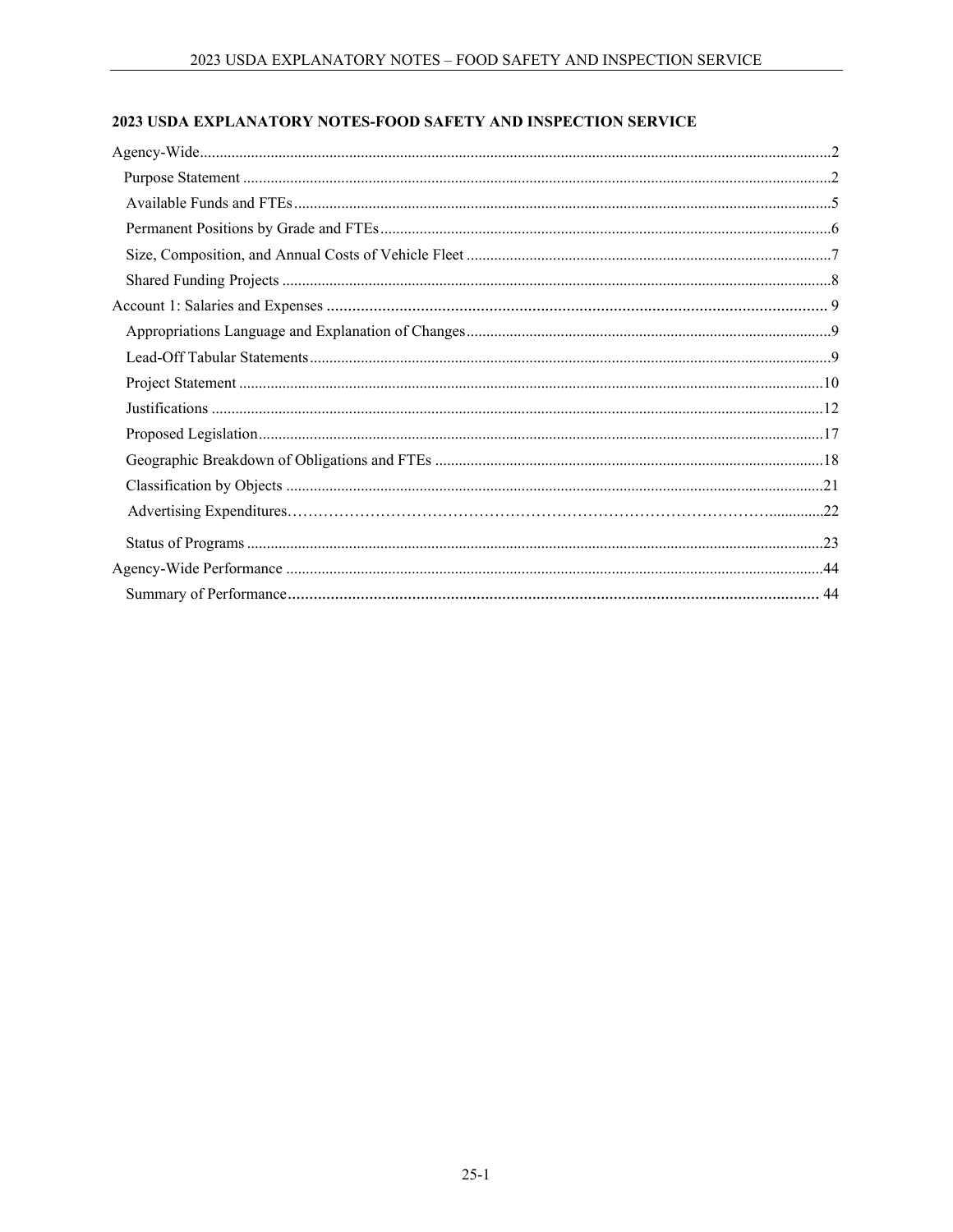#### **PURPOSE STATEMENT**

The Secretary of Agriculture established the Food Safety and Inspection Service (FSIS) on June 17, 1981, pursuant to legislative authority contained in 5 U.S.C. 301 that permits the Secretary to issue regulations governing the United States Department of Agriculture (USDA). The mission of FSIS is to protect the public's health by ensuring the safety of meat, poultry, and processed egg products. FSIS is composed of two major inspection programs: (1) Meat and Poultry Inspection (MPI) and (2) Egg Products Inspection.

The MPI Program is authorized by the Federal Meat Inspection Act (FMIA) as amended and the Poultry Products Inspection Act (PPIA). The purpose of the program is to ensure that meat and poultry products are safe, wholesome, and accurately labeled through inspection and regulation of these products so that they are suitable for commercial distribution for human consumption. FSIS also enforces the Humane Methods of Slaughter Act (HMSA) through the program, which requires that all livestock at Federally-inspected establishments be handled and slaughtered in a humane way.

FSIS conducts inspection activities at Federally-inspected meat and poultry establishments; and for State programs, the agency ensures that State MPI programs have standards that are at least equivalent to Federal standards. FSIS also ensures that meat and poultry products imported to the United States are produced under standards equivalent to U.S. inspection standards.

The Egg Products Inspection Program is authorized by the Egg Product Inspection Act (EPIA). The program's purpose is to ensure that liquid, frozen and dried egg products are safe, wholesome, and accurately labeled through continuous mandatory inspection of egg processing plants that manufacture these products. FSIS also ensures processed egg products imported to the United States are produced under standards equivalent to U.S. inspection.

FSIS' science-based inspection system, known as the Hazard Analysis and Critical Control Point (HACCP) system, places emphasis on the identification, prevention, and control of foodborne hazards. HACCP requirements include meeting sanitation, facility, operational standards, and other prerequisite programs to control pathogen contamination and to produce safe and unadulterated food.

During 2021, the agency maintained headquarters offices in the Washington D.C. metropolitan area; 10 district offices; the Policy Development Division in Omaha, Nebraska; laboratories in Athens, Georgia, St. Louis, Missouri, and Albany, California; the Financial Services Center in Des Moines, Iowa; the Human Resources Field Office in Minneapolis, Minnesota; and a nationwide network of inspection personnel in 6,630 federally regulated establishments in 50 States, N. Mariana Islands, Guam, Puerto Rico, Samoa and the Virgin Islands. Much of the agency's work is conducted in cooperation with Federal, State, and municipal agencies, as well as private industry.

As of September 30, 2021, the agency employment totaled 8,578 permanent full-time employees, including 571 in the Washington, DC area and 8,007 in the field. FSIS employed 8,408 Full Time Equivalents (FTE's) as of September 30, 2021. This included other-than-permanent employees in addition to permanent full-time ones. FSIS funding is broken out into the following categories:

- 1. Federal Food Safety and Inspection: Expenses associated with operations at all federally inspected meat, poultry and egg product establishments.
- 2. State Food Safety and Inspection: Expenses associated with state inspected establishments and state-run programs.
- 3. International Food Safety and Inspection: Expenses associated with import and export operations and certifications.
- 4. Public Health Data Communications Infrastructure System (PHDCIS): Expenses associated with providing public health communications and information systems infrastructure and connectivity.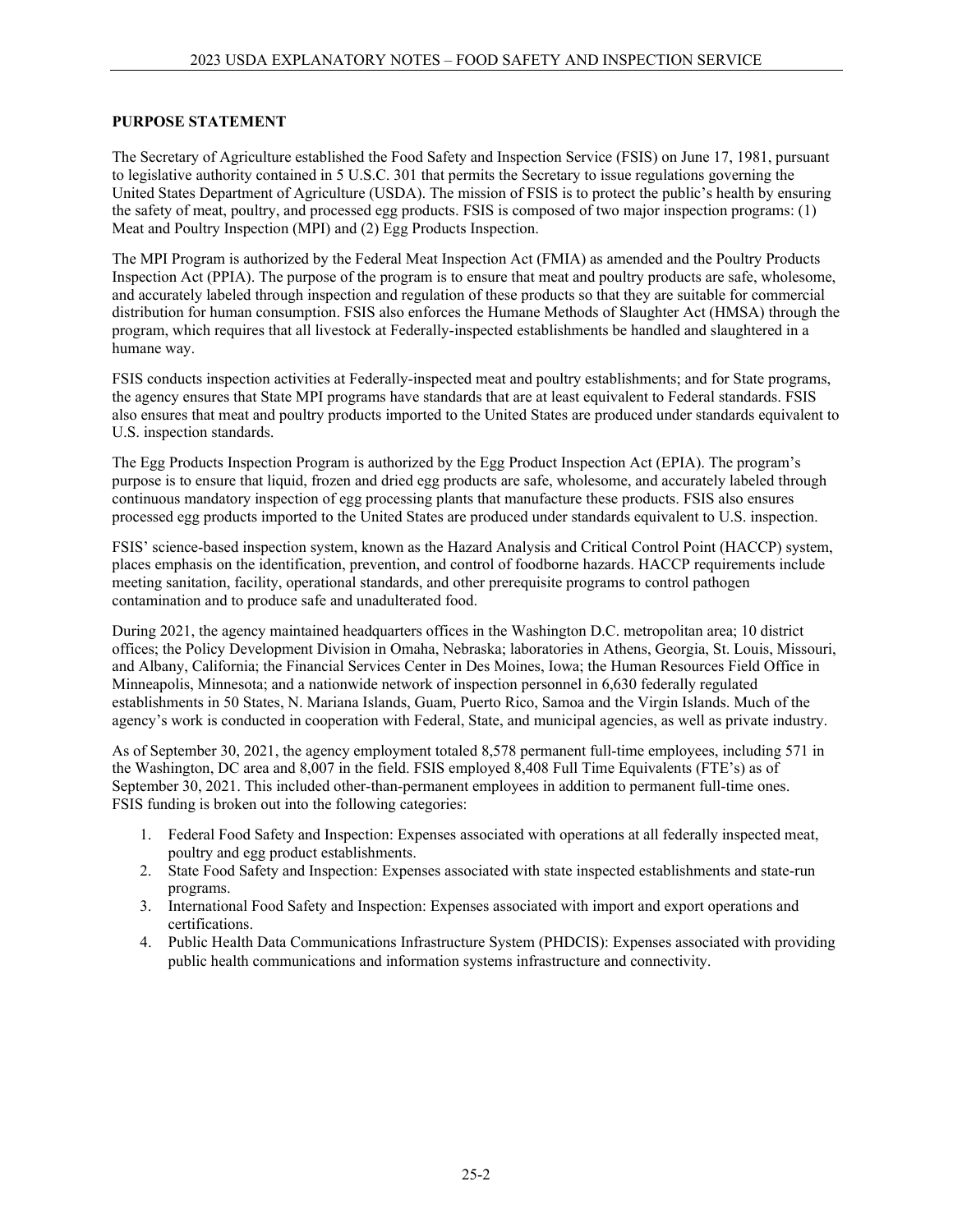#### **Statutory Authorities**

The MPI Program is authorized by the FMIA as amended and the PPIA. The purpose of the program is to ensure that meat and poultry products are safe, wholesome, and accurately labeled through inspection and regulation of these products so that they are suitable for commercial distribution for human consumption. FSIS also enforces the HMSA through the program, which requires that all livestock at Federally-inspected establishments be handled and slaughtered in a humane way.

The Egg Products Inspection Program is authorized by the EPIA. The program's purpose is to ensure that liquid, frozen and dried egg products are safe, wholesome, and accurately labeled through inspection of egg processing plants that manufacture these products. FSIS also ensures processed egg products imported to the United States are produced under standards equivalent to U.S. inspection.

| ID              | Date      | Title                          | <b>Result</b>                 |
|-----------------|-----------|--------------------------------|-------------------------------|
| 24601-0007-31   | 3/31/2021 | FSIS Waiver of Regulatory      | 1 recommendation remains open |
|                 |           | Requirements                   |                               |
| $21 - 001 - 01$ | 6/8/2021  | Survey of Food Safety and      | No open recommendations       |
|                 |           | Inspection Service Inspectors' |                               |
|                 |           | Perceptions of COVID-19        |                               |
|                 |           | Safety in the Work             |                               |
|                 |           | Environment                    |                               |

## **OIG and GAO Reports** *Table FSIS-1. Completed OIG Reports*

## *Table FSIS-2. In-Progress OIG Reports*

| ID            | Date       | Title                                                                                                   | <b>Result</b>                         |
|---------------|------------|---------------------------------------------------------------------------------------------------------|---------------------------------------|
| 24801-0001-23 | 11/6/2020  | COVID-19 – FSIS Pandemic<br>Response at Establishments                                                  | OIG is continuing its inspection work |
| 50801-0003-12 | 3/18/2021  | Secure Configuration of<br>USDA's Virtualization<br>Platforms, (50801-0003-12)                          | OIG is continuing its audit work      |
| 24601-0004-21 | 12/27/2021 | Initiatives to Address Workplace<br>Misconduct                                                          | OIG is continuing its audit work      |
| <b>NA</b>     | 2/2021     | Department of Labor (DOL)<br>OIG Audit of COVID-19 OSHA<br>Operations and Efforts to Protect<br>Workers | DOL/OIG is continuing its audit work  |

*Table FSIS-3. Completed GAO Reports*

| m          | Date       | Title                                                                                       | <b>Result</b>                    |
|------------|------------|---------------------------------------------------------------------------------------------|----------------------------------|
| GAO-21-191 | 11/30/2021 | COVID-19: Urgent Actions<br>Needed to Better Ensure an<br><b>Effective Federal Response</b> | No open recommendations for FSIS |
| GAO-21-387 | 3/31/2021  | COVID-19: Sustained Federal<br>Action is Crucial as Pandemic<br>Enters Its Second Year      | No open recommendations for FSIS |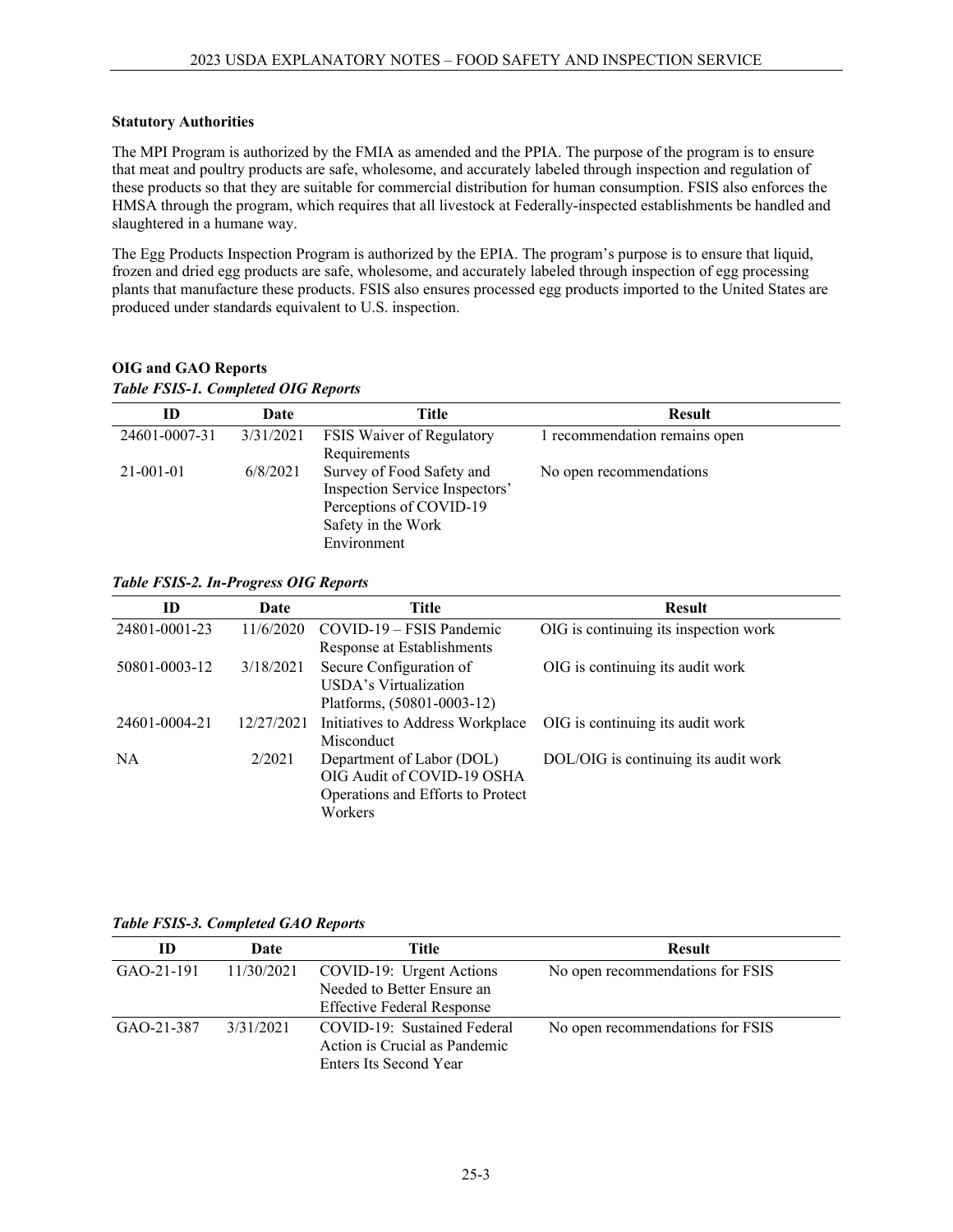| ID     | Date      | Title                                                                                                                  | <b>Result</b>                |
|--------|-----------|------------------------------------------------------------------------------------------------------------------------|------------------------------|
| 104434 | 10/6/2020 | Chemical Contamination of Food                                                                                         | GAO continues its audit work |
| 105104 | 5/10/2021 | Meat and Poultry Worker Safety                                                                                         | GAO continues its audit work |
| 105088 | 5/20/2021 | Technology Assessments on<br>Polyfluoroalkyl Substances<br>(PFAS) Detection and Removal<br>Audit of Federal Efforts to | GAO continues its audit work |
| 105238 | 6/24/2021 | <b>Address Zoonotic Diseases</b>                                                                                       | GAO continues its audit work |

*Table FSIS-4. In-Progress GAO Reports*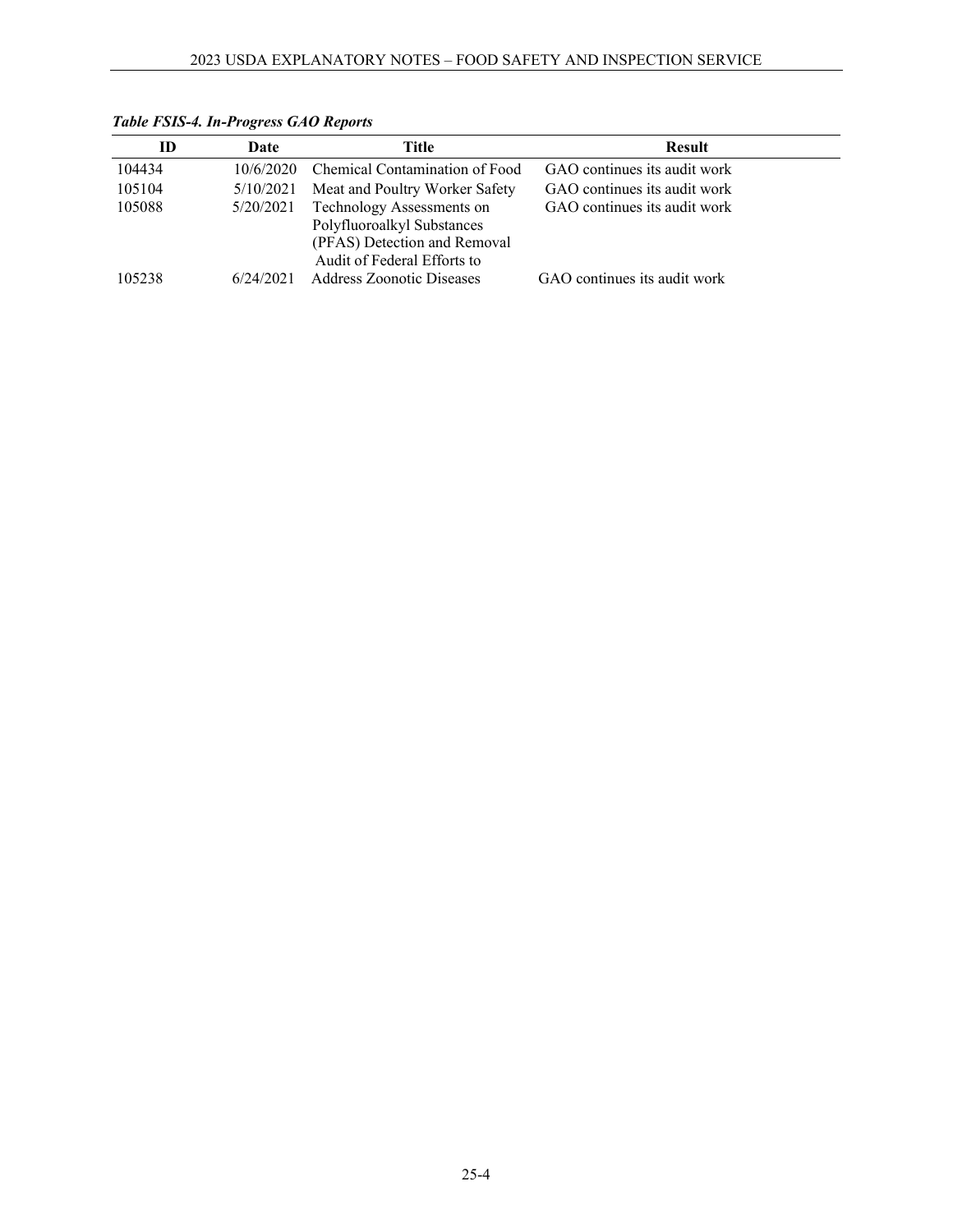| <b>AVAILABLE FUNDS AND FTES</b>                                     |
|---------------------------------------------------------------------|
| Table FSIS-5. Available Funds and FTEs (thousands of dollars, FTEs) |

|                                                                     |                          |                                |                          |                          | 2022             |                          | 2023             |                          |
|---------------------------------------------------------------------|--------------------------|--------------------------------|--------------------------|--------------------------|------------------|--------------------------|------------------|--------------------------|
|                                                                     | 2020 Actual              | <b>FTE</b>                     | 2021 Actual              | FTE                      | <b>Estimated</b> | <b>FTE</b>               | <b>Estimated</b> | <b>FTE</b>               |
| Salaries and Expenses:                                              |                          |                                |                          |                          |                  |                          |                  |                          |
| Discretionary Appropriations                                        | \$1,054,004              | 8,107                          | \$1,091,617              | 8,297                    | \$1,075,703      | 8,666                    | \$1,226,148      | 8,666                    |
| Mandatory Appropriations                                            |                          | $\overline{\phantom{a}}$       | 100,000                  | L,                       |                  | ÷                        |                  |                          |
| Supplemental Appropriations                                         | 33,000                   | 288                            |                          |                          |                  | ÷,                       |                  |                          |
| <b>Total Discretionary Appropriations</b>                           | 1,054,004                | 8,107                          | 1,091,617                | 8,297                    | 1,075,703        | 8,666                    | 1,226,148        | 8,666                    |
| <b>Total Mandatory Appropriations</b>                               |                          | $\blacksquare$                 | 100,000                  |                          |                  |                          |                  |                          |
| <b>Total Supplemental Appropriations</b>                            | 33,000                   | 288                            | ÷,                       |                          |                  |                          |                  |                          |
| <b>Total Offsetting Collections</b>                                 |                          | $\blacksquare$                 | ÷,                       |                          |                  |                          | ÷,               |                          |
| <b>Total Adjusted Appropriation</b>                                 | 1,087,004                | 8,395                          | 1,191,617                | 8,297                    | 1,075,703        | 8,666                    | 1,226,148        | 8,666                    |
| Balance Available, SOY                                              | 5,175                    | $\overline{\phantom{a}}$       | 17,912                   | $\overline{\phantom{a}}$ | 107,901          | $\overline{\phantom{a}}$ | 63,714           |                          |
| Recoveries, Other                                                   | 991                      | $\sim$                         | 5,607                    | $\overline{\phantom{a}}$ |                  | $\overline{a}$           |                  | $\overline{\phantom{a}}$ |
| Total Available                                                     | 1,093,170                | 8,395                          | 1,215,136                | 8,297                    | 1,183,604        | 8,666                    | 1,289,862        | 8,666                    |
| <b>Lapsing Balances</b>                                             | $-85$                    | ÷,                             | $-793$                   | $\overline{a}$           |                  | ÷.                       |                  |                          |
| Balance Available, EOY                                              | $-17,912$                | $\blacksquare$                 | $-107,901$               | $\overline{\phantom{a}}$ | $-63,714$        | $\blacksquare$           | $-53,714$        |                          |
| <b>Total Obligations</b>                                            | 1,075,173                | 8,395                          | 1,106,442                | 8,297                    | 1,119,890        | 8,666                    | 1,236,148        | 8,666                    |
| Total Obligations, FSIS                                             | 1,075,173                | 8,395                          | 1,106,442                | 8,297                    | 1,119,890        | 8,666                    | 1,236,148        | 8,666                    |
| Other USDA:                                                         |                          |                                |                          |                          |                  |                          |                  |                          |
| ARS, Nutrient Data Laboratory                                       | 232                      | $\overline{a}$                 | 163                      |                          |                  |                          |                  |                          |
| <b>APHIS</b>                                                        | 75                       |                                | 193                      |                          |                  |                          |                  |                          |
| OGC                                                                 | 200                      |                                | 89                       |                          |                  |                          |                  |                          |
| <b>OSEC</b>                                                         | $\overline{\phantom{a}}$ |                                | 204                      |                          |                  |                          |                  |                          |
| OCE                                                                 | 504                      | ٠                              |                          |                          |                  |                          |                  |                          |
| <b>OCIO</b>                                                         | 223                      |                                |                          |                          |                  |                          |                  |                          |
| <b>OHRM</b>                                                         | 1,100                    | ÷                              |                          |                          |                  |                          |                  |                          |
| <b>OASCR</b>                                                        | 38                       |                                |                          |                          |                  |                          |                  |                          |
| <b>NIFA</b>                                                         | 6                        |                                |                          |                          |                  |                          |                  |                          |
| <b>USDA DA</b>                                                      |                          | $\overline{\phantom{a}}$       | 1,299                    | $\overline{a}$           |                  |                          |                  |                          |
| Total, Other USDA                                                   | 2,378                    | ÷,                             | 1.948                    | $\overline{a}$           |                  |                          |                  | $\overline{\phantom{a}}$ |
| Total, Agriculture Available                                        | 1,095,548                | 8,395                          | 1,217,084                | 8,297                    | 1,183,604        | 8,666                    | 1,289,862        | 8,666                    |
| Other Federal Funds:                                                |                          |                                |                          |                          |                  |                          |                  |                          |
| FDA, Salmonella, Campylob, E. Coli Enterpcocc                       | 825                      |                                | 735                      |                          |                  |                          |                  |                          |
| Federal Emergency Management Agency (FEMA)                          | 56                       |                                | 249                      |                          |                  |                          |                  |                          |
| EOP/ONDCP                                                           | 54                       | $\overline{a}$                 | ÷,                       |                          |                  |                          |                  |                          |
| <b>DHRA</b>                                                         | 3                        |                                |                          |                          |                  |                          |                  |                          |
| <b>DWCF</b>                                                         | 6,519                    | $\overline{a}$                 | $\overline{\phantom{a}}$ |                          |                  |                          |                  |                          |
| <b>DHS</b>                                                          |                          | $\overline{\phantom{m}}$       | 509                      |                          |                  |                          |                  |                          |
| Total, Other Federal                                                | 7,457                    | $\overline{\phantom{a}}$       | 1,493                    | $\overline{a}$           |                  | L,                       |                  |                          |
| Non-Federal Funds:                                                  |                          |                                |                          |                          |                  |                          |                  |                          |
|                                                                     |                          |                                | 253,172                  | 21                       | 205,000          | 21                       | 205,000          |                          |
| Meat, Poultry and Egg Products Inspection<br><b>Accredited Labs</b> | 250,299<br>226           | 26<br>$\overline{\phantom{a}}$ | 199                      | $\overline{\phantom{a}}$ | 232              | $\blacksquare$           | 232              | 21                       |
| <b>Trust Funds</b>                                                  | 16,055                   | 93                             | 17,522                   | 90                       | 16,850           | 90                       | 16,850           | 90                       |
| Total, Non-Federal                                                  | 266,580                  | 119                            | 270,893                  | 111                      | 222,082          | 111                      | 222,082          | 111                      |
| Total Available, FSIS                                               | 1,369,585                | 8,514                          | 1,489,470                | 8,408                    | 1,405,686        | 8,777                    | 1,511,944        | 8,777                    |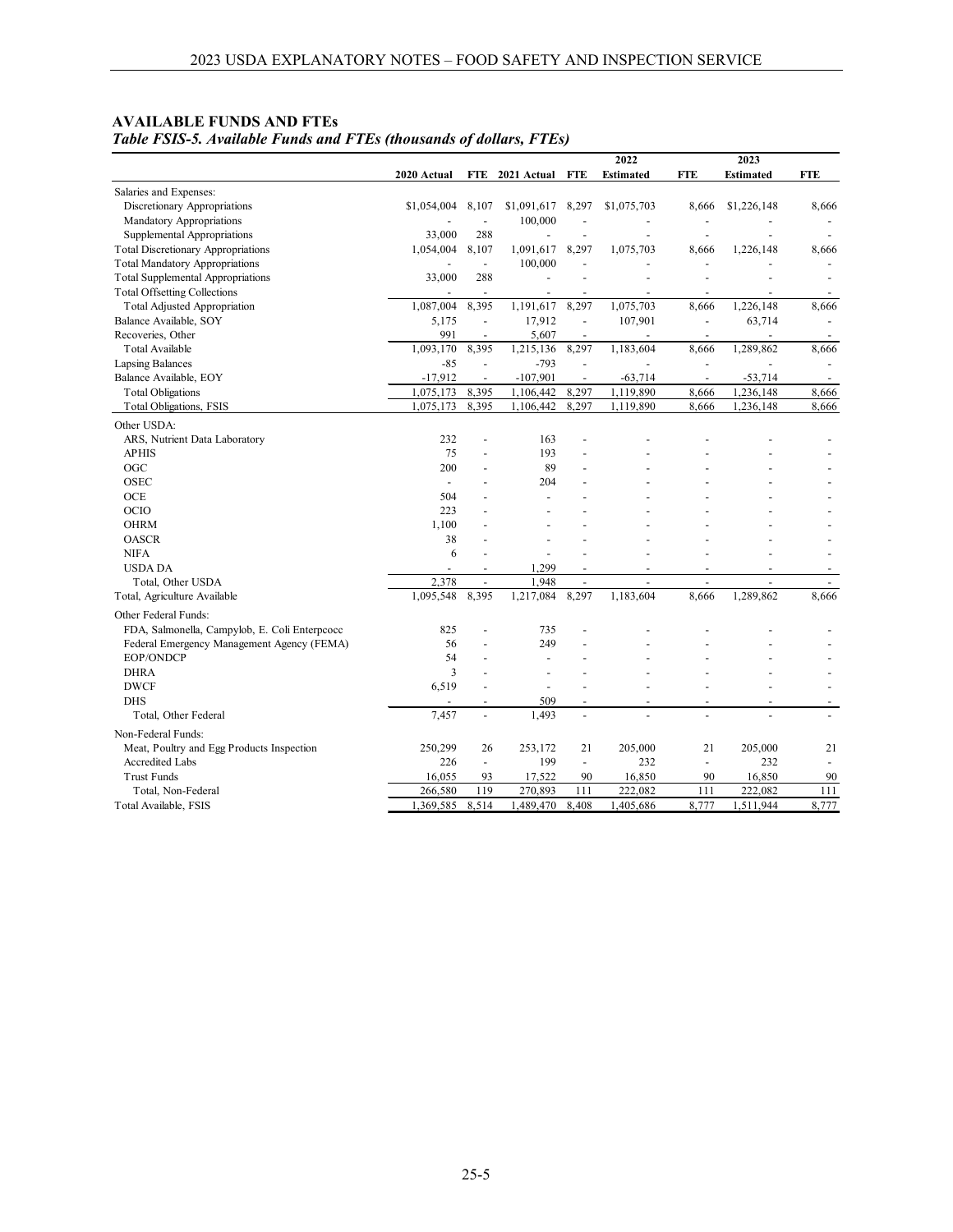| Item                   |                |                | 2020<br>Actual |      |              | 2021<br>Actual |      |       | 2022<br><b>Estimated</b> |                |              | 2023<br><b>Estimated</b> |
|------------------------|----------------|----------------|----------------|------|--------------|----------------|------|-------|--------------------------|----------------|--------------|--------------------------|
|                        | D.C.           | <b>Field</b>   | <b>Total</b>   | D.C. | <b>Field</b> | <b>Total</b>   | D.C. | Field | <b>Total</b>             | D.C.           | <b>Field</b> | <b>Total</b>             |
| <b>SES</b>             | 24             |                | 24             | 24   |              | 25             | 24   |       | 25                       | 24             |              | 25                       |
| SL                     | 4              |                | 4              | 4    |              | 4              | 4    |       | 4                        | 4              |              | 4                        |
| $GS-15$                | 59             | 24             | 83             | 55   | 23           | 78             | 55   | 23    | 78                       | 55             | 23           | 78                       |
| $GS-14$                | 181            | 83             | 264            | 179  | 91           | 270            | 179  | 91    | 270                      | 179            | 91           | 270                      |
| $GS-13$                | 167            | 384            | 551            | 158  | 376          | 534            | 158  | 376   | 534                      | 158            | 376          | 534                      |
| $GS-12$                | 67             | 1,029          | 1,096          | 75   | 1,000        | 1,075          | 75   | 1,000 | 1,075                    | 75             | 1,000        | 1,075                    |
| $GS-11$                | 25             | 83             | 108            | 29   | 97           | 126            | 29   | 97    | 126                      | 29             | 97           | 126                      |
| $GS-10$                | $\overline{2}$ | 483            | 485            |      | 478          | 479            |      | 478   | 479                      |                | 478          | 479                      |
| $GS-9$                 | 20             | 3,512          | 3,532          | 23   | 3,706        | 3,729          | 23   | 3,706 | 3,729                    | 23             | 3,706        | 3,729                    |
| $GS-8$                 | 3              | 471            | 474            | 3    | 303          | 306            | 3    | 303   | 306                      | 3              | 303          | 306                      |
| $GS-7$                 | 13             | 1,625          | 1,638          | 14   | 1,478        | 1,492          | 14   | 1,588 | 1,602                    | 14             | 1,588        | 1,602                    |
| $GS-6$                 | 4              | 22             | 26             | 3    | 14           | 17             | 3    | 14    | 17                       | 3              | 14           | 17                       |
| $GS-5$                 | 2              | 350            | 352            | 2    | 437          | 439            | 2    | 467   | 469                      | $\overline{2}$ | 467          | 469                      |
| $GS-4$                 |                | $\overline{2}$ | 3              |      | 3            | 4              |      | 3     | 4                        |                | 3            | 4                        |
| $GS-2$                 |                |                |                |      |              |                |      |       |                          |                |              |                          |
| Other Graded           |                |                |                |      |              |                |      |       |                          |                |              |                          |
| <b>Total Permanent</b> | 573            | 8,069          | 8,642          | 571  | 8,007        | 8,578          | 571  | 8,147 | 8,718                    | 571            | 8,147        | 8,718                    |
| Total Perm. FT EOY     | 573            | 8,069          | 8,642          | 571  | 8,007        | 8,578          | 571  | 8,147 | 8,718                    | 571            | 8,147        | 8,718                    |
| <b>FTE</b>             | 575            | 7,939          | 8,514          | 587  | 7,821        | 8,408          | 571  | 8,206 | 8,777                    | 571            | 8,206        | 8,777                    |

# **PERMANENT POSITIONS BY GRADE AND FTEs** *Table FSIS-6. Permanent Positions by Grade and FTEs*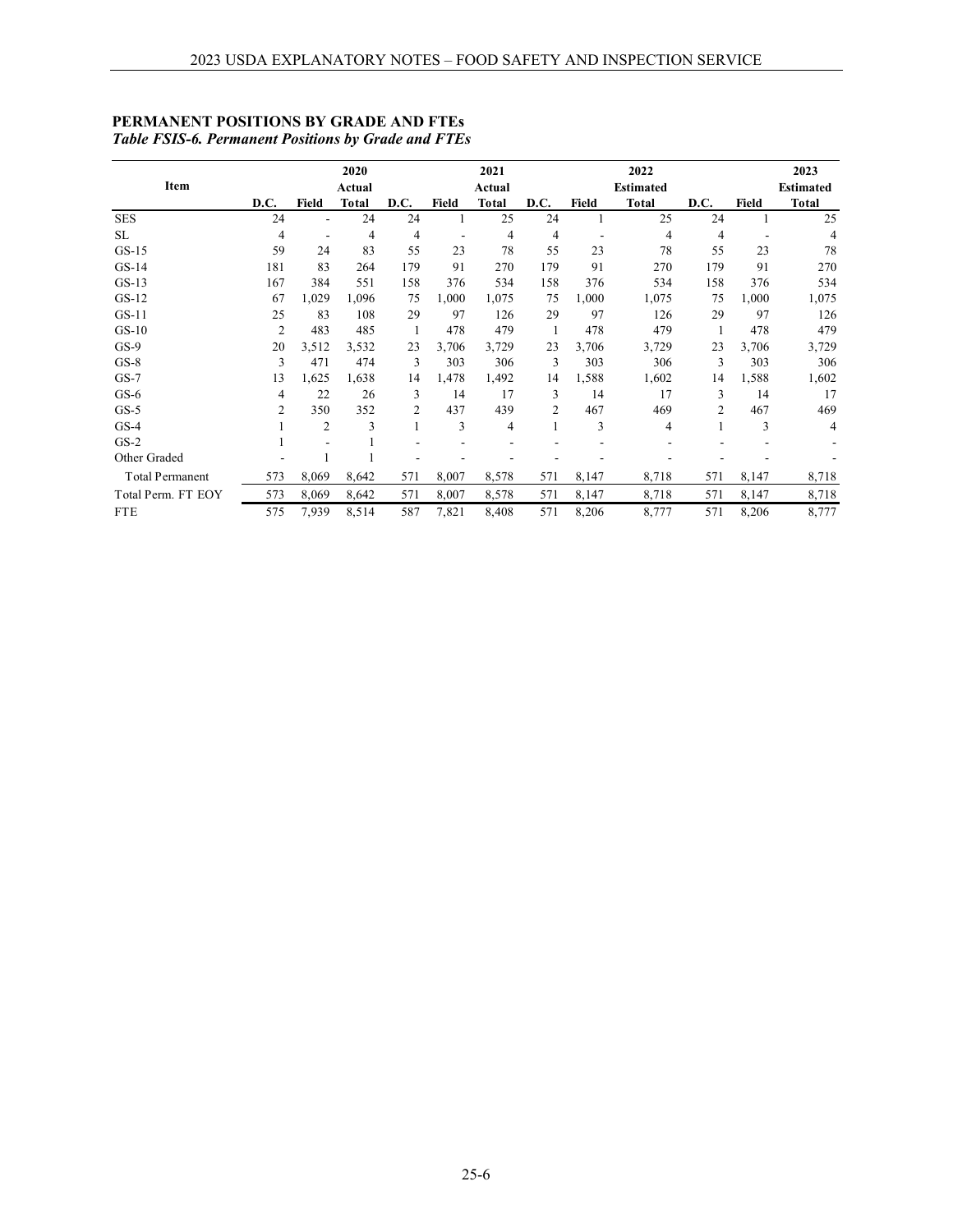## **SIZE, COMPOSITION, AND ANNUAL COSTS OF VEHICLE FLEET**

FSIS inspects in 6,531 meat, poultry, and egg products plants and import establishments located throughout the United States. A large number of FSIS inspection personnel have responsibilities in multiple plants and work "patrol/relief assignments" traveling from plant to plant on a daily basis. Depending on the inspector's proximity to given assignments and remote locations, inspectors may be required to travel over larger geographical areas.

All FSIS vehicles are leased from the General Service Administration's (GSA) fleet.

|  |  | Table FSIS -7. Size, Composition, and Annual Costs of Motor Vehicle Fleet |  |
|--|--|---------------------------------------------------------------------------|--|
|--|--|---------------------------------------------------------------------------|--|

|                                      | Sedans<br>and<br><b>Station</b><br>Wagons | Vans                     | <b>SUVs</b> | Light<br>Trucks<br>4X2   | Light<br><b>Trucks</b><br><b>4X4</b> | Medium<br>Duty<br>Vehicles | <b>Buses</b> | Heavy<br>Duty<br>Vehicles | Total<br>Vehicles | Annual<br><b>Operating</b><br>Costs |
|--------------------------------------|-------------------------------------------|--------------------------|-------------|--------------------------|--------------------------------------|----------------------------|--------------|---------------------------|-------------------|-------------------------------------|
| 2018 End of Year Operating Inventory | 2,180                                     | 79                       | 62          |                          |                                      | 2                          |              | -                         | 2,323             | \$12,426,223                        |
| 2020 End of Year Operating Inventory | 2,177                                     | 79                       | 75          | $\overline{\phantom{0}}$ |                                      |                            |              | -                         | 2,331             | 12,921,748                          |
| 2021 Planned Acquisitions            | $\overline{\phantom{0}}$                  | ۰                        | 65          | 18                       | 5                                    |                            | ٠            | $\overline{\phantom{0}}$  | 88                | 743,718                             |
| 2021 Planned Disposals               | $-31$                                     | $-54$                    | ٠           |                          |                                      |                            |              | $\overline{\phantom{0}}$  | $-85$             |                                     |
| 2021 End of Year Operating Inventory | 2,146                                     | 25                       | 140         | 18                       | 5                                    | $\blacksquare$             | ۰            | -                         | 2,334             | 13,665,466                          |
| 2022 Planned Acquisitions            | 82                                        | $\overline{\phantom{a}}$ |             |                          |                                      |                            |              |                           | 82                | 819,926                             |
| 2022 Planned Disposals               | $\overline{\phantom{0}}$                  | $\overline{\phantom{0}}$ | ٠           |                          |                                      |                            |              |                           |                   |                                     |
| 2022 End of Year Operating Inventory | 2,228                                     | 25                       | 140         | 18                       | 5                                    | $\overline{\phantom{0}}$   | -            | -                         | 2,416             | 14,485,392                          |
| 2023 Planned Acquisitions            |                                           |                          |             |                          |                                      |                            |              |                           |                   | 869,123                             |
| 2023 Planned Disposals               |                                           | -                        |             |                          |                                      |                            |              |                           |                   |                                     |
| 2023 End of Year Operating Inventory | 2,228                                     | 25                       | 140         | 18                       | 5                                    | ۰                          |              |                           | 2,416             | 15,354,515                          |

Note: Number of vehicles by type include vehicles owned by the agency and leased from commercial sources or GSA.

Annual Operating Costs excludes acquisition costs and gains from sale of vehicles as shown in FAST.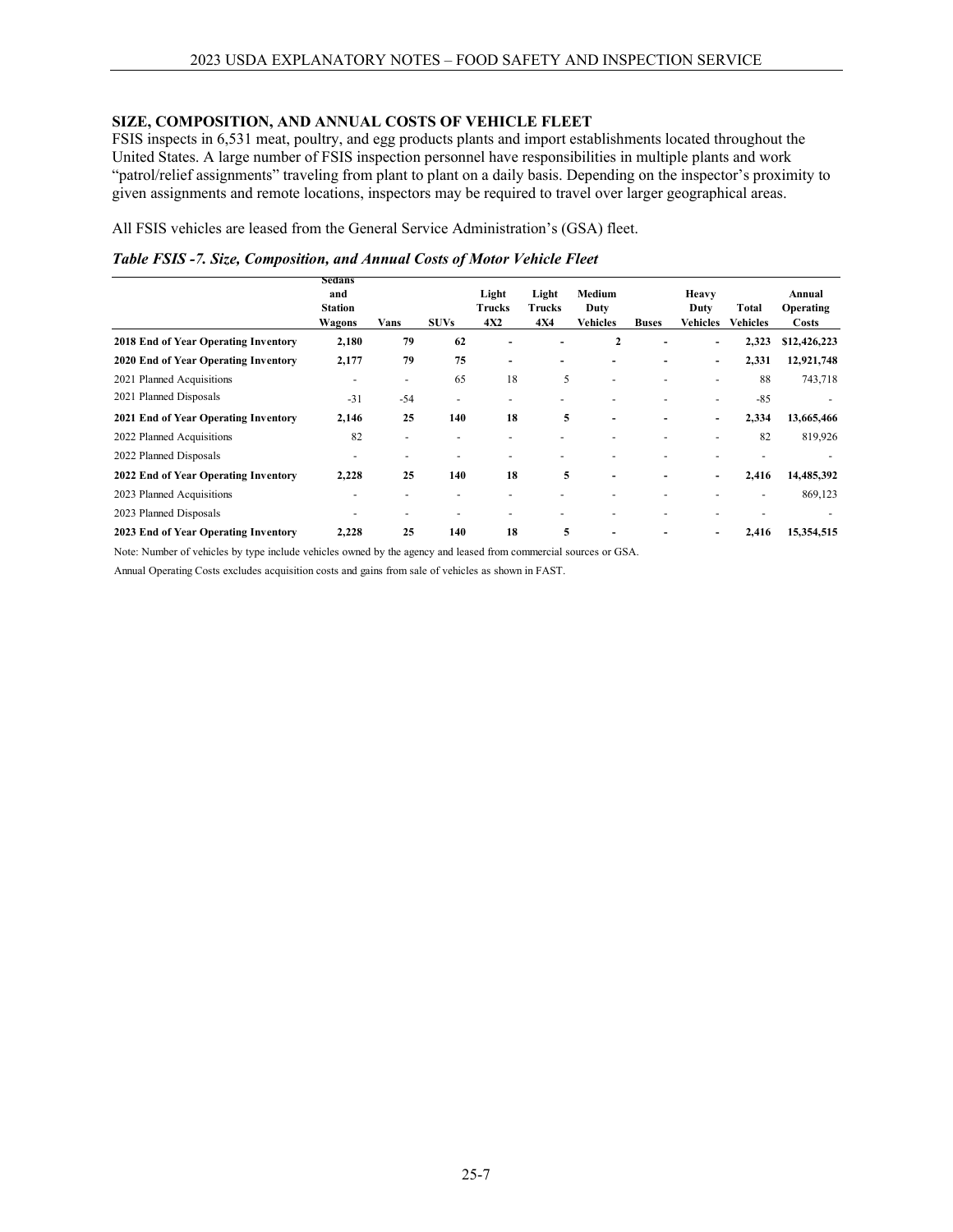| Table FSIS-5. Sharea Funaing Projects (abuars in thousanas) | 2020   | 2021                     | 2022             | 2023             |
|-------------------------------------------------------------|--------|--------------------------|------------------|------------------|
| <b>Item</b>                                                 | Actual | Actual                   | <b>Estimated</b> | <b>Estimated</b> |
| <b>Working Capital Fund:</b>                                |        |                          |                  |                  |
| Administrative Services:                                    |        |                          |                  |                  |
|                                                             | 3,169  | 4.523                    | 3,157            | 3,162            |
|                                                             | 837    | 794                      | 982              | 981              |
|                                                             | 247    | 240                      | 279              | 277              |
|                                                             | 12     | 12                       | 10               | 12               |
| Human Resources Enterprise Management Systems               | 99     | 126                      | 118              | 121              |
|                                                             | 4,365  | 5,695                    | 4,546            | 4,553            |
| Communications:                                             |        |                          |                  |                  |
|                                                             | 250    | 85                       | 141              | 205              |
|                                                             |        |                          |                  |                  |
| Finance and Management:                                     |        |                          |                  |                  |
|                                                             | 2,526  | 2,643                    | 2,441            | 2,454            |
|                                                             | 5,528  | 5,448                    | 5,320            | 5,521            |
|                                                             | 78     | 55                       | 60               | 46               |
|                                                             | 8,132  | 8.146                    | 7,821            | 8,021            |
| Information Technology:                                     |        |                          |                  |                  |
|                                                             | 6,131  | 13,236                   | 12,858           | 13,200           |
| Department Administration Information Technology Office     | 45     | 52                       | 34               | 34               |
|                                                             | 6,591  | 8,084                    | 8,613            | 8,512            |
|                                                             | 7,047  | 6,702                    | 6,065            | 5,055            |
|                                                             | 19,815 | 28,074                   | 27,570           | 26,801           |
|                                                             | 290    | 397                      | 501              | 501              |
|                                                             | 32,851 | 42,397                   | 40,579           | 40,081           |
| <b>Department-Wide Shared Cost Programs:</b>                |        |                          |                  |                  |
|                                                             | 4      | 3                        | 5                | 5                |
|                                                             | 707    | 622                      | 676              | 676              |
|                                                             | 1      | 1                        | 1                | 1                |
|                                                             | 55     | $\overline{\phantom{a}}$ |                  |                  |
|                                                             | 24     | 114                      | 115              | 115              |
|                                                             | 528    | 871                      | 802              | 802              |
|                                                             | 157    | 188                      | 187              | 187              |
|                                                             | 539    | 387                      | 388              | 396              |
|                                                             | 426    | 415                      | 416              | 419              |
|                                                             | 537    | 584                      | 563              | 563              |
|                                                             | 104    | 107                      | 122              | 122              |
|                                                             |        | 143                      | 61               | 76               |
|                                                             | 746    | 489                      | 407              | 407              |
|                                                             |        | 3,924                    | 3,743            | 3,769            |
| Total, Department-Wide Reimbursable Programs                | 3,828  |                          |                  |                  |
| E-Gov:                                                      |        |                          |                  |                  |
|                                                             | 7      | 9                        | 8                | 8                |
|                                                             | 23     | 31                       | 24               | 25               |
|                                                             |        | 7                        | 7                | 7                |
|                                                             | 13     | 13                       | 13               | 13               |
|                                                             |        |                          | 21               | 21               |
|                                                             | 27     | 28                       | 26               | 26               |
|                                                             | 133    | $\blacksquare$           | 5                | 5                |
|                                                             | 203    | 88                       | 104              | 105              |
|                                                             | 36,882 | 46,409                   | 44,426           | 43,955           |

# *SHARED FUNDING PROJECTS*

*Table FSIS-5. Shared Funding Projects (dollars in thousands)*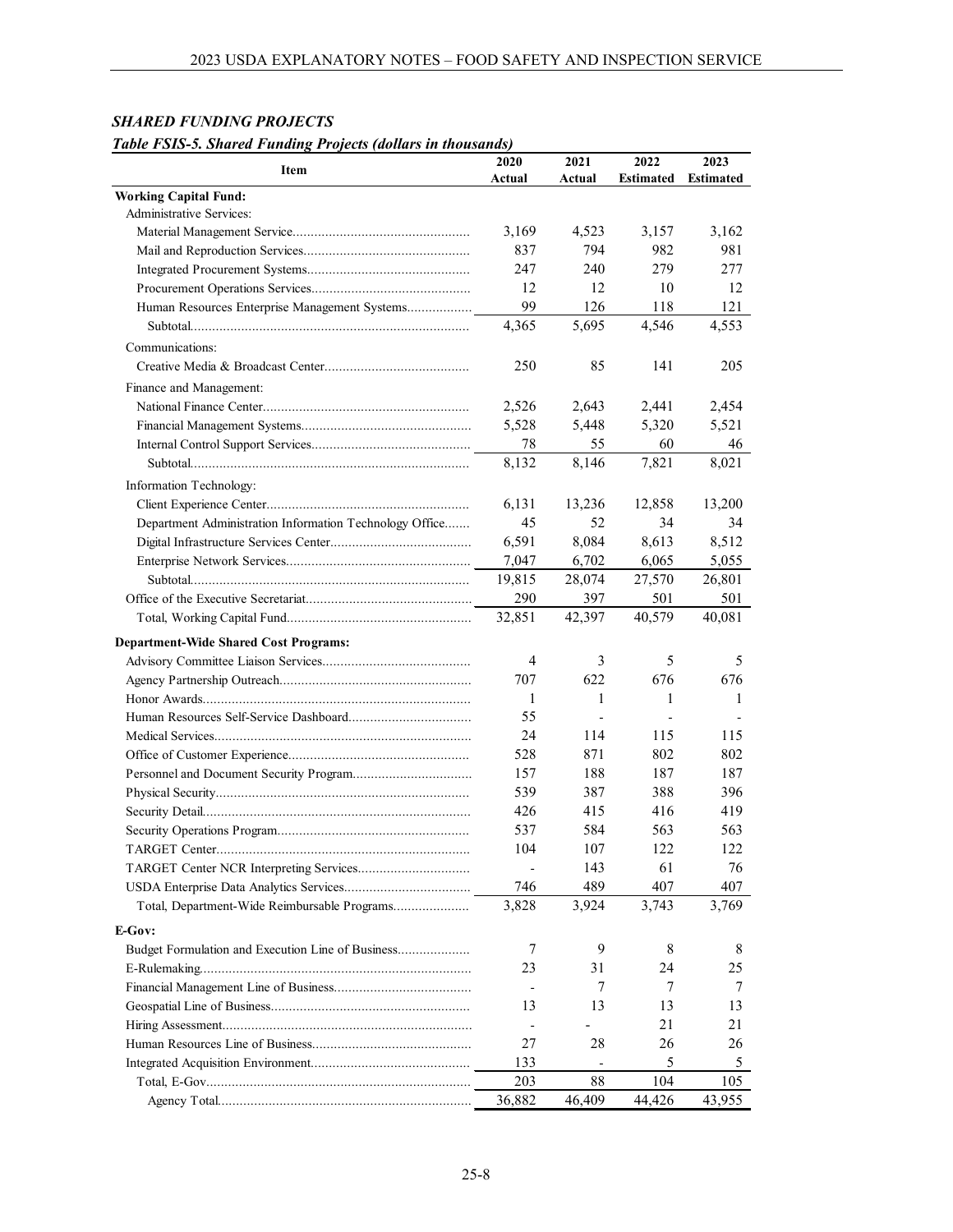## **APPROPRIATIONS LANGUAGE**

The appropriations language follows (new language underscored):

- 1 For necessary expenses to carry out services authorized by the Federal Meat Inspection Act,
- 2 the Poultry Products Inspection Act, and the Egg Products Inspection Act, including not to<br>3 exceed \$10,000 for representation allowances and for expenses pursuant to section 8 of the
- exceed \$10,000 for representation allowances and for expenses pursuant to section 8 of the
- 4 Act approved August 3, 1956 (7 U.S.C. 1766), [\$1,075,703,000] \$1,226,148,000; and in
- 5 addition, \$1,000,000 may be credited to this account from fees collected for the cost of
- 6 laboratory accreditation as authorized by section 1327 of the Food, Agriculture,
- 7 Conservation and Trade Act of 1990 (7 U.S.C. 138f): Provided, That funds provided for
- 8 the Public Health Data Communication Infrastructure system shall remain available until
- 9 expended: Provided further, That funds provided for the relocation of the Mid-Western
- 10 Laboratory shall remain available until expended: Provided further, That no fewer than 148
- 11 full-time equivalent positions shall be employed during fiscal year [2022] 2023 for purposes
- 12 dedicated solely to inspections and enforcement related to the Humane Methods of
- 13 Slaughter Act (7 U.S.C. 1901 et seq.) [: Provided further, That the Food Safety and Inspection Service shall
- 14 continue implementation of section 11016 of Public Law 110-246 as further clarified by the amendments made
- 15 in section 12106 of Public Law 113-79]: Provided further, That this appropriation shall be available pursuant to
- 16 law (7 U.S.C. 2250) for the alteration and repair of buildings and improvements, but the cost of
- 17 altering any one building during the fiscal year shall not exceed 10 percent of the current
- 18 replacement value of the building.

## **LEAD-OFF TABULAR STATEMENT**

#### *Table FSIS-6. Lead-Off Tabular Statement (In dollars)*

| <b>Item</b>                       | Amount          |
|-----------------------------------|-----------------|
| Estimate, 2022                    | \$1,075,703,000 |
| Change in Appropriation           | $+150,445,000$  |
| Budget Estimate, 2023             | 1,226,148,000   |
| Budget Estimate, Current Law 2023 | \$1,226,148,000 |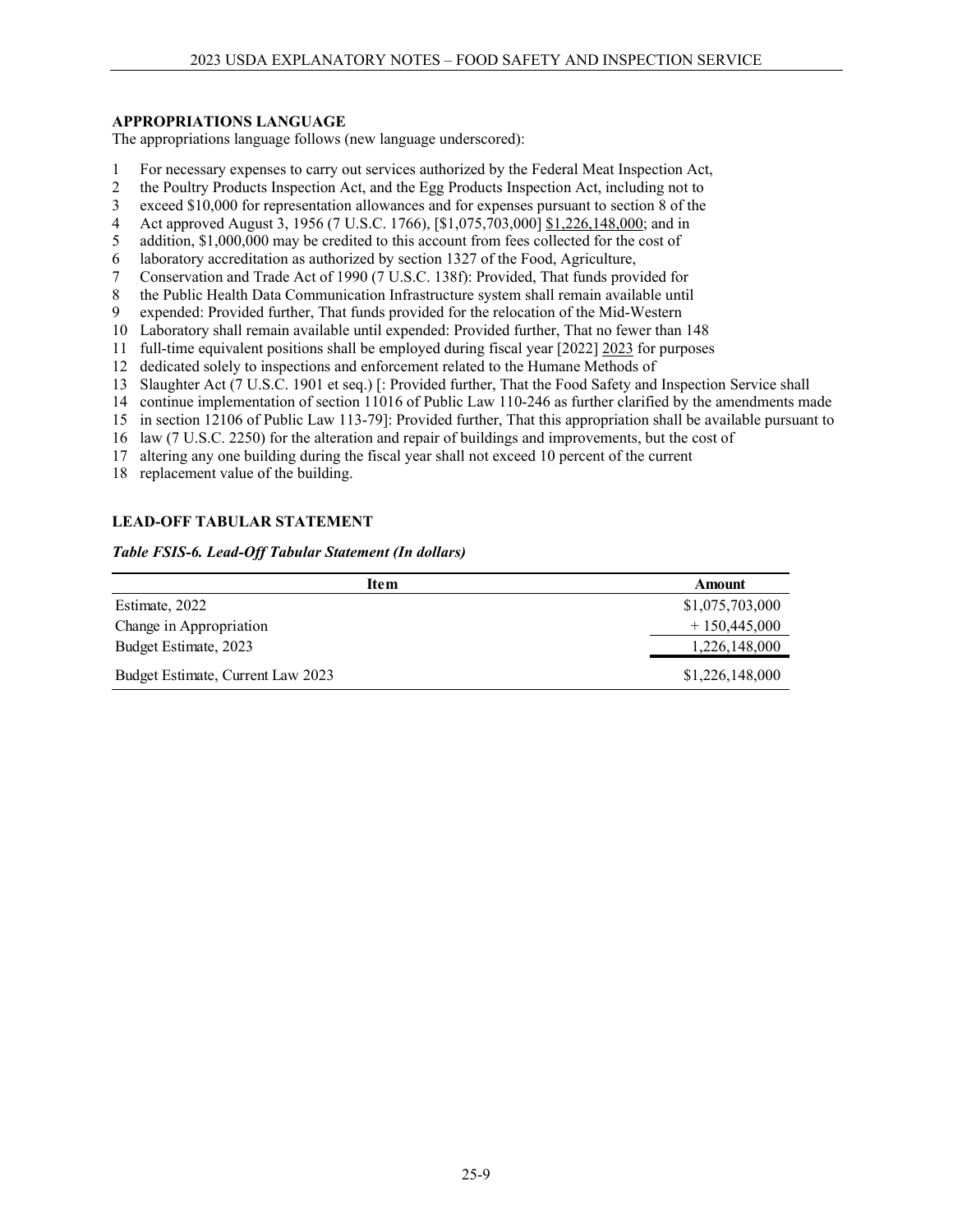#### **PROJECT STATEMENT**

*Table FSIS-7. Project Statement Appropriated (thousands of dollars, FTE)*

|                                                                 |                 |                          |                 |                          |                  |            |                  |            |                   | Inc.          |            |
|-----------------------------------------------------------------|-----------------|--------------------------|-----------------|--------------------------|------------------|------------|------------------|------------|-------------------|---------------|------------|
| <b>Item</b>                                                     | 2020            |                          | 2021            |                          | 2022             |            | 2023             |            |                   | <sub>or</sub> | Chg        |
|                                                                 | Actual          | <b>FTE</b>               | Actual          | FTE                      | <b>Estimated</b> | <b>FTE</b> | <b>Estimated</b> | <b>FTE</b> | Inc. or Dec. Dec. |               | <b>Key</b> |
| Discretionary Appropriations:                                   |                 |                          |                 |                          |                  |            |                  |            |                   |               |            |
|                                                                 | \$935,984       | 7,966                    | \$957,216 8,156 |                          | \$957,348 8,526  |            | \$1,103,562      | 8,526      | $+$ \$146,214     |               | (1)        |
|                                                                 | 66,682          | 20                       | 66,730          | 20                       | 66,730           | 20         | 68,317           | 20         | $+1,587$          |               | (2)        |
|                                                                 | 16,758          | 121                      | 17,045          | 121                      | 17,045           | 120        | 18,997           | 120        | $+1,952$          |               | (3)        |
| Public Health Data Communication Infrastructure System (PHDCIS) | 34,580          | $\blacksquare$           | 34,580          | $\blacksquare$           | 34,580           | $\sim$     | 35,272           |            | $+692$            |               | (4)        |
| Goodfellows Mid-Western Lab Relocation (General Provision)      |                 |                          | 16,046          |                          |                  |            |                  |            |                   |               |            |
|                                                                 | 1.054.004 8.107 |                          | 1,091,617       | 8,297                    | 1,075,703 8,666  |            | 1,226,148        | 8.666      | $+150.445$        |               |            |
| Mandatory Appropriations:                                       |                 |                          |                 |                          |                  |            |                  |            |                   |               |            |
|                                                                 |                 |                          | 100,000         |                          |                  |            |                  |            |                   |               |            |
|                                                                 |                 |                          | 100,000         |                          |                  |            |                  |            |                   |               |            |
| Supplemental Appropriations:                                    |                 |                          |                 |                          |                  |            |                  |            |                   |               |            |
|                                                                 | 33,000          | 288                      |                 |                          |                  |            |                  |            |                   |               |            |
|                                                                 | 33,000          | 288                      |                 |                          |                  |            |                  |            |                   |               |            |
|                                                                 |                 |                          | 1,191,617 8,297 |                          | 1,075,703 8,666  |            | 1,226,148 8,666  |            | 150,445           |               |            |
|                                                                 |                 |                          |                 |                          |                  |            |                  |            |                   |               |            |
|                                                                 | 340             |                          | $-15,914$       |                          |                  |            |                  |            |                   |               |            |
|                                                                 | 1,087,344 8,395 |                          | 1,175,703 8,297 |                          | 1,075,703 8,666  |            | 1,226,148        | 8.666      | 150,445           |               |            |
| Transfers In:                                                   |                 |                          |                 |                          |                  |            |                  |            |                   |               |            |
|                                                                 |                 |                          | 16,046          |                          |                  |            |                  |            |                   |               |            |
|                                                                 | 60              |                          |                 |                          |                  |            |                  |            |                   |               |            |
|                                                                 |                 |                          | 368             |                          |                  |            |                  |            |                   |               |            |
|                                                                 | 60              |                          | 16,414          | $\sim$                   |                  |            |                  |            |                   |               |            |
| Transfers Out:                                                  |                 |                          |                 |                          |                  |            |                  |            |                   |               |            |
|                                                                 | $-400$          | $\overline{\phantom{a}}$ | $-500$          | $\blacksquare$           |                  |            |                  |            |                   |               |            |
|                                                                 | $-400$          | $\overline{\phantom{a}}$ | $-500$          | $\overline{\phantom{a}}$ |                  |            |                  |            |                   |               |            |
|                                                                 | 991             | ÷,                       | 5,607           | $\blacksquare$           |                  |            |                  |            |                   |               |            |
|                                                                 | 5,175           | $\blacksquare$           | 17,912          | $\blacksquare$           | 107,901          |            | 63,714           |            | $-44,187$         |               |            |
|                                                                 | 1,093,170       | 8,395                    | 1,215,136       | 8,297                    | 1,183,604        | 8,666      | 1,289,862        | 8.666      | 106,258           |               |            |
|                                                                 | $-85$           |                          | $-793$          |                          |                  |            |                  |            |                   |               |            |
|                                                                 | $-17.912$       |                          | $-107.901$      |                          | $-63.714$        |            | $-53,714$        |            | $+10,000$         |               |            |
|                                                                 | 1,075,173       | 8,395                    | 1.106.442       | 8.297                    | 1,119,890 8,666  |            | 1.236.148        | 8.666      | 116.258           |               |            |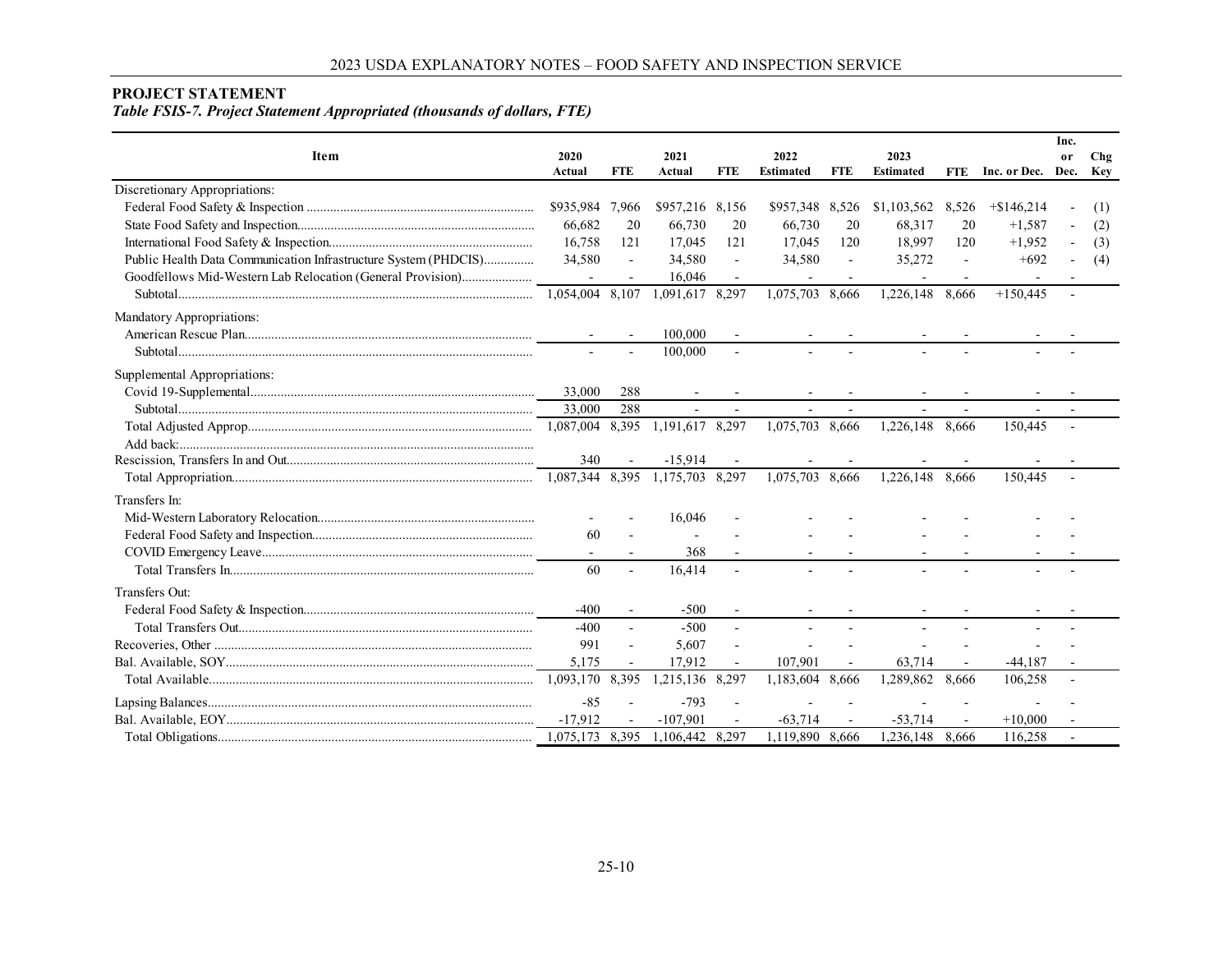# **PROJECT STATEMENT**

# *Table FSIS-11. Project Statement Obligated (thousands of dollars, FTE)*

| Ite m                                                          | 2020<br>Actual           | <b>FTE</b>               | 2021<br>Actual           | <b>FTE</b>               | 2022<br><b>Estimated</b> | <b>FTE</b>               | 2023<br><b>Estimated</b> | <b>FTE</b>     | Inc. or Dec.             | <b>FTE</b><br>Inc. or<br>Dec. |
|----------------------------------------------------------------|--------------------------|--------------------------|--------------------------|--------------------------|--------------------------|--------------------------|--------------------------|----------------|--------------------------|-------------------------------|
| Discretionary Obligations:                                     |                          |                          |                          |                          |                          |                          |                          |                |                          |                               |
|                                                                |                          | 7,966                    | \$956,657                | 8,156                    | \$957,348                | 8,526                    | \$1,103,562              | 8,526          | $+146,214$               |                               |
|                                                                | 65,979                   | 20                       | 66,723                   | 20                       | 66,730                   | 20                       | 68,317                   | 20             | $+1.587$                 |                               |
|                                                                | 17,012                   | 121                      | 16,969                   | 121                      | 17,045                   | 120                      | 18,997                   | 120            | $+1,952$                 |                               |
| Public Health Data Communication Infrastructure System (PHDCIS | 33,914                   | $\sim$                   | 34,688                   | $\blacksquare$           | 37,664                   | $\sim$                   | 35,272                   | $\sim$         | $-2,392$                 |                               |
| Goodfellows Mid-Western Lab Relocation (General Provision)     | $\overline{\phantom{a}}$ |                          | $\overline{\phantom{a}}$ |                          | 16,046                   |                          |                          |                | $-16,046$                |                               |
|                                                                |                          |                          | 8,107 1,075,037          | 8,297                    | 1,094,833                | 8.666                    | 1.226.148                | 8,666          | $+131,315$               |                               |
| Mandatory Obligations:                                         |                          |                          |                          |                          |                          |                          |                          |                |                          |                               |
|                                                                | $\overline{\phantom{a}}$ |                          | 11,286                   |                          | 25,000                   |                          | 10.000                   |                | $-15,000$                |                               |
|                                                                | $\sim$                   |                          | 11,286                   | $\blacksquare$           | 25,000                   | $\equiv$                 | 10,000                   | $\mathbf{r}$   | $-15,000$                |                               |
| Supplemental Obligations:                                      |                          |                          |                          |                          |                          |                          |                          |                |                          |                               |
|                                                                | 17,253                   | 288                      | 16,839                   |                          |                          |                          |                          |                |                          |                               |
|                                                                | 4,667                    | $\overline{\phantom{a}}$ | 3,801                    |                          | 57                       |                          |                          |                | $-57$                    |                               |
|                                                                | 21,920                   | 288                      | 20,640                   | $\overline{\phantom{a}}$ | 57                       |                          |                          |                | $-57$                    |                               |
| Offsetting Collections:                                        |                          |                          |                          |                          |                          |                          |                          |                |                          |                               |
|                                                                | $\overline{\phantom{a}}$ |                          | 368                      |                          |                          |                          |                          |                |                          |                               |
|                                                                | $\overline{\phantom{a}}$ | $\blacksquare$           | 368                      | $\overline{\phantom{a}}$ | $\overline{\phantom{a}}$ | $\overline{\phantom{a}}$ |                          |                | $\overline{\phantom{a}}$ |                               |
|                                                                |                          | 8,395                    | 1,107,331                |                          | 8,297 1,119,890          | 8,666                    | 1,236,148                | 8,666          | 116,258                  |                               |
| Add back:                                                      |                          |                          |                          |                          |                          |                          |                          |                |                          |                               |
|                                                                | 85                       |                          | 793                      |                          |                          |                          |                          |                |                          |                               |
| Balances Available, EOY:                                       |                          |                          |                          |                          |                          |                          |                          |                |                          |                               |
|                                                                | 15,748                   |                          |                          |                          |                          |                          |                          |                |                          |                               |
|                                                                | $\sim$                   |                          | 16,046                   |                          |                          |                          |                          |                |                          |                               |
|                                                                | 936                      |                          | 3,084                    |                          |                          |                          |                          |                |                          |                               |
|                                                                | 1,228                    |                          | 57                       |                          |                          |                          |                          |                |                          |                               |
|                                                                | $\overline{a}$           |                          | 88,714                   |                          | 63,714                   |                          | 53,714                   |                | $-10,000$                |                               |
|                                                                | 17,912                   | $\overline{a}$           | 107,901                  | $\overline{\phantom{a}}$ | 63,714                   | $\blacksquare$           | 53,714                   | $\blacksquare$ | $-10,000$                |                               |
|                                                                |                          | 8,395                    | 1,216,025                | 8,297                    | 1,183,604                | 8,666                    | 1,289,862                | 8,666          | 106,258                  |                               |
| Less:                                                          |                          |                          |                          |                          |                          |                          |                          |                |                          |                               |
|                                                                | $-60$                    |                          | $-16,414$                |                          |                          |                          |                          |                |                          |                               |
|                                                                | 400                      |                          | 500                      |                          |                          |                          |                          |                |                          |                               |
|                                                                | $-991$                   | $\blacksquare$           | $-5,607$                 |                          |                          |                          |                          |                |                          |                               |
|                                                                | $-5,175$                 |                          | $-17,912$                |                          | $-107.901$               |                          | $-63,714$                |                | 44,187                   |                               |
|                                                                |                          | 8,395                    | 1,176,592                | 8,297                    | 1,075,703                | 8,666                    | 1,226,148                | 8,666          | 150,445                  |                               |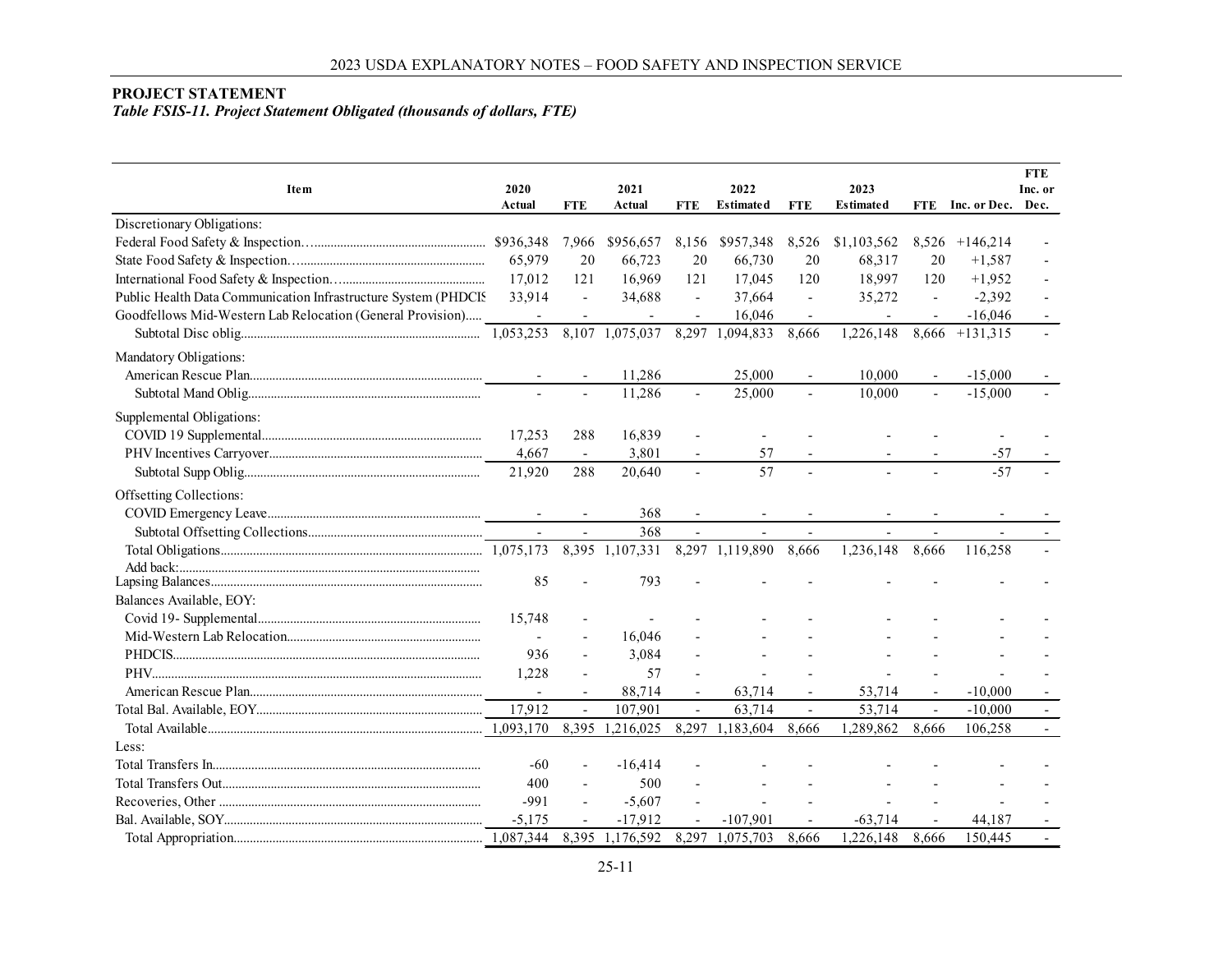#### **JUSTIFICATIONS OF INCREASES/DECREASES**

#### **Food Safety and Inspection Service**

FSIS provides in-plant inspection of all domestic processing and slaughter establishments preparing meat, poultry, and processed egg products for sale or distribution into commerce, as well as surveillance and investigation of all meat, poultry, and egg product facilities. FSIS inspection program personnel are present for all domestic slaughter operations, inspect each livestock and poultry carcass, and inspect operations at each processing establishment at least once per shift. In addition to in-plant personnel in Federally inspected establishments, FSIS employs a number of other field personnel, such as laboratory technicians and investigators. Program investigators conduct surveillance, investigations, and other activities at food warehouses, distribution centers, retail stores, and other businesses operating in commerce that store, handle, distribute, transport, or sell meat, poultry, or processed egg products to the consuming public. FSIS ensures the safety of imported products through a three-part equivalence process which includes (1) analysis of an applicant country's legal and regulatory structure, (2) initial and periodic on-site equivalence auditing of the country's food regulatory systems, and (3) continual point-of-entry re-inspection of products received from the exporting country. FSIS also has cooperative agreements with 27 States that operate intrastate meat and poultry inspection programs. FSIS conducts reviews of these State programs to ensure that they are "at least equal to" the Federal program. Additionally, FSIS regulates interstate commerce through cooperative agreements with five States that already have MPI programs that are identical to the Federal program and allows those establishments to ship products across state lines and also, potentially, to export them to foreign countries.

To carry out these Congressional mandates, FSIS:

- Employs 8,408 Full Time Equivalents (FTEs as of September 30, 2021). This includes other-than-permanent employees, in addition to, permanent full-time employees.
- Regulates over 250,000 different meat, poultry, and egg products
- Regulates operations at over 6,600 Federally regulated establishments.
- Ensures public health requirements are met in establishments that each year slaughter or process:
	- $\circ$  165 million head of livestock<br> $\circ$  9.6 billion poultry carcasses
	- 9.6 billion poultry carcasses
	- o 2.8 billion pounds of egg products
- Conducts 7.3 million food safety & food defense procedures
- Condemned:
	- o Over 14.6 million poultry carcasses
	- More than 254,801 head of livestock during postmortem (post-slaughter) inspection
- In FY 2021, performed 184,447 Humane Handling (HH) verification procedures



This map represents the geographic distribution of FSIS operated/regulated establishments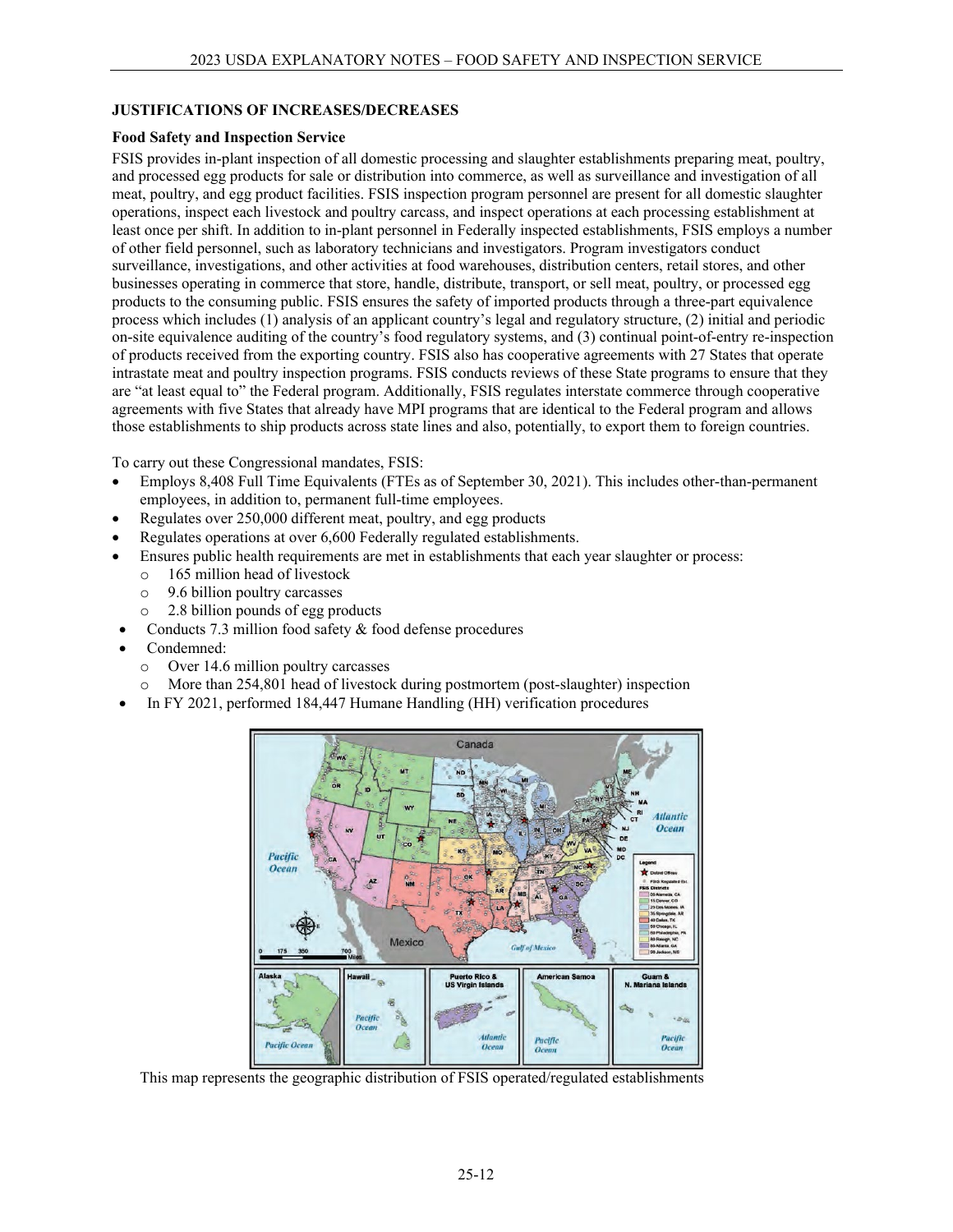## **(1) Federal Food Safety and Inspection: A net increase of 146,214,000 from the FY 2021 Enacted.**

#### (a) Federal: An increase of \$19,629,000 which includes \$13,345,00 for pay inflation, \$6,284,000 for FERS for 2022.

This increase supports the pay increase which went into effect January 1, 2022, of a 2.7 percent Cost of Living pay increases for civilian employees, and a 1.1 percent increase to cover the expense for the mandated increase of USDA's contribution to FERS.

#### (b) Federal: An increase of \$36,620,000 to fund the annualization of the FY 2022 and the FY 2023 pay increase.

FSIS spends 80 percent of its funding on salaries and benefits, predominantly for inspection personnel in establishments, and other frontline employees such as investigators and laboratory technicians. In addition, FSIS spends about 14 percent of its budget on system infrastructure, state inspection programs, and travel for inspectors and investigators. Therefore, FSIS has limited flexibility in its funding.

FSIS has a statutory mandate for carcass-by-carcass slaughter inspection, and a once-per-shift per day presence for processing inspection of meat, poultry, and egg products establishments. The permanent statutes for the inspection of meat, poultry, and processed egg products result in labor-intensive inspection activities, thereby making salary and benefit costs relatively inflexible.

This funding will cover the 4.6 percent FY 2023 pay raise. It also will fund the annualization of the 2.7 percent calendar year 2022 pay raise. This critical increase is needed to support and maintain staffing levels to meet the demands and statutory requirements FSIS is required to enforce for its critical food safety mission. Elimination of the pay cost increase means that FSIS would not be able to fund approximately 395 personnel. Since most FSIS personnel and funding is directly related to our frontline inspections, testing, and investigations, it would be very difficult to absorb this reduction without impacting our mission and the meat and poultry industry. Some of the potential impacts would be: reduced service to industry, reduced FSIS testing, lower criminal and civil investigation capabilities, delays in establishing new rules and standards, negative effect on morale, and increased risk of food safety system failures due to reduced verification tasks performed.

#### (c) Federal: An increase of \$3,065,000 to fund inflationary adjustments to non-pay object classes

Costs for items such as travel, utilities and contracts have experienced inflationary increases over time. Many of these items have been held at the same level or only increased with programmatic increases for several years. The increased costs cannot continue to be absorbed by the agency without affecting the agency's mission. This funding will cover the 2% inflation estimate in FY 23 applied to all non-pay object classes.

#### (d) Federal: An Increase of \$10,300,000 from the FY 2021 Enacted to Federal Food Safety Inspection for FSIS IT Modernization.

FSIS must have a modern and stable Information Technology (IT) Infrastructure to achieve operational excellence. Mission critical IT assets, such as the Public Health Information System (PHIS), and other FSIS applications that drive transformative solutions for business intelligence and reporting, produce real-time data analysis, promote global commerce, and facilitate the collection and sharing of vital data that allows FSIS to continually improve accomplishment of the food safety mission. An investment of \$10.3 million will help modernize and upgrade FSIS's aging infrastructure, facilitate trade, reduce security issues, increase operational efficiency, and develop a capability to receive lab sample data from external organizations. This request is necessary to implement key Departmental initiatives such as OneUSDA, migration to the Cloud, infrastructure consolidation, and adoption of modern technology platforms.

FSIS is increasingly dependent on IT for all aspects of its mission, especially in making science-based decisions and promoting global commerce. As technology has evolved, IT has become a critical component in FSIS's efforts to link and integrate the various components of FSIS operations. Reliable, scalable and modernized IT is essential to an integrated effort to improve the quality and quantity of data that FSIS captures, improve the usefulness of its information, conduct better analysis to become more proactive in reducing illnesses, increase threat detection, and improve the ability to rapidly adjust to food safety threats that do occur.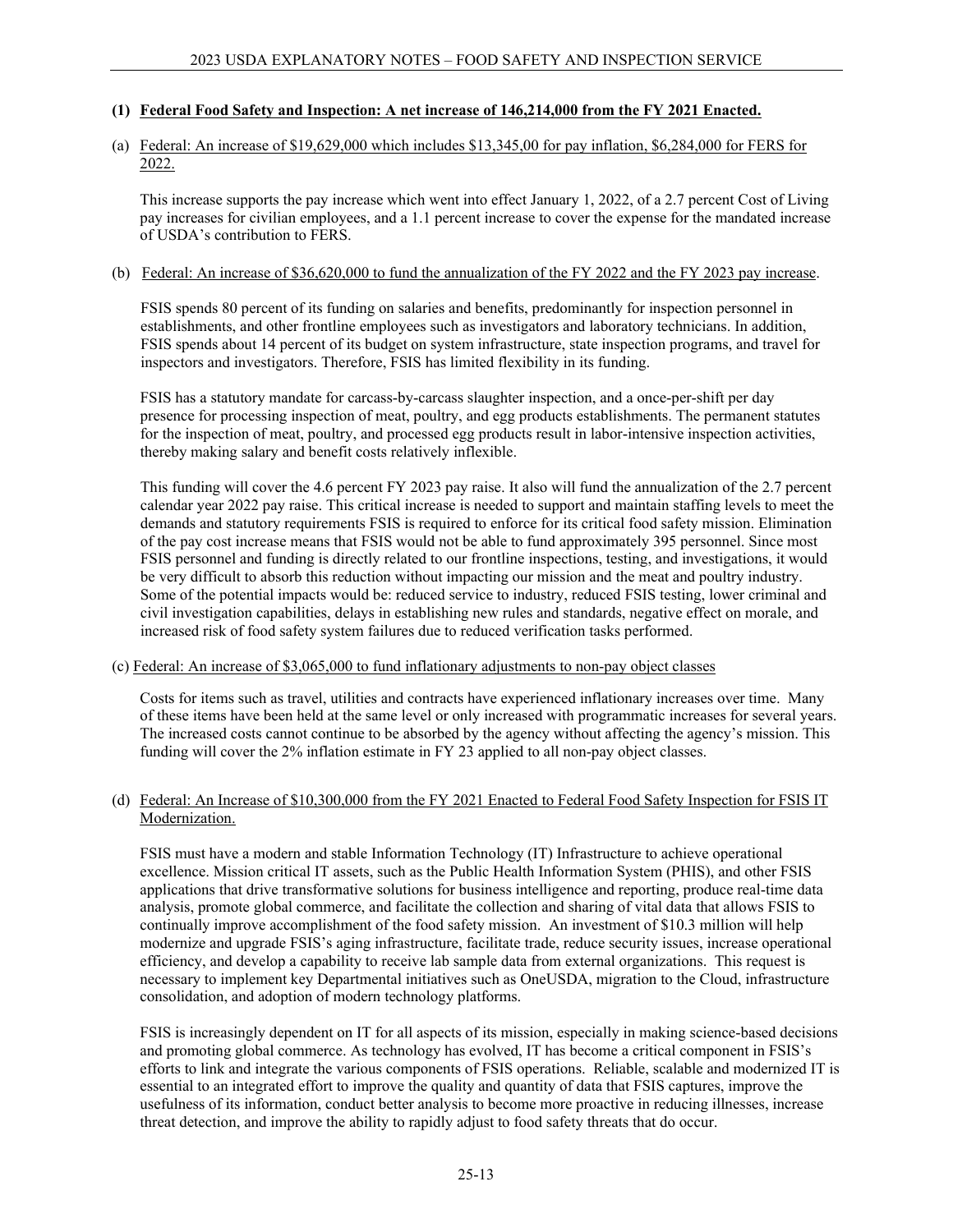Current system limitations already have a direct effect on FSIS's mission, industry operations, and trade and will increasingly hinder or prevent FSIS from adopting new innovations and adapting to change without additional funding. FSIS has expanded PHIS's functionality to allow industry, other governments, other Federal agencies and states direct access to the system. Industry is increasingly relying on access to PHIS to both enter and receive data to the point where system outages have an immediate effect on industry operations, such as delays in receiving laboratory results which prevent establishments from shipping their product. System outages also delay the processing of exports certificates and foreign clearance of product because the importing country cannot verify the export information in PHIS causing additional industry cost. Reliability and accessibility issues will only worsen as industry and other countries expand their use of PHIS. By not modernizing, FSIS risks detrimentally affecting industry and international trade for both imports and exports as well as our food safety mission.

(e) Federal: An increase of \$2,800,000 from the FY 2021 Enacted to Federal Food Safety Inspection for Recruitment and Retention Incentives for Public Health Veterinarians (PHVs).

FSIS continues to experience difficulty in recruiting and retaining PHVs. These field positions are missioncritical, focused on protecting public health by ensuring that the nation's commercial supply of meat, poultry, and processed egg products are safe, wholesome, and properly labeled. PHVs make disposition decisions on carcasses suspected of being unsafe for human consumption, provide technical support to the inspection workforce, generally perform supervisory functions at the establishment and interact with establishment management. These are very demanding positions in a very challenging environment. Vacancies in these positions have potentially large impacts on the food safety system and industry operations. It also creates additional pressure on the remaining personnel, especially other PHVs.

In FY 2020 approximately 18% of the PHV positions were vacant. This has grown from the historic vacancy rate of 10-12%. In the past five years, approximately 40% of the separations were due to resignations. Therefore, it is critical for FSIS to fix this threat to food safety and industry production. FSIS received funding in FY 2018 to offer recruitment and retention incentives. That money should be completely expended by FY 2022 and FSIS needs funding to continue and to improve the incentive programs. This funding will provide recruitment bonuses to entice veterinarians to join FSIS and will then pay them varying retention bonuses over their remaining career with FSIS. The retention incentives program should decrease vacancies, reduce in-plant PHV turnover, improve employee morale and free up supervisors to perform other important functions instead of continually interviewing and training new PHV employees.

(f) Federal: An increase of \$44,100,000 from the FY 2021 Enacted to Federal Food Safety Inspection for reduced User Fees for Small and Very Small Establishments.

The set rate for overtime and holiday inspection services for all establishments has a disproportionate financial impact on small and very small establishments compared to large establishments who can more easily absorb the extra charges due to their production volume.

Additionally, larger establishments often run a second shift, giving them a total 16 hours instead of 8 hours of inspection per day before they would have to pay for overtime. The higher volume and second shift without additional cost for large establishments puts smaller establishments at a significant competitive disadvantage. Small and very small establishments already have smaller profit margins due to lower production volume and have less capability to absorb additional costs. The resulting additional cost per pound of product caused by overtime and holiday rates is much higher for smaller establishments. The full rate charges hamper their ability to continue to operate, be competitive, and expand.

Consolidation of the industry presents a variety of different problems and consequences. This proposal not only helps small establishments stay in business, but it also helps provide smaller farmers with more options for their product and their ability to operate. If smaller establishments didn't have to pay full cost for overtime and holiday inspection, they might be able to expand their working hours thereby also increasing opportunities for smaller farmers. When small establishments have to pay overtime fees for FSIS inspection personnel, the establishment must make up these additional costs by passing the cost onto the farmer or absorbing the costs both of which result in lower profits hurting these smaller businesses. The situation becomes even more dire for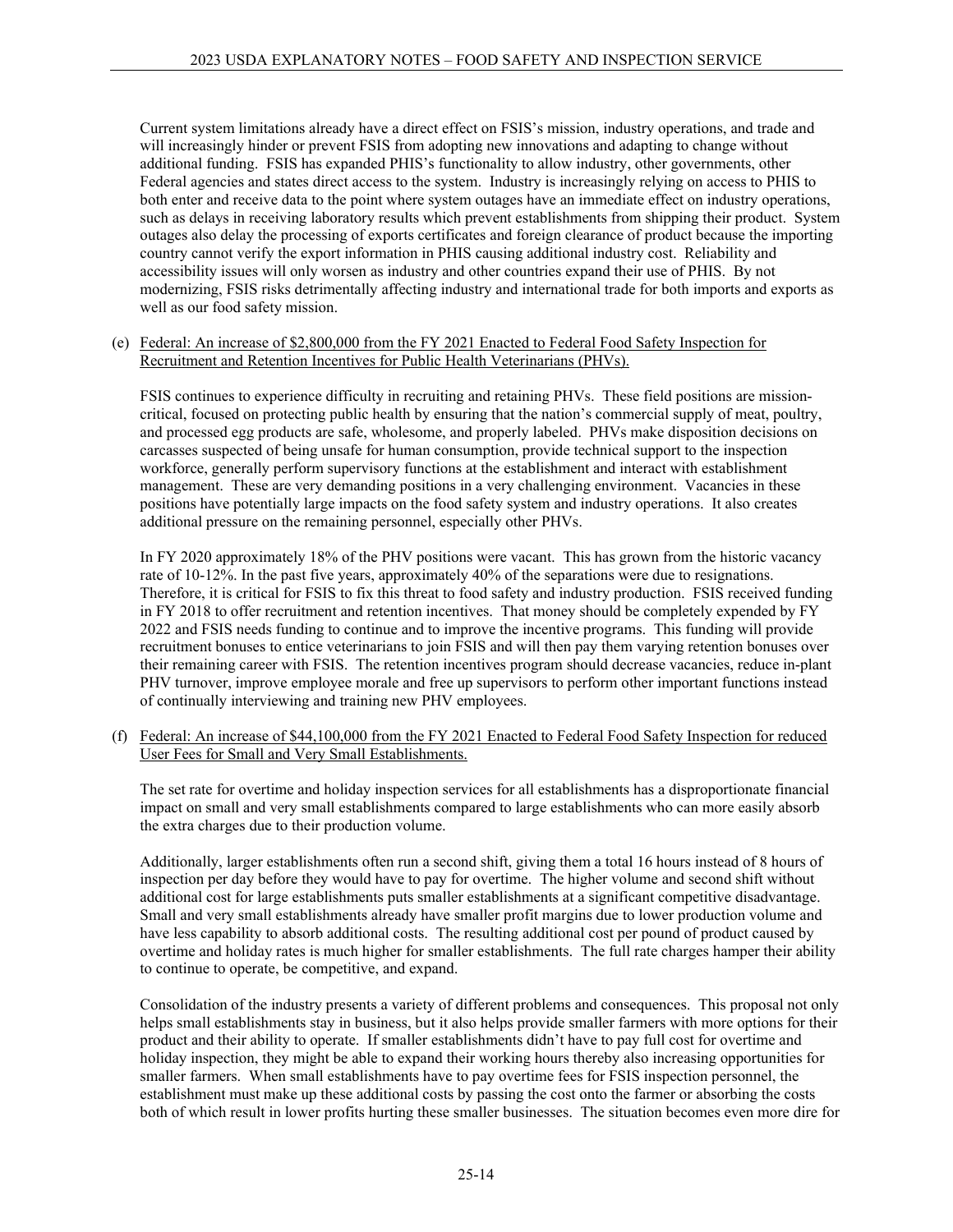small farmers if the smaller establishment goes out of business. Then the small farmers might not have any remaining viable outlet for their product and they in turn would lose profit or go out of business.

This proposal would fund the reduction of overtime and holiday rate for small and very small establishments. FSIS rates are based on recovery of costs from industry. Furthermore, FSIS appropriated and reimbursable funding requirements are based on collecting the full rate from industry. Reducing the rate for establishments would mean that FSIS would lose revenue that would need to be replaced from another source. FSIS cannot absorb the lost revenue out of its appropriated funds and would not be able to implement this proposal without this additional funding.

- Very Small establishments: Planned reduction to 25% of the published rate. FSIS is requesting \$8.3 million to offset the lost revenue to offer this discounted rate. Very small establishments have fewer than 10 employees or annual sales of less than \$2.5 million per year.
- Small establishments: Planned reduction to 70% of the published rate. FSIS is requesting \$35.8 million to offset the lost revenue to offer this discounted rate. Small establishments have more than 10 employees but fewer than 500.

This proposal helps to address the higher financial burden imposed on small and very small establishments due to current policy and to help level the field for establishments of all sizes. Congress provided funding for temporary relief through lower rates in the American Rescue Plan and this funding would allow reduced rates to continue in FY 2023 and beyond.

USDA is committed to expanding processing capacity and a more resilient supply chain through supporting independent small and very small meat and poultry establishments. FSIS currently has multiple programs in place to provide resources and support for small and very small establishments such as the small plant help desk, plant outreach, and State inspection programs. In addition to the reduced fees requested above, this budget will enable FSIS to conduct a study on how FSIS can impact increasing capacity at small and very small establishments including the assessment of trials on a variety of regularly scheduled shifts.

(g) Federal: A total increase of \$29,700,000 from the FY 2021 Enacted to fully fund the cost of the Mid-Western Lab.

FSIS operates three regional labs in the Eastern, Mid-Western, and Western U.S. which provide the total capacity required for FSIS. The Mid-Western lab is in St. Louis, MO at the GSA Goodfellow facility. Due to environmental issues and deteriorating infrastructure with the facility that was built in 1941, GSA worked with USDA and has determined that they will not continue occupancy beyond the time it takes to find a new location. FSIS has started providing requirements for GSA to identify a suitable new facility. FSIS received \$16 million in FY 2021 and requested \$12.5 million in FY 2022 to start the build out of the new facility to meet the full requirements of the lab and to provide our employees with a safe work environment. In addition to the \$12.5 million from FY 2022 continuing into the base of FY 2023, FSIS is requesting an additional \$17.2 million of funding to cover the final portion of the increased buildout cost at the relocated Midwestern Lab in FY 2023. The total no-year funding required in FY 2023 is \$29.7 million.

## **(2) State Food Safety and Inspection: A net increase of 1,587,000 from the FY 2021 Enacted.**

(a) State Food Safety and Inspection: An increase of \$126,000, which includes \$107,000 for pay inflation, \$19,000 for FERS for 2022.

This increase supports the pay increase which went into effect January 1, 2022, of a 2.7 percent Cost of Living pay increases for civilian employees, and a 1.1 percent increase to cover the expense for the mandated increase of USDA's contribution to FERS.

(b) State Food Safety and Inspection: An increase of \$1,461,000, which includes \$256,000 for pay increase and \$1,205,000 for inflation for 2023.

The FMIA and the PPIA provide for FSIS to cooperate with State agencies in developing and administering State Meat and Poultry Inspection (MPI) programs. The Federal State Cooperative Act further authorizes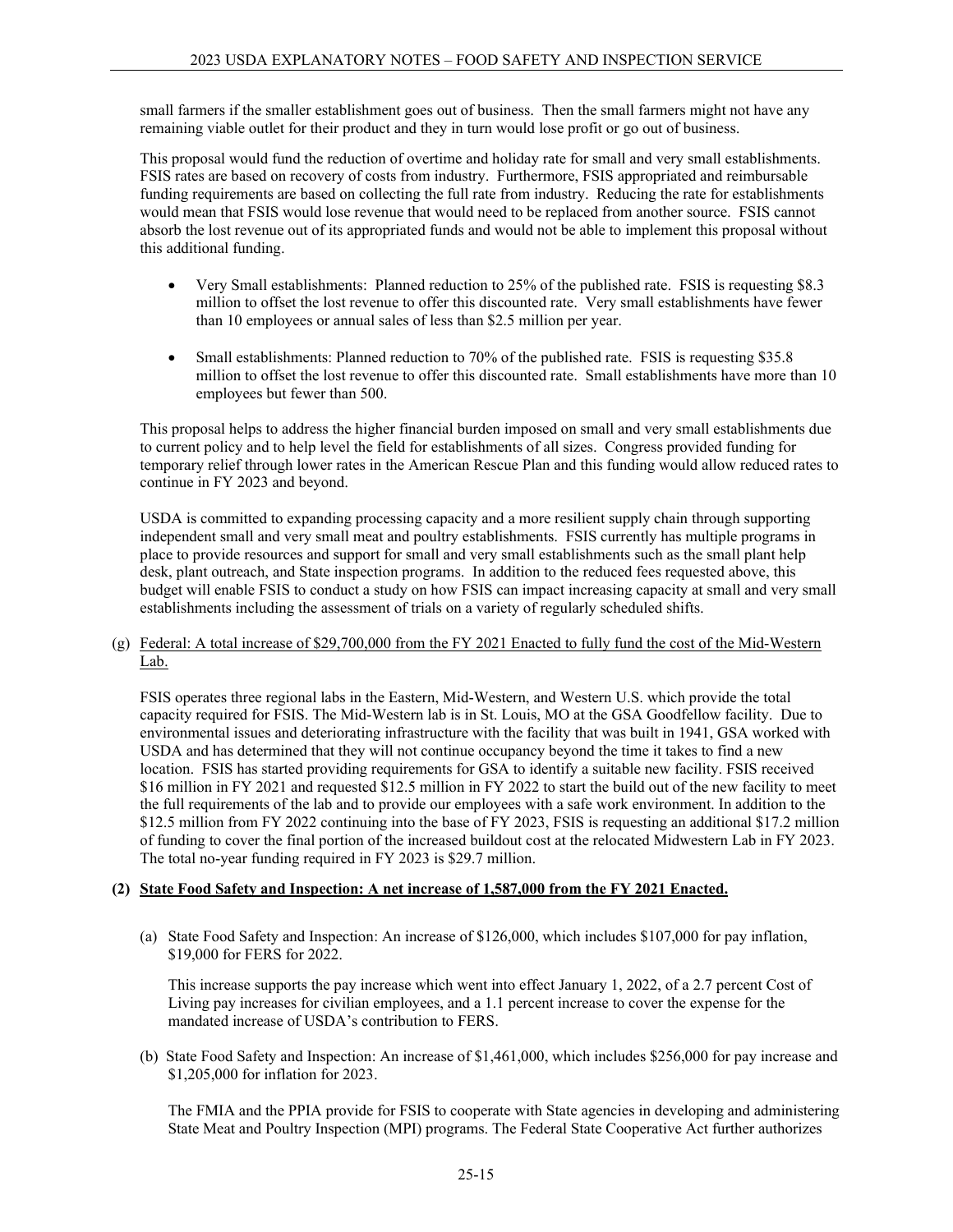the Secretary of Agriculture to enter into cooperative arrangements with State departments of agriculture and other State agencies to assist the Secretary in the administration and enforcement of relevant Federal laws and regulations to the extent and in the manner appropriate to the public interest. This funding supports the FSIS requirement to oversee the state program operations. FSIS employees conduct reviews of State MPI programs and their requirements— including enforcement of those requirements—with respect to slaughter, preparation, processing, storage, handling, and distribution of livestock carcasses and parts, meat and meat food products, and poultry products. This funding will cover rising state inspection costs due to non-salary inflation and state pay increases. It will also cover the 4.6 percent FY 2023 pay raise, and the annualization of the 2.7 percent calendar year 2022 pay raise for FSIS employees supporting the State program.

## **(3) International Food Safety and Inspection: A net increase of 1,952,000 from the FY 2021 Enacted.**

(a) International Food Safety and Inspection: An increase of \$406,000, which includes \$272,000 for pay inflation, \$134,000 for FERS for 2022.

This increase supports the pay increase which went into effect January 1, 2022, of a 2.7 percent Cost of Living pay increases for civilian employees, and a 1.1 percent increase to cover the expense for the mandated increase of USDA's contribution to FERS.

(b) International Food Safety and Inspection: An increase of \$1,546,000, which includes \$1,533,000 for pay increase and \$13,000 for inflation and for 2023.

FSIS employees ensure that meat, poultry, and egg products imported to the United States are produced under standards equivalent to the U.S. inspection system and conduct re-inspection at U.S. ports of entry as well as facilitate the certification of exported goods. This funding will cover the non-salary inflation, the 4.6 percent FY 2023 pay raise, and the 2.7 percent calendar year 2022 pay raise.

## **(4) Public Health Data Communications Infrastructure System (PHDCIS): An increase of \$692,000 from the FY 2021 Enacted level.**

PHDCIS provides the Agency information infrastructure associated with providing public health communications and information systems' infrastructure and connectivity. This funding will cover the 2 percent FY 2023 inflation estimate. PHDCIS has been held at the same funding level for the last several years and needs this increase to account for rising costs.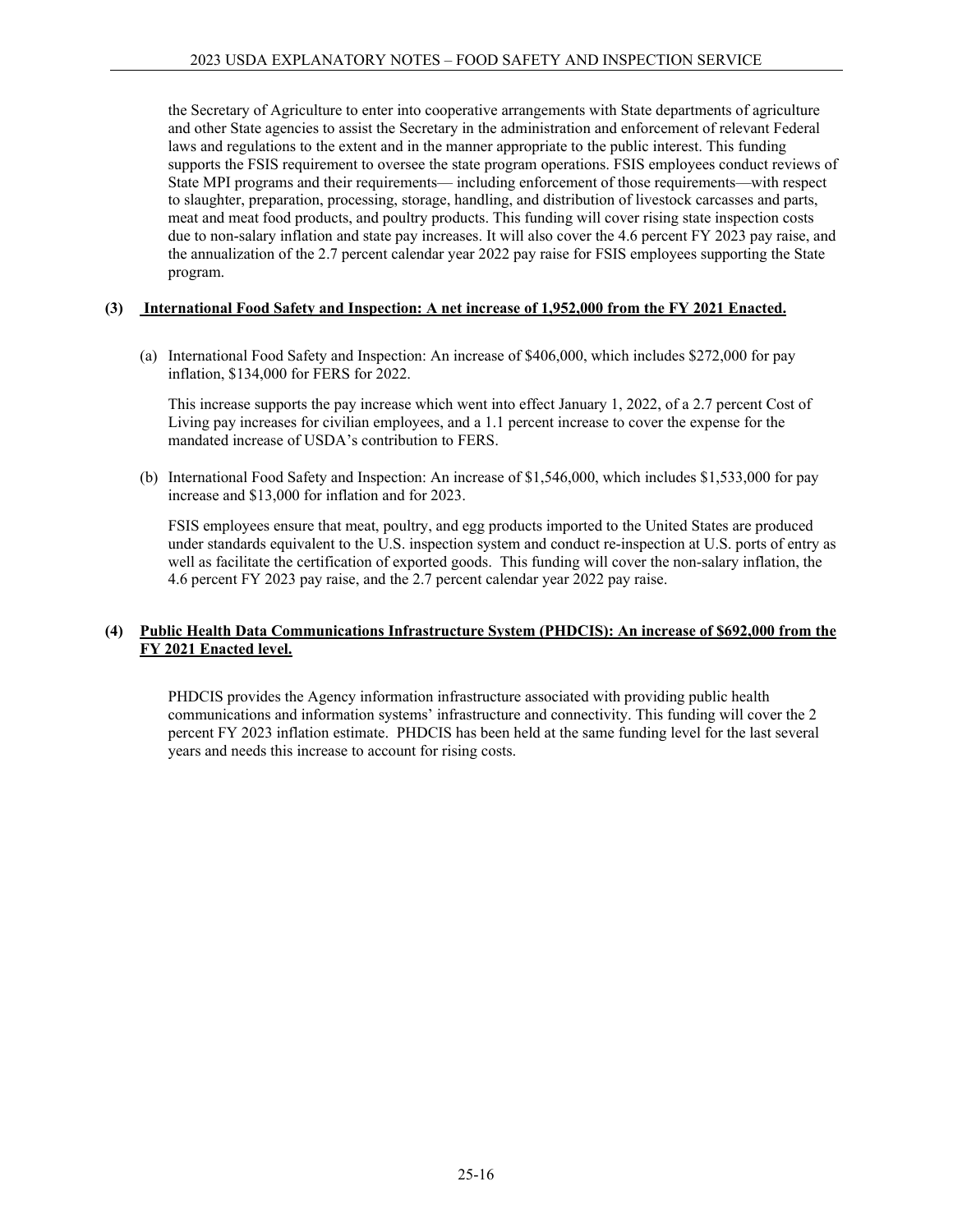#### **PROPOSED LEGISLATION Food Safety and Inspection Service**

#### *User Fee Overtime Status*

Current legislative authority to be amended:

In FY 2022, FSIS proposed changes to the current Overtime/Holiday billing policy. Current policy prevents FSIS from employing part-time employees or providing flexible schedules to employees while still collecting fees for services provided as requested by the plant.

FSIS will propose changes to provide flexible scheduling for inspectors who prefer to work fewer hours rather than requiring them to work all hours and days of plant operations. FSIS will also review how fees are applied to establishments outside the normal hours of operations to ensure that there is equity between very small, small and large establishments.

There will be no offsets in Fiscal Year 2023. No change in budget authority is anticipated.

To bring about this change, the following U.S. Code citations need to be amended to read as the following:

#### 21 USC 468

The cost of inspection rendered under the requirements of this chapter shall be borne by the United States, except for the costs of inspection services provided outside of an establishment's approved inspection shift(s), and that provided on federal holidays, which shall be borne by the establishment, pursuant to section 2219a of title 7.

#### 21 USC 695

The cost of inspection rendered under the requirements of laws relating to Federal inspection of meat and meat food products shall be borne by the United States, except for the cost of inspection services provided outside of an establishment's approved inspection shift(s), and that provided on federal holidays, which shall be borne by the establishment, pursuant to section 2219a of title 7.

## 21 USC 1053(a)

The cost of inspection rendered under the requirements of this chapter, and other costs of administration of this chapter, shall be borne by the United States, except the cost of inspection services provided outside of an establishment's approved inspection shift(s), and that provided on federal holidays, at such rates as the Secretary may determine shall be borne by such official plants. Sums received by the Secretary from official plants under this section shall be available without fiscal year limitation to carry out the purposes of this chapter.

#### 7 USC 2219a

(a) In general

The Secretary of Agriculture may-

(1) at rates determined by the Secretary, subject to applicable law relating to minimum wages and maximum hours, pay employees of the Department of Agriculture providing inspection services in an establishment subject to the Federal Meat Inspection Act (21 U.S.C. 601 et seq.) or the Poultry Products Inspection Act (21 U.S.C. 451 et seq.) for inspection services provided outside of an establishment's approved inspection shift(s), and that provided on federal holidays; and

(2) collect from the establishment reimbursement for any such services provided.

(b) Availability

Sums received by the Secretary under this section shall remain available until expended without further appropriation and without fiscal year limitation, to carry out subsection (a).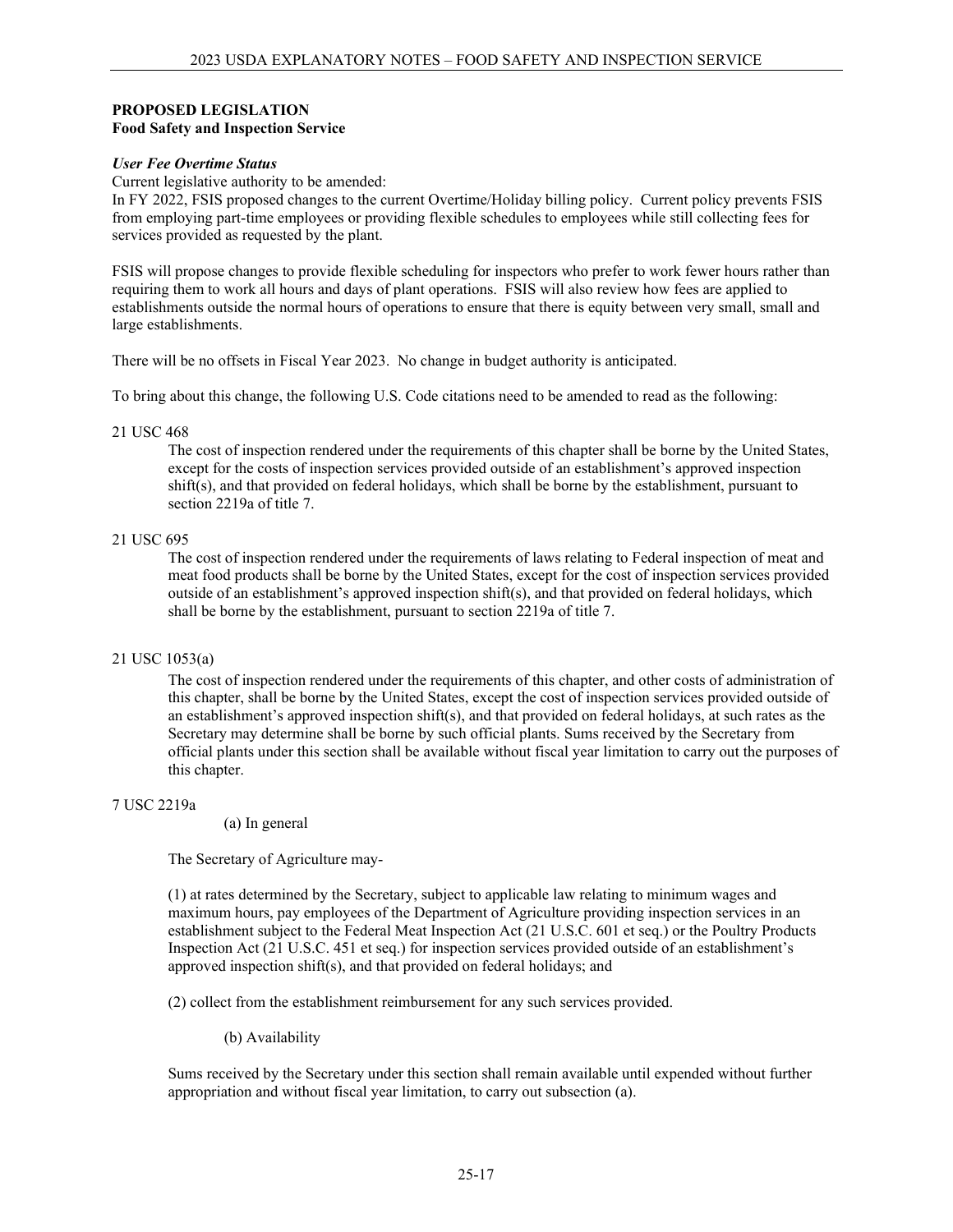#### **State/Territory/Country 2020 Actual FTE 2021 Actual FTE 2022 Estimated FTE 2023 Estimated FTE** Alabama.................................. \$33,226 312 \$32,008 276 \$31,862 293 \$35,702 293 Alaska..................................... 875 6 881 7 877 8 983 8 Arizona.................................... 3,722 30 3,723 36 3,706 36 4,153 36 Arkansas................................. 35,821 302 35,070 304 34,911 336 39,117 336 California................................. 72,026 549 69,452 515 69,136 561 77,466 561 Colorado.................................. 28,665 209 28,739 247 28,609 242 32,056 242 Connecticut.............................. 1,719 15 1,755 14 1,747 16 1,958 16 Delaware................................. 12,012 123 11,357 100 11,306 101 12,668 101 Florida..................................... 11,613 109 12,297 134 12,242 136 13,717 136 Georgia.................................... 85,526 654 85,848 589 85,458 641 95,754 641 Hawaii..................................... 2,628 22 2,801 27 2,789 27 3,125 27 Idaho....................................... 4,462 38 4,675 52 4,654 50 5,215 50 Illinois...................................... 31,424 204 31,901 229 31,756 231 35,583 231 Indiana..................................... 14,648 131 14,841 136 14,774 138 16,554 138 Iowa........................................ 44,911 397 44,152 393 43,951 400 49,247 400 Kansas.................................... 19,523 201 19,763 220 19,674 220 22,044 220 Kentucky................................. 14,005 135 14,141 148 14,077 151 15,773 151 Louisiana................................. 10,687 79 10,588 85 10,540 87 11,810 87 Maine...................................... 1,553 11 1,622 11 1,615 13 1,810 13 Maryland................................. 32,484 149 42,636 151 42,442 153 47,557 153 Massachusetts.......................... 2,823 26 2,793 24 2,780 27 3,115 27 Michigan.................................. 10,073 96 10,173 103 10,127 105 11,347 105 Minnesota................................ 31,218 272 34,514 320 34,357 332 38,497 332 Mississippi................................ 32,412 277 31,387 239 31,245 251 35,010 251 Missouri................................... 32,296 267 33,164 301 33,013 315 56,264 315 Montana.................................. 3,335 21 3,492 24 3,476 25 3,895 25 Nebraska................................. 29,058 274 30,230 290 30,093 304 33,719 304 Nevada.................................... 834 7 967 13 962 12 1,078 12 New Hampshire....................... 1,013 9 1,020 12 1,015 11 1,138 11 New Jersey.............................. 11,626 110 11,985 119 11,931 120 13,369 120 New Mexico............................ 1,520 15 1,749 16 1,741 17 1,951 17 New York................................ 14,268 130 15,073 174 15,005 172 16,813 172 North Carolina.......................... 44,940 368 44,819 322 44,616 396 49,991 396 North Dakota........................... 2,004 10 2,037 14 2,027 14 2,272 14 Ohio........................................ 18,748 118 18,918 122 18,832 126 21,102 126 Oklahoma................................ 9,053 69 9,191 71 9,149 74 10,252 74 Oregon.................................... 5,333 48 5,235 52 5,211 55 5,839 55 Pennsylvania............................ 34,180 292 34,780 303 34,622 312 38,794 312 Rhode Island............................ 888 9 1,109 13 1,104 12 1,237 12 South Carolina.......................... 12,723 100 13,055 113 12,996 117 14,562 117 South Dakota........................... 5,872 52 6,052 61 6,025 62 6,751 62 Tennessee................................ 17,857 174 17,581 179 17,501 182 19,610 182 Texas...................................... 67,541 577 70,123 555 69,805 617 78,215 617 Utah........................................ 6,344 44 6,644 47 6,613 48 7,410 48 Vermont.................................. 2,674 10 2,676 15 2,664 14 2,985 14 Virginia.................................... 17,367 162 17,275 166 17,196 164 19,269 164 Washington.............................. 9,980 95 10,304 112 10,257 110 11,493 110 West Virginia........................... 3,723 31 3,726 34 3,709 34 4,156 34 Wisconsin................................ 20,402 150 20,880 167 20,785 169 23,289 169 Wyoming................................. 912 2 1,009 8 1,004 10 1,125 10 District of Columbia.................. 140,630 575 145,597 587 144,936 571 163,956 571 Guam....................................... 376 4 418 4 416 4 467 4 Puerto Rico.............................. 4,099 38 4,117 44 4,098 44 4,592 44 American Samoa...................... 8 - 7 - 7 - 8 - N. Mariana Islands................... 134 1 132 1 131 1 147 1 Obligations 1,057,920 8,107 1,080,608 8,297 1,075,703 8,666 1,226,148 8,666 Bal. Available, EOY 2,165 - 19,187

#### **GEOGRAPHIC BREAKDOWN OF OBLIGATIONS AND FTEs – APPROPRIATED** *Table FSIS-12. Geographic Breakdown of Obligations and FTE (thousands of dollars, FTE)*

Total, Available \$1,060,170 8,107 \$1,100,588 8,297 \$1,075,703 8,666 \$1,226,148 8,666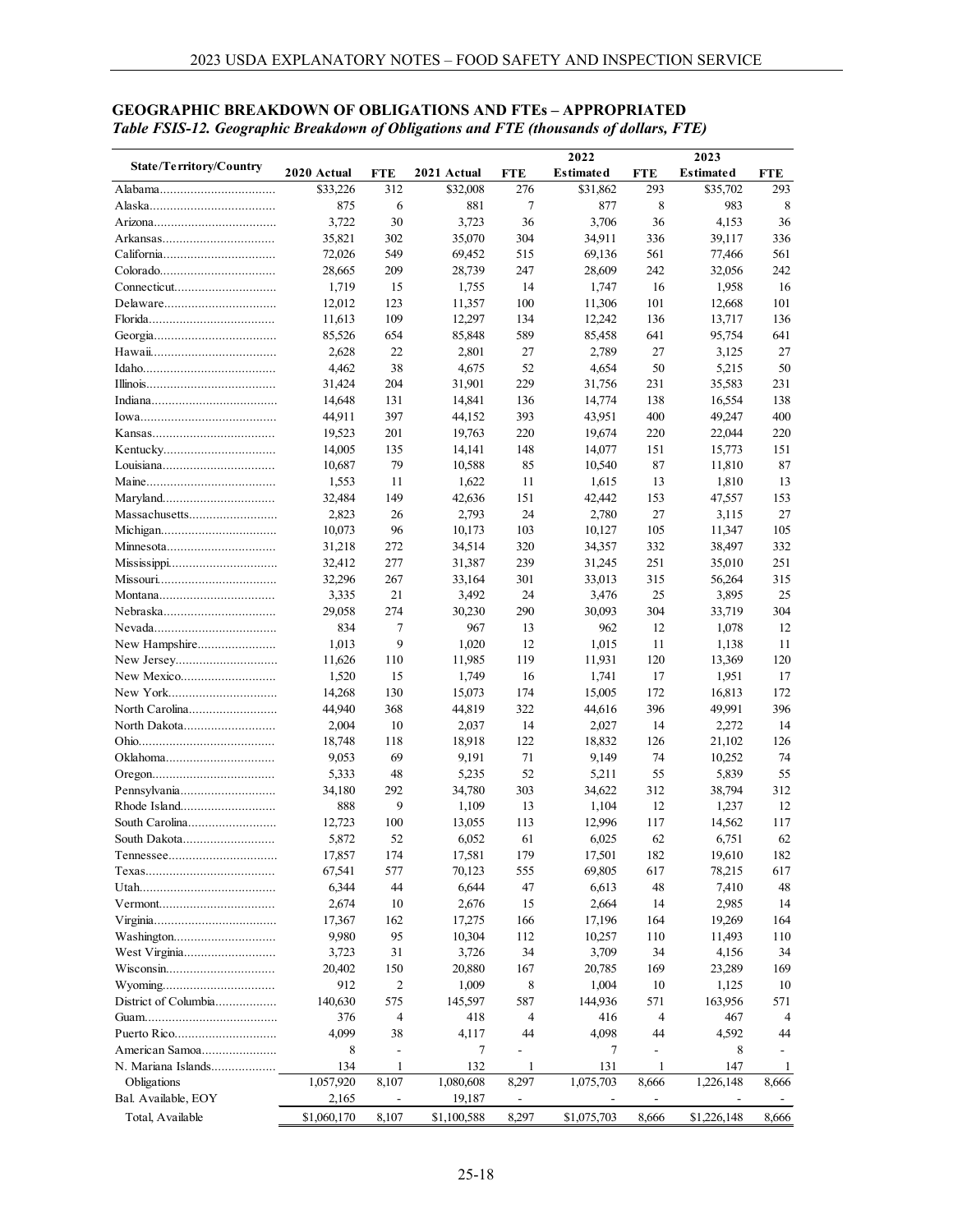# **GEOGRAPHIC BREAKDOWN OF OBLIGATIONS AND FTEs – SUPPLEMENTAL**

|                                | 2020                     |                | 2021   |                | 2022             |                | 2023             |     |
|--------------------------------|--------------------------|----------------|--------|----------------|------------------|----------------|------------------|-----|
| <b>State/Territory/Country</b> | Actual                   | FTE            | Actual | FTE            | <b>Estimated</b> | FTE            | <b>Estimated</b> | FTE |
| Alabama                        | \$147                    | 3              | \$128  | $\overline{a}$ | \$98             | $\overline{a}$ | \$39             |     |
|                                | 16                       | 1              | 2      |                | $\mathbf{1}$     |                |                  |     |
| Arizona                        | 40                       | $\mathbf{1}$   | 25     |                | 141              |                | 56               |     |
| Arkansas                       | 507                      | 16             | 1,783  |                | 1,058            |                | 423              |     |
| California                     | 480                      | 15             | 2,254  |                | 211              |                | 84               |     |
|                                | 559                      | 23             | 1,792  | $\overline{a}$ | 184              |                | 74               |     |
|                                | $\overline{\phantom{0}}$ |                | 128    |                |                  |                |                  |     |
| Delaware                       | 93                       | 4              | 25     |                | 346              |                | 139              |     |
| Florida                        | 45                       | 6              | 250    |                | 97               |                | 39               |     |
|                                | 494                      | 8              | 1,822  |                | 236              |                | 94               |     |
|                                | 20                       | 1              | 51     |                | $\overline{a}$   |                |                  |     |
|                                | 151                      | 8              | 179    |                | 311              |                | 124              |     |
|                                | 142                      | 10             | 1,782  | $\overline{a}$ | 241              |                | 96               |     |
|                                | 98                       | $\overline{4}$ | 235    |                | 224              |                | 90               |     |
|                                | 570                      | 19             | 2,253  |                | 164              |                | 66               |     |
|                                | 364                      | 13             | 216    |                | 51               |                | 20               |     |
| Kentucky                       | 107                      | 3              | 121    |                | 239              |                | 96               |     |
| Louisiana                      | 40                       | $\overline{2}$ | 113    |                | 182              |                | 73               |     |
|                                | 28                       | $\overline{2}$ | 28     |                | $\overline{a}$   |                |                  |     |
| Maryland                       | 7,182                    | 4              | 1,179  |                | 133              |                | 53               |     |
| Massachusetts                  | 4                        | 1              | 209    | $\overline{a}$ | 375              | $\overline{a}$ | 150              |     |
| Michigan                       | 150                      | 5              | 209    |                | 25               |                | 10               |     |
| Minnesota                      | 267                      | 9              | 87     |                | 436              |                | 174              |     |
| Mississippi                    | 203                      | $\mathbf{1}$   | 1,808  | $\overline{a}$ | 88               |                | 35               |     |
| Missouri                       | 553                      | 15             | 305    |                | 12               |                | 5                |     |
| Montana                        | 6                        | $\blacksquare$ | 16     |                | 1,279            |                | 511              |     |
| Nebraska                       | 472                      | 14             | 255    |                | 1,550            |                | 620              |     |
| Nevada                         | 71                       | $\overline{c}$ | 63     | $\overline{a}$ | 161              | $\overline{a}$ | 65               |     |
| New Hampshire                  | 23                       | 1              | 7      |                | 36               |                | 14               |     |
|                                | 74                       | 3              | 803    |                |                  |                |                  |     |
| New Mexico                     | 14                       | 1              | 36     |                | 237              |                | 95               |     |
| New York                       | 220                      | 10             | 1,052  |                | 161              |                | 64               |     |
| North Carolina                 | 247                      | 13             | 2,057  |                | 1,076            |                | 430              |     |
| North Dakota                   | 56                       | 2              | 29     |                | 20               |                | 8                |     |
|                                | 41                       | $\overline{2}$ | 317    |                | 29               |                | 12               |     |
| Oklahoma                       | 43                       | 1              | 160    |                | 46               |                | 18               |     |
|                                | 92                       |                | 96     |                | 301              |                | 120              |     |
| Pennsylvania                   | 236                      | 12             | 1,896  |                | 2,117            |                | 847              |     |

## *Table FSIS-13. Geographic Breakdown of Obligations and FTE (thousands of dollars, FTE)*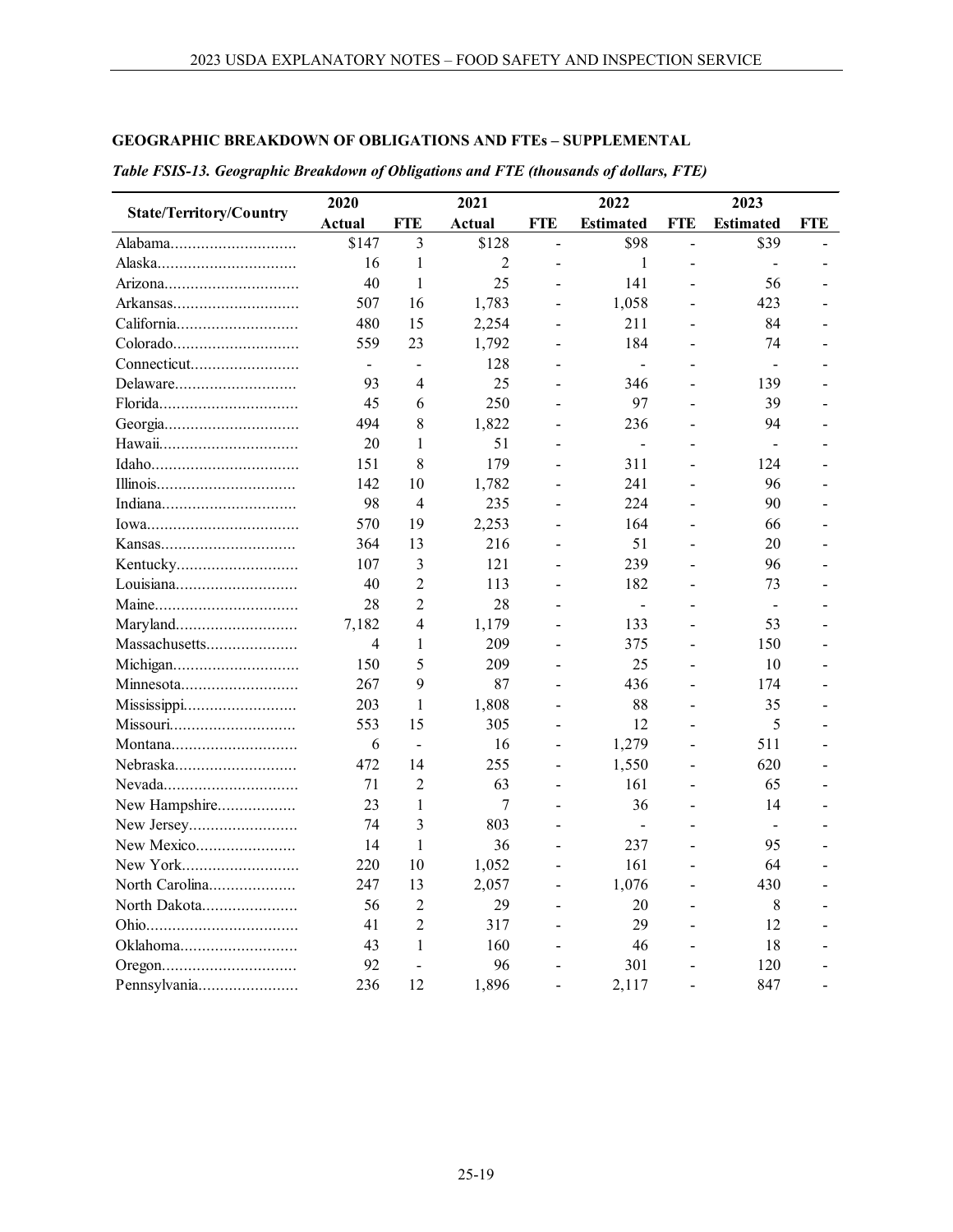|                                | 2020                     |            | 2021      |                          | 2022             |                          | 2023             |            |
|--------------------------------|--------------------------|------------|-----------|--------------------------|------------------|--------------------------|------------------|------------|
| <b>State/Territory/Country</b> | Actual                   | <b>FTE</b> | Actual    | <b>FTE</b>               | <b>Estimated</b> | <b>FTE</b>               | <b>Estimated</b> | <b>FTE</b> |
|                                | 13                       | 1          | 9         | $\overline{a}$           | 15               |                          | 6                |            |
| South Carolina                 | 71                       | 3          | 34        |                          | 21               |                          | 8                |            |
| South Dakota                   | 88                       |            | 29        |                          | 687              |                          | 275              |            |
| $T$ ennessee                   | 240                      | 4          | 211       |                          | 13               |                          | 5                |            |
|                                | 441                      | 11         | 2,933     |                          | 304              |                          | 122              |            |
| Utah                           | 134                      | 3          | 271       |                          | 40               |                          | 16               |            |
|                                | 65                       | 2          | 16        | $\overline{\phantom{0}}$ | 10,957           |                          | 4,383            |            |
|                                | 258                      | 9          | 78        |                          | 89               |                          | 36               |            |
|                                | 200                      | 9          | 413       |                          |                  |                          |                  |            |
| West Virginia                  | 16                       |            | 10        |                          |                  |                          |                  |            |
| Wisconsin                      | 318                      |            | 227       |                          |                  |                          |                  |            |
| Wyoming                        | 6                        | 7          | 25        |                          |                  |                          |                  |            |
| District of Columbia           | 1,518                    |            |           |                          | 324              |                          | 129              |            |
|                                |                          |            | 30        |                          |                  |                          |                  |            |
| Puerto Rico                    | 29                       |            | 67        |                          | 433              |                          | 173              |            |
| Virgin Islands                 |                          |            |           |                          | 55               |                          | 22.              |            |
| American Samoa                 |                          |            |           |                          | 47               |                          | 19               |            |
| N. Mariana Islands             | $\overline{\phantom{0}}$ |            |           |                          | 147              |                          | 59               |            |
| Obligations                    | 17,253                   | 288        | 28,124    |                          | 25,000           | $\overline{\phantom{0}}$ | 10,000           |            |
| Bal. Available, EOY            | 15,747                   |            | 88,714    |                          | 63,714           |                          | 53,714           |            |
| Total, Available               | \$33,000                 | 288        | \$116,838 |                          | \$88,714         |                          | \$63,714         |            |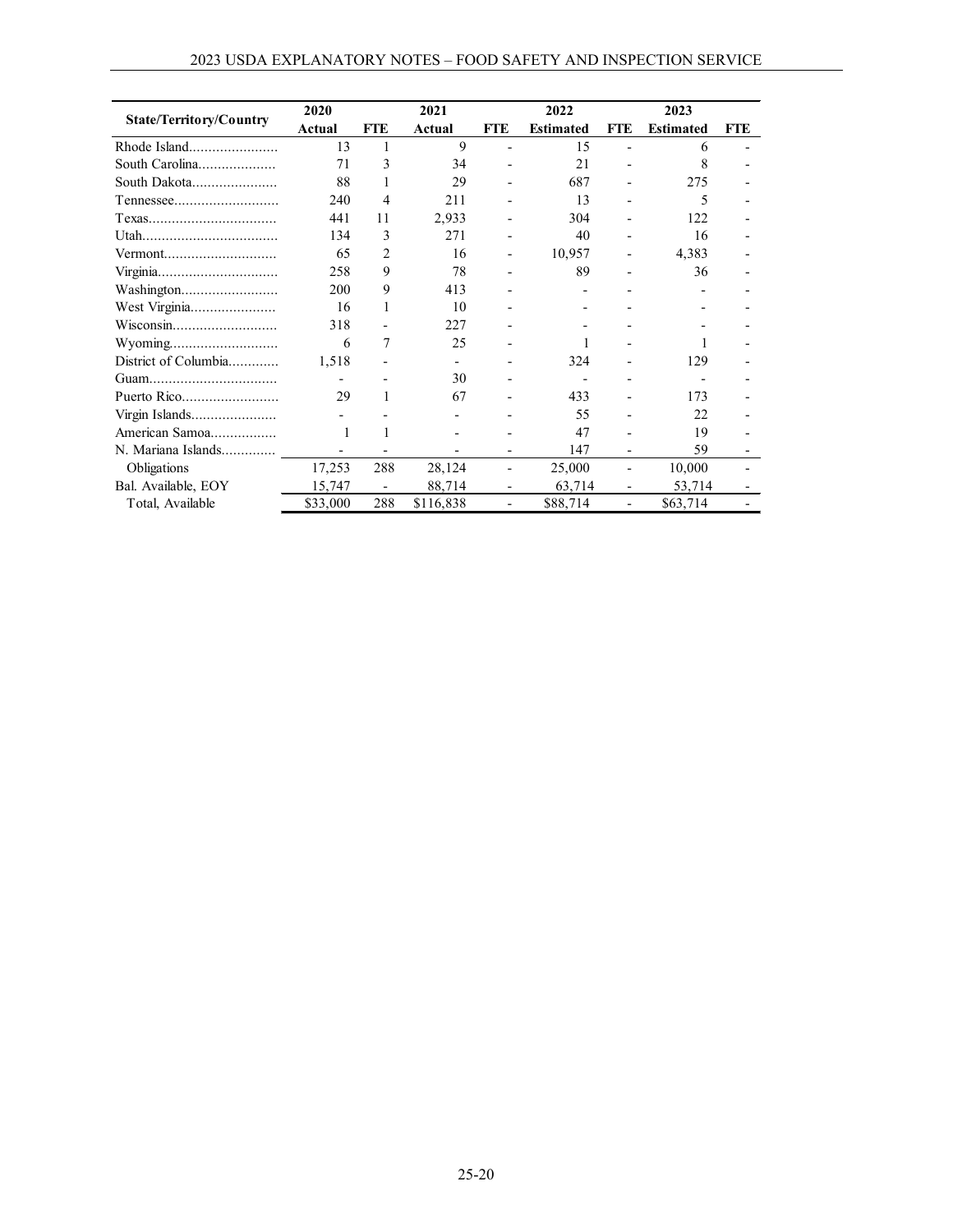## **CLASSIFICATION BY OBJECTS – APPROPRIATED**

## *Table FSIS-84. Classification by Objects Appropriated (thousands of dollars)*

| Item |                                                                                | 2020      | 2021      | 2022             | 2023             |
|------|--------------------------------------------------------------------------------|-----------|-----------|------------------|------------------|
| No.  | Item                                                                           | Actual    | Actual    | <b>Estimated</b> | <b>Estimated</b> |
|      | Personnel Compensation:                                                        |           |           |                  |                  |
|      | Washington D.C.                                                                | \$79,280  | \$79,357  | \$80,185         | \$89,187         |
|      | Personnel Compensation, Field                                                  | 512,238   | 512,736   | 518,087          | 576,254          |
| 11   | Total personnel compensation                                                   | 591,518   | 592,093   | 598,272          | 665,441          |
| 12   | Personal benefits                                                              | 253,371   | 263,526   | 259,942          | 298,242          |
| 13.0 | Benefits for former personnel                                                  | 758       | 886       | 851              | 851              |
|      | Total, personnel comp. and benefits                                            | 845,647   | 856,505   | 859,065          | 964,534          |
|      | Other Objects:                                                                 |           |           |                  |                  |
| 21.0 | Travel and transportation of persons                                           | 33,976    | 31,924    | 32,232           | 33,026           |
| 22.0 | Transportation of things                                                       | 4,318     | 4,111     | 3,881            | 3,967            |
| 23.1 | Rental payments to GSA                                                         | 7,698     | 7,920     | 7,426            | 7,611            |
| 23.3 | Communications, utilities, and misc. charges                                   | 13,872    | 13,405    | 13,901           | 13,905           |
| 24.0 | Printing and reproduction                                                      | 955       | 744       | 698              | 715              |
| 25.1 | Advisory and assistance services                                               | 2,917     | 3,199     | 2,999            | 3,074            |
| 25.2 | Other services from non-Federal sources                                        | 36,165    | 41,566    | 40,294           | 50,746           |
| 25.3 | Other goods and services from Federal sources                                  | 41,047    | 46,135    | 43,844           | 75,755           |
| 25.4 | Operation and maintenance of facilities                                        | 687       | 735       | 690              | 707              |
| 25.7 | Operation and maintenance of equipment                                         | 374       | 364       | 350              | 360              |
| 26.0 | Supplies and materials                                                         | 7,028     | 7,970     | 7,522            | 7,708            |
| 31.0 | Equipment                                                                      | 5,507     | 5,984     | 4,674            | 4,821            |
| 41.0 | Grants, subsidies, and contributions                                           | 57,568    | 58,579    | 58,063           | 59,156           |
| 42.0 | Insurance Claims and Indemnities                                               | 160       | 50        | 48               | 48               |
| 43.0 | Interest and Dividents                                                         | 1         | 16        | 15               | 15               |
|      | Total, Other Objects                                                           | 212,273   | 222,702   | 216,638          | 261,614          |
| 99.9 | Total, new obligations                                                         | 1,057,920 | 1,079,207 | 1,075,703        | 1,226,148        |
|      | DHS Building Security Payments (included in 25.3)                              | \$1,336   | \$1,363   | \$1,414          | \$1,449          |
|      |                                                                                |           |           |                  |                  |
|      |                                                                                |           |           |                  |                  |
|      |                                                                                |           |           |                  |                  |
| 11   |                                                                                | 5,930     | 6,632     | 7,538            | 7,038            |
|      |                                                                                | 5,930     | 6,632     | 7,538            | 7,038            |
|      | Mission Area Non-Major Investment Totals                                       | 21,811    | 16,268    | 23,398           | 19,453           |
|      |                                                                                | 53,329    | 54,699    | 46,301           | 46,339           |
| 25.3 |                                                                                | 20,600    | 29,513    | 55,911           | 57,738           |
|      |                                                                                | 95,740    | 100,480   | 125,610          | 123,530          |
|      |                                                                                | 101,670   | 107,112   | 133,148          | 130,568          |
|      | Position Data:                                                                 |           |           |                  |                  |
|      |                                                                                |           |           |                  |                  |
|      | Average Salary (dollars), ES Position<br>Average Salary (dollars), GS Position | \$187,839 | \$190,042 | \$192,893        | \$201,766        |
|      |                                                                                | \$70,201  | \$71,218  | \$72,286         | \$75,611         |
|      | Average Grade, GS Position                                                     | 9.9       | 10.3      | 10.3             | 10.4             |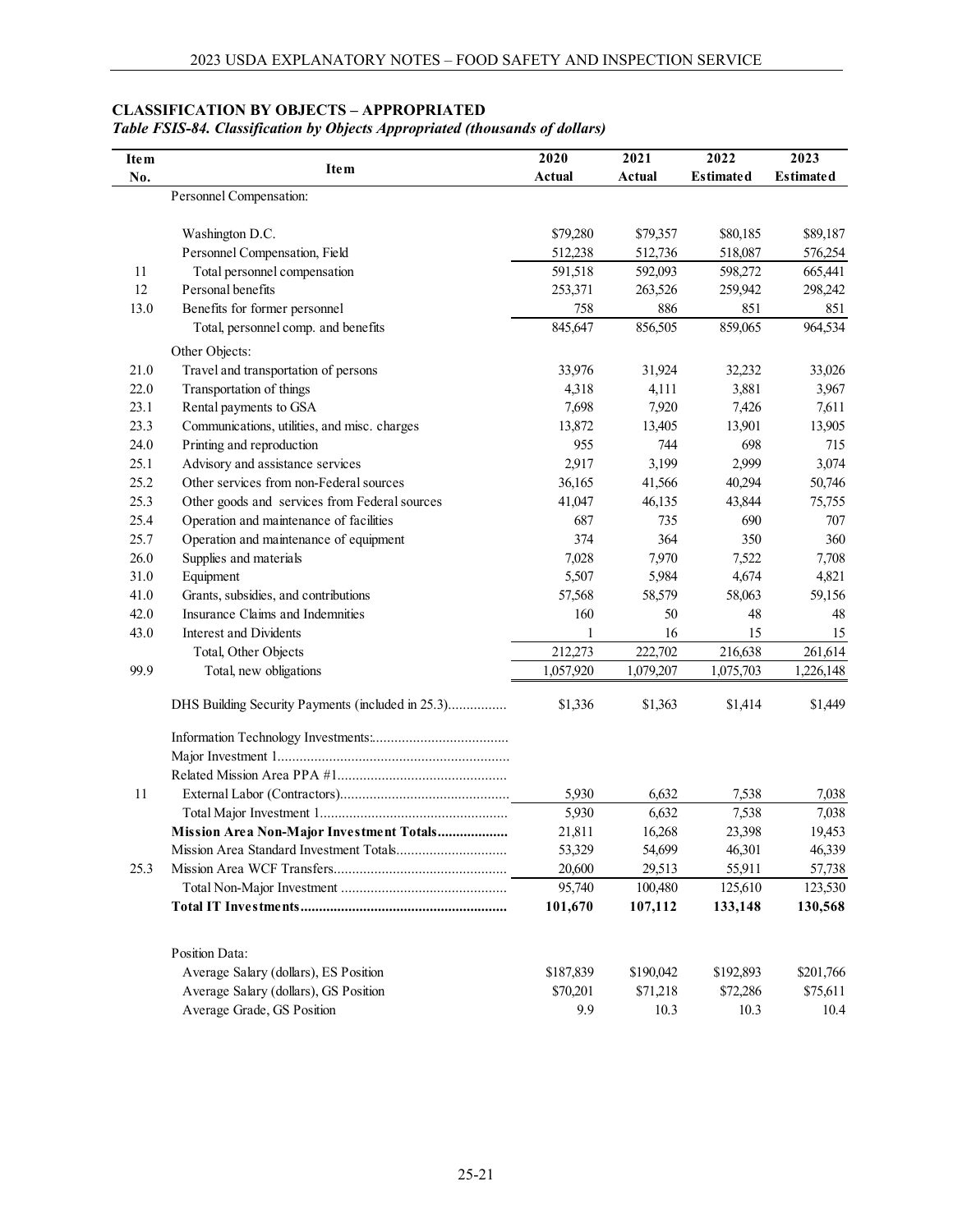## **CLASSIFICATION BY OBJECTS – SUPPLEMENTAL**

|  | Table FSIS-95. Classification by Objects Supplemental (thousands of dollars) |  |  |  |  |  |
|--|------------------------------------------------------------------------------|--|--|--|--|--|
|--|------------------------------------------------------------------------------|--|--|--|--|--|

| <b>Item</b> |                                               | 2020     | 2021            | 2022             | 2023             |
|-------------|-----------------------------------------------|----------|-----------------|------------------|------------------|
| No.         | <b>Item</b>                                   | Actual   | Actual          | <b>Estimated</b> | <b>Estimated</b> |
|             | Personnel Compensation:                       |          |                 |                  |                  |
|             | Personnel Compensation, Field                 | \$5,712  | \$25,934        | \$17,500         | \$7,000          |
| 11          | Total personnel compensation                  | 5,712    | 25,934          | 17,500           | 7,000            |
| 12          | Personal benefits                             | 1,455    | 1,124           | 7,500            | 3,000            |
|             | Total, personnel comp. and benefits           | 7,167    | 27,058          | 25,000           | 10,000           |
|             | Other Objects:                                |          |                 |                  |                  |
| 21.0        | Travel and transportation of persons          | 1,013    | 36              |                  |                  |
| 23.3        | Communications, utilities, and misc. charges  | 19       |                 |                  |                  |
| 25.2        | Other services from non-Federal sources       | 7        | 2               |                  |                  |
| 25.3        | Other goods and services from Federal sources | 1,896    | 295             |                  |                  |
| 25.7        | Operation and maintenance of equipment        |          |                 |                  |                  |
| 26.0        | Supplies and materials                        | 6,790    | 753             |                  |                  |
| 31.0        | Equipment                                     | 65       | $-21$           |                  |                  |
| 41.0        | Grants, subsidies, and contributions          | 294      |                 |                  |                  |
|             | Total, Other Objects                          | 10,086   | 1,066           |                  |                  |
| 99.9        | Total, new obligations                        | 17,253   | 28,124          | 25,000           | 10,000           |
|             | Position Data:                                |          |                 |                  |                  |
|             | Average Salary (dollars), ES Position         | $S -$    | $\mathsf{\$}$ - | $\mathsf{\$}$ -  | $S -$            |
|             | Average Salary (dollars), GS Position         | \$41,252 | $\mathsf{\$}$ - | $S -$            | \$ -             |
|             | Average Grade, GS Position                    | 7.4      |                 |                  |                  |

## **ADVERTISING EXPENDITURES**

There are no contracts for advertising expenses to report.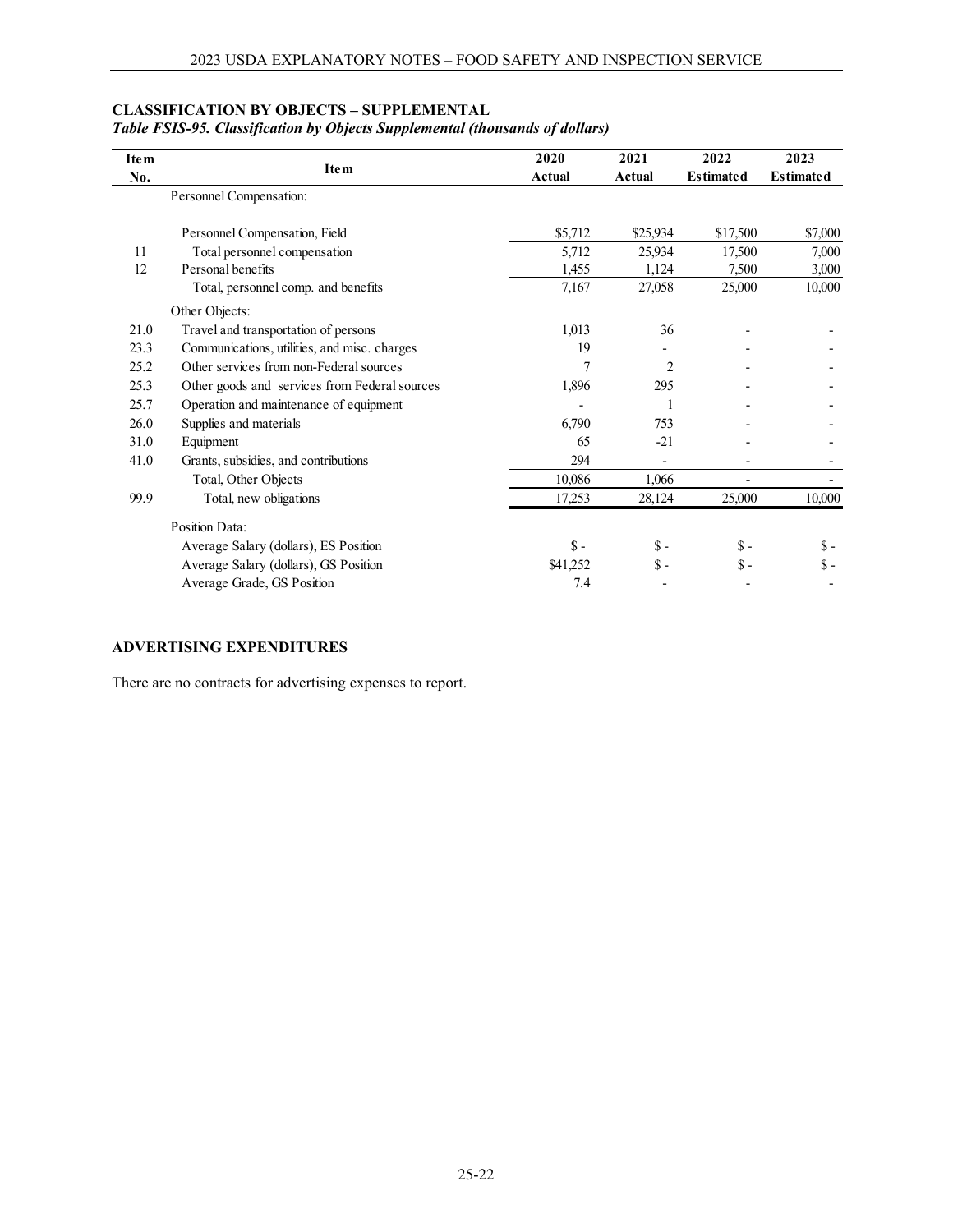#### **Status of Programs**

The Food Safety and Inspection Service (FSIS) is the public health regulatory Agency within the U.S. Department of Agriculture (USDA) responsible for ensuring that domestic and imported meat, poultry, and egg products are safe, wholesome, and accurately labeled, as required by the Federal Meat Inspection Act (FMIA), the Poultry Products Inspection Act (PPIA), and the Egg Products Inspection Act (EPIA). FSIS also enforces the Humane Methods of Slaughter Act (HMSA), which requires that all livestock at federally inspected establishments be handled and slaughtered humanely. To carry out these Congressional mandates, FSIS employed 8,408 Full Time Equivalents (FTEs) (8,578 employees). Among these employees are a frontline workforce of 7,376 permanent FTEs (7,728 employees) and 169 other-than-permanent FTEs (140 employees) that work in over 6,600 federally regulated meat, poultry, egg product, import (162 import establishments), and export establishments; three FSIS laboratories; and more than 171,000 in-commerce facilities nationwide. In addition, there are 863 FTEs (850 employees) who support them.

FSIS provides in-plant inspection of all domestic processing and slaughter establishments preparing meat, poultry, and egg products for sale or distribution into commerce, as well as surveillance and investigation of meat, poultry, and egg products in in-commerce facilities. FSIS Inspection Program Personnel (IPP) are present for all domestic slaughter operations and inspect each processing establishment once per shift. In addition to in-plant personnel in federally inspected establishments, FSIS employs several other field personnel, such as laboratory technicians, and investigators, as well as field support, such as epidemiologists, scientists, data scientists, policy analysts, consumer food safety educators, communicators, trainers, information technology analysts, and resource management analysts. Investigators conduct surveillance, investigations, and other activities at businesses operating in commerce that store, handle, distribute, transport, or sell meat, poultry, or egg products to the consuming public.

FSIS ensures the safety of imported products through a three-part equivalence process, which includes analysis of an applicant country's legal and regulatory structure, initial and periodic onsite equivalence auditing of the country's food regulatory system, and continual point-of-entry reinspection of products received from the exporting country.

FSIS also has cooperative agreements with 27 States that operate intrastate meat and poultry inspection programs. FSIS conducts reviews of these State programs to ensure that they are "at least equal to" the Federal program. Additionally, FSIS promotes the expansion of business opportunities for state-inspected meat and poultry establishments through the Cooperative Interstate Shipment (CIS) program. Under CIS, specific State-inspected establishments that follow the same requirements as federal establishments can ship products in interstate commerce. As of 2021, FSIS had CIS agreements with nine States.

## **FY 2021 Highlights**

FSIS is dedicated to recruiting and retaining excellent talent while ensuring they can safely and effectively carry out the Agency's mission to protect public health by reducing foodborne illnesses. In FY 2021, as the Agency continued to adapt to challenges presented by the COVID-19 pandemic and its effect on worker safety, FSIS made strides in its efforts to foster an inclusive workplace where individuals are respected, trusted, valued, and work together collaboratively to achieve agency goals. FSIS takes pride in its diverse workforce and is deeply committed to upholding and promoting the values of equity, inclusion, and equal opportunity among the workforce and those the Agency serves.

## *Frontline Inspection*

During FY 2021, FSIS IPP ensured public health requirements were met in establishments that slaughtered or processed 165 million head of livestock and 9.59 billion poultry carcasses. Additionally, FSIS inspected 2.8 billion pounds of liquid, frozen, and dried egg products. IPP also conducted 7.5 million food safety procedures to verify that systems at all federally inspected facilities continued to maintain food safety and wholesomeness requirements. IPP condemned 10,835,407 poultry carcasses and 254,801 head of livestock during post-mortem (post-slaughter) inspection.

# *Build Back Better in Response to COVID-19*

## Employee Safety

The COVID-19 pandemic continued to present challenges in FY 2021 and the Agency continued to act in the interest of its employees' safety and well-being. In September 2021, the White House announced its plan advance the fight against COVID-19 including an executive order stating that Federal employees need to be vaccinated against COVID-19 by November 22, 2021. As a Federal Agency, FSIS actions and policies support this larger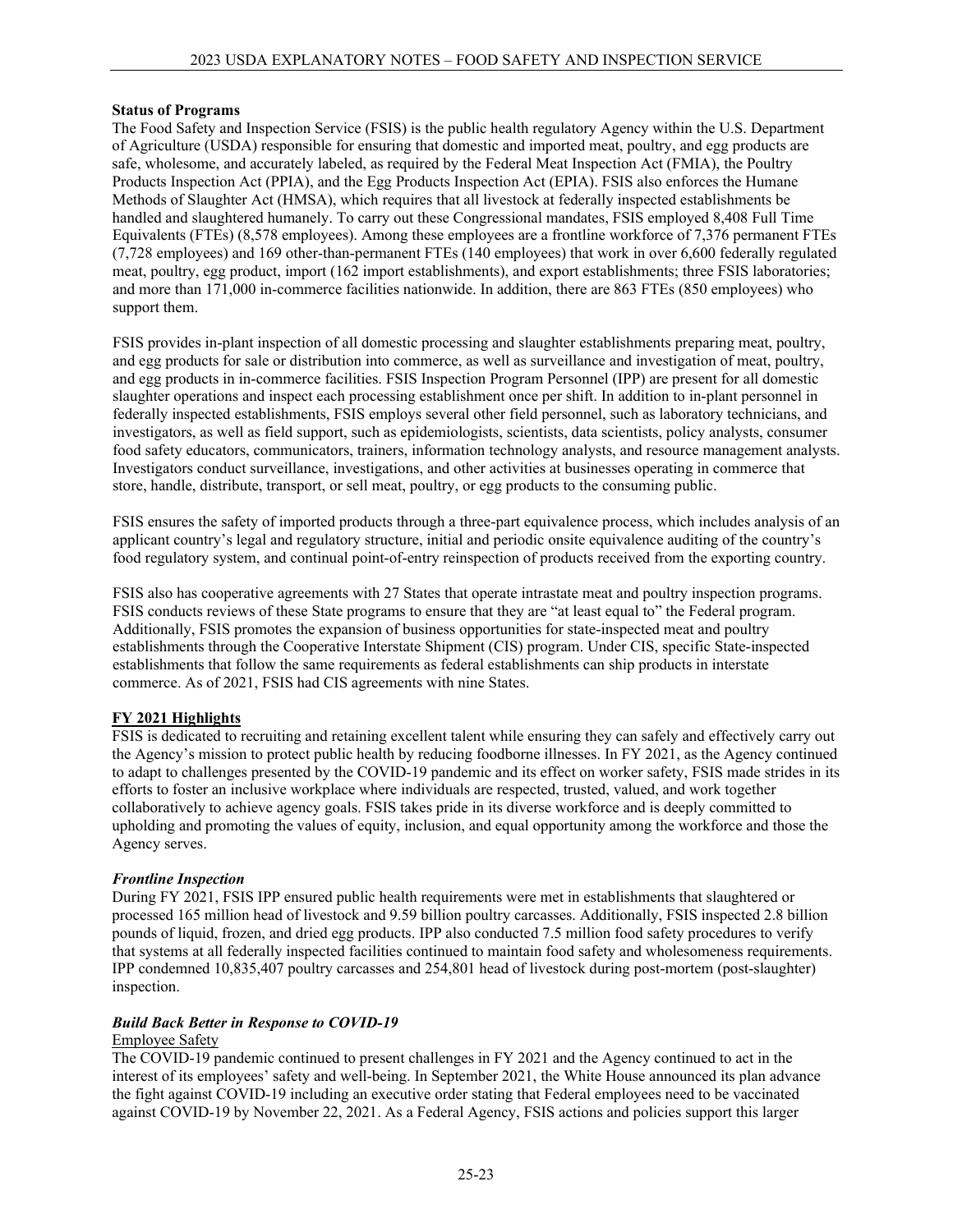national strategy to protect public health and it has been working with its employees to navigate and meet this requirement.

## Leave Flexibility

In FY 2021, FSIS granted leave flexibility for employees to receive COVID-19 vaccinations and recover, if needed. In July 2021, FSIS expanded this flexibility to support employees' families, granting administrative leave for employees to escort a family member to receive the COVID-19 vaccine.

#### Protective Equipment

FSIS protected its employees by supplying and requiring the use of protective equipment and adapting its policies as the Centers for Disease Control and Prevention (CDC), the Department of Labor's Occupational Safety and Health Administration (OSHA), and USDA guidance evolved. In FY 2021, FSIS continued to acquire protective equipment for its inspection workforce stationed in more than 6,600 establishments and for its other employees located across 62 facilities inside and outside of the National Capital Region. Meanwhile, amid global supply shortages, FSIS continuously kept its supply of protective equipment sufficiently stocked, replenishing as necessary.

#### Internal Communication

The pandemic emphasized the importance of communication with employees to keep them safe and informed, especially those in the field. The Agency continued to hold monthly employee town hall calls at three times during the day to proactively provide guidance for employees. FSIS executive leadership continued to hold biweekly calls with District Managers and directors of offices in other parts of the country to share updates and gather feedback directly from these leaders. FSIS also worked with its U.S. Food and Drug Administration (FDA) and CDC counterparts to facilitate a webinar for employees, titled, "COVID-19 Vaccines: What Federal Partners are Doing to Ensure Safety and Equity" and followed up on employee questions with CDC/FDA responses after the webinar. FSIS continued to use its dedicated employee feedback email account to respond to 357 emails from FSIS employees about the pandemic. FSIS responded to 52 inquiries from other stakeholders, three requests sent per the Freedom of Information Act, and 379 inquiries on the Agency's Meat and Poultry Hotline about food safety and COVID-19. FSIS responded to 24letters from State governments and members of Congress.

## FSIS Assists with Federal COVID-19 Vaccination Effort

In support of the Federal COVID-19 vaccination campaign led by the Federal Emergency Management Agency (FEMA), FSIS deployed 33 employees to assist in vaccinating communities across the country as part of Emergency Response Function #11. These volunteers served at six clinics located in Maryland, Nevada, Oklahoma, and Wisconsin vaccinating almost 400,000 people.

## Pandemic Awards

The COVID-19 pandemic continued to present unprecedented challenges this fiscal year. Since the early days of the pandemic, FSIS employees have risen to meet challenges with dedication and commitment to carrying out FSIS' food safety mission. In recognition, FSIS presented pandemic achievement awards to frontline personnel for their exceptional performance of duty during the initial peak of the COVID-19 pandemic. In May 2021, FSIS presented approximately \$14.3 million in achievement awards to 6,773 frontline employees and other FSIS employees who volunteered to perform in-plant inspections during the initial months of the COVID-19 pandemic.

During the third quarter of FY 2021, FSIS awarded 7,432 "Essential Worker" recognition coins, also called "pandemic coins," to thank Agency frontline personnel for their service early in the COVID-19 pandemic.

## Supporting Resilience Among Small and Very Small Establishments

Recognizing how critical small and very small plants are to the Nation's food supply, USDA worked to strengthen and build fairer markets for these producers through critical infrastructure and business investments in FY 2021. In the American Rescue Plan Act (ARP), enacted on March 11, 2021, Congress provided FSIS with \$100 million to reduce the costs of overtime inspection for small and very small federally inspected meat, poultry, and egg products establishments. These investments are intended to assist establishments in weathering the effects of the pandemic, thereby enabling them to stay in the market and reach more customers. FSIS quickly and effectively implemented the program 4 months from passage of the ARP. On July 9, 2021, FSIS announced that it implemented this provision by reducing overtime and holiday inspection fees for small establishments by 30 percent and very small establishments by 75 percent. At the end of FY 2021, 1,917 establishments (1,063 small, 854 very small) were receiving reduced rates with approximately \$11.5 million in fee reductions.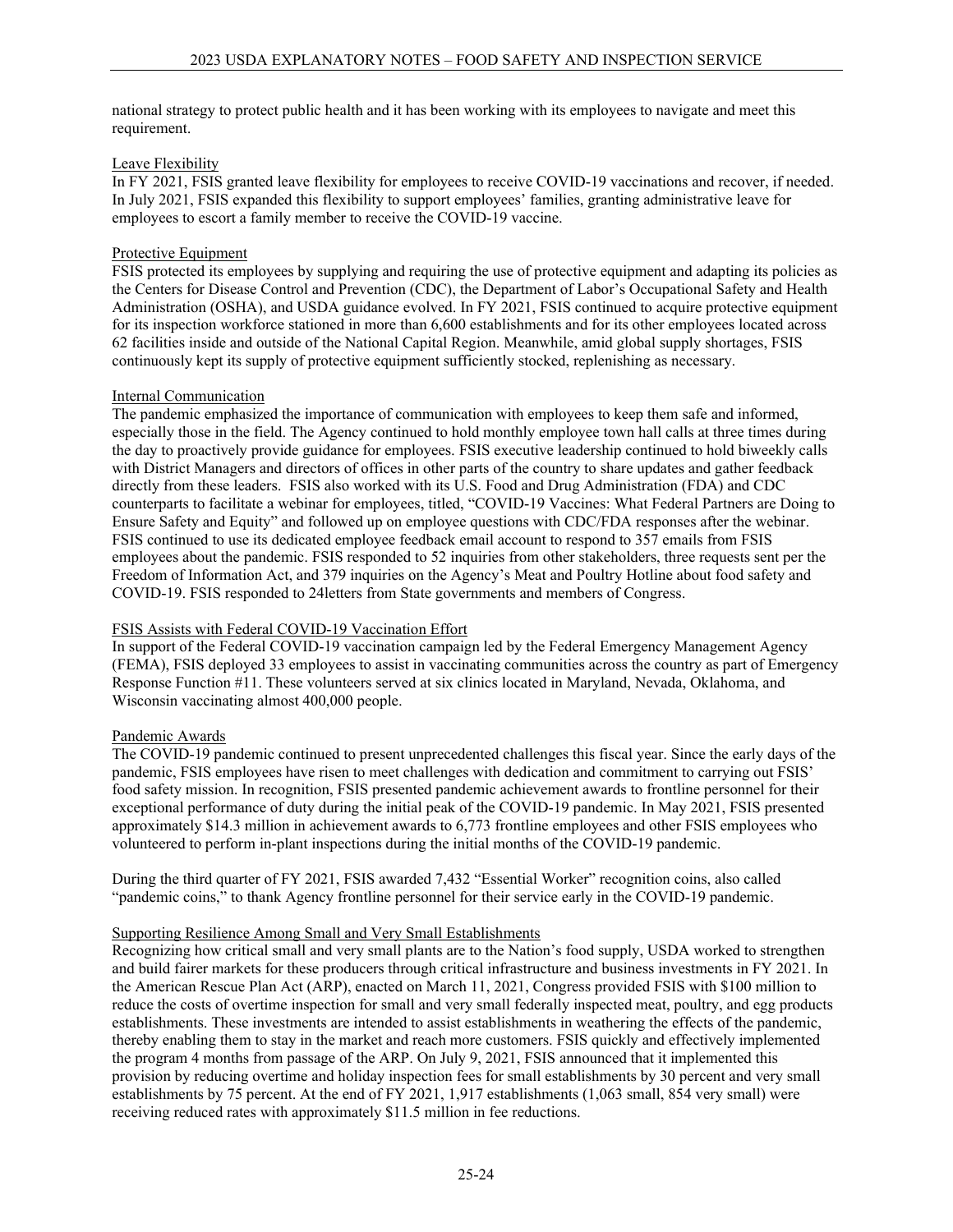## *Fostering Diversity, Equity, and Inclusion in the Workplace*

FSIS is committed to the values of equity and inclusion rooted in justice and equal opportunity for our employees and those we serve. In addition to issuing two Equal Employment Opportunity (EEO)/Civil Rights mandatory employee trainings, FSIS hosted a three-day Diversity and Inclusion Conference, The Agency's first-ever Virtual Diversity and Inclusion Week, open to all employees, offered training on diversity and inclusion, conflict management, health and wellness and other topics. Three of the Agency's 21 Equal Employment Opportunity Advisory Committees (EEOACs) were recognized with Model EEOAC Awards at the conference. The agency's efforts in timely processing of complaints resulted in resolution of 63% of informal EEO complaints, a resolution rate higher than the Department and federal government. With the assistance of the Agency's special emphasis program (SEP) managers, four FSIS SEP observance programs were held (American Asian Pacific Islander Month; Lesbian, Gay, Bisexual, Transgender, Queer, + Pride Month; Women's History Month; and Hispanic Heritage Month), supporting the diversity and inclusion goals of the Administration and the new executive orders promoting diversity, equity, and inclusion. The Agency published several articles in various EEOAC newsletters that were geared toward educating the workforce on EEO, civil rights, and diversity.

## *Hiring and Recruitment*

In FY 2021, FSIS posted 1,558 job announcements for 54 different occupational series, hired 1,675 candidates, with 334 selectees pending start dates or undergoing background checks.

## Shorter Time-to-Hire

In FY 2021, FSIS implemented and standardized business process improvements in its personnel security program, including the establishment of electronic fingerprinting for tentative selectees in the pre-employment process and electronic adjudication of new hires' background investigations. The combined improvements simplified the preemployment process, reducing the time-to-hire by an average of 21 days. The process improvements enabled FSIS to issue job offers more quickly, securing quality candidates in the competition for talent. In FY 2021, FSIS ranked third best among agencies in USDA on time-to-hire.

## Direct Hire Authority for Food Inspectors and Consumer Safety Inspectors

FSIS continued to leverage the use of the Direct Hire Authority (DHA) approved by the Office of Personnel Management (OPM) to hire Food Inspectors (FIs) and Consumer Safety Inspectors (CSIs) throughout FY 2021. In FY 2021, FSIS hired 482 inspectors, with an additional 251 inspectors in the pre-employment stages of hiring. OPM approved FSIS' request for an extension of DHA into FY 2022.

## Recruitment Outreach

In the last half of FY 2021, FSIS implemented a 2-year talent management tool pilot to improve the quality and diversity of applicant pools, leverage the opportunity to be competitive with private industry through virtual career fairs and recruiting events, and raise awareness of the Agency as an employer of choice to hundreds of universities and colleges. FSIS created an internal workgroup consisting of representatives from relevant areas within the Agency that worked to develop new recruitment materials, including tailored "Insider View" stories that provide first-person accounts of different employees' roles in the Agency and how they help protect public health. Through these tools, the Agency expanded its outreach to over 1,000 schools, universities, and alumni associations with a reach of nearly 12 million students and graduates and covering nearly 36 percent of all minority-serving institutions. FSIS also participated in over 10 STEM events to help fill positions in data science fields, as well as support those interested in veterinary medicine, microbiology, and information technology. Based on initial data, hundreds of applicants used the tools to apply with a notable increase in interest from those in under-represented groups. FSIS continues to participate in virtual and in-person career fairs, course lectures, and national veterinary conferences promoting Public Health Veterinarians (PHV), FI and CSI career opportunities.

## New Hiring and Retention Incentives for Food Inspectors and Consumer Safety Inspectors

During FY 2021, FSIS developed recruitment incentives that will be effective in FY 2022 for FIs and CSIs. Starting in FY 2022, FSIS will be offering a \$5,000 recruitment incentive to the first 500 newly hired FIs and CSIs. The incentive will require a signed two-year service agreement, and satisfactory performance and conduct. FSIS will also be providing a \$2,500 retention incentive to FIs and CSIs that came on board between July 2020 and November 2021. This retention incentive requires a signed one-year service agreement, satisfactory performance and conduct, and will be paid to the employee at the end of the service agreement.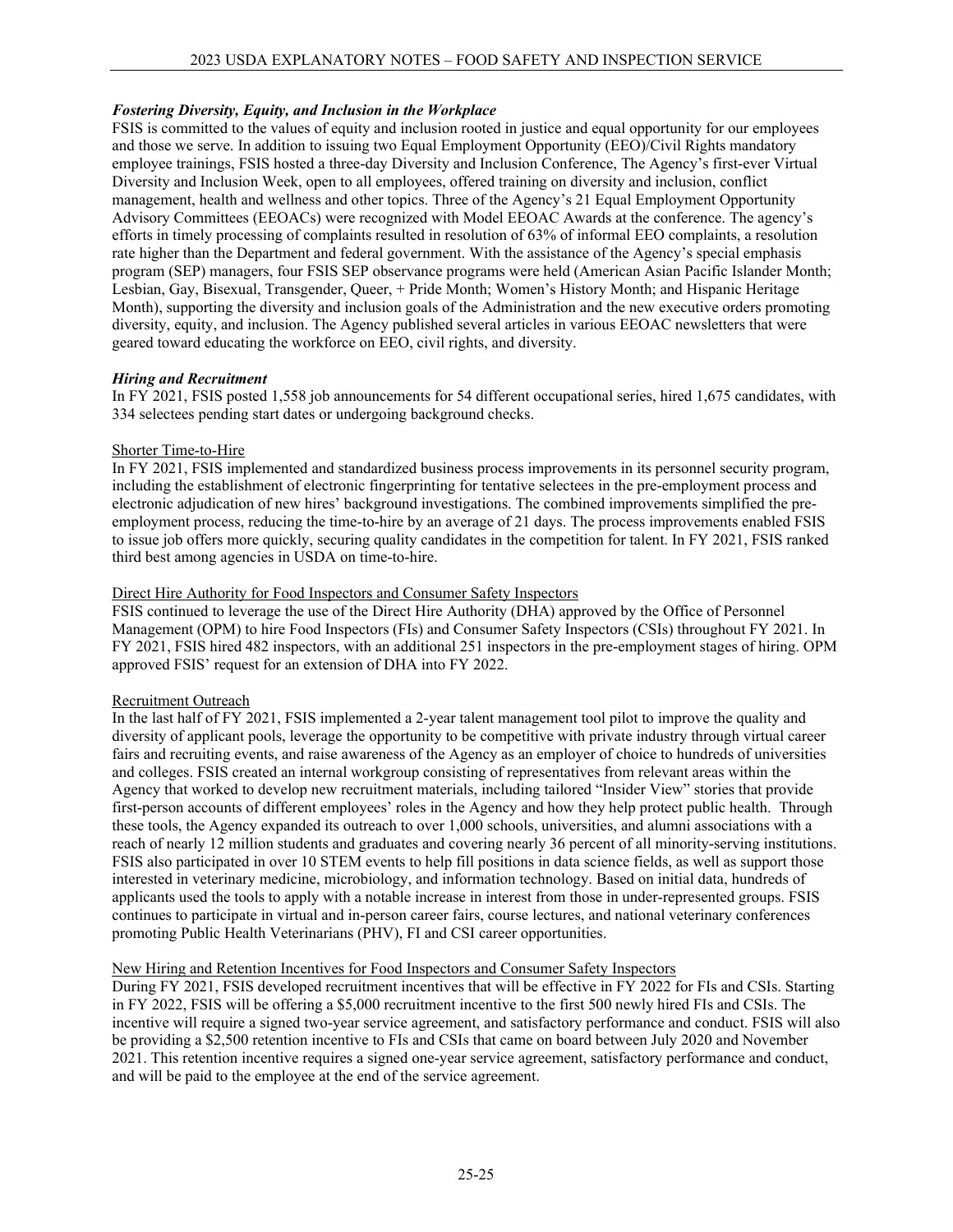## Hiring Initiatives for Public Health Veterinarians

PHVs continue to be a vital part of the FSIS food safety system. During FY 2021, FSIS continued to offer previously established incentives such as the multi-year recruitment incentive. This incentive offers \$20,000 to participating PHVs divided over 4 years, continuation of a paid move to their first duty station, continuation of the Adel A. Malak Scholarship, a Student Loan Repayment Program, and other retention incentive programs that provide biweekly or annual bonus payments based on an employee's years of service. In FY 2021, nine previous Malak Scholars were converted to full-time employment and FSIS offered 11 new Malak Pathways scholarships. By the end of FY 2021, there were 60 PHVs participating in the Student Loan Repayment Program, 282 PHVs receiving a biweekly or annual retention incentive, and 507 PHVs receiving a recruitment incentive. Additionally, FSIS hired 84 veterinarians eligible for incentives in FY 2021.

## Pre-Apprenticeship Program

In FY 2021, FSIS launched a new Pre-Apprenticeship Program in collaboration with the Department of Defense's Joint Base Lewis-McChord – a first-of-its kind program across the Federal Government. One apprentice has graduated and an additional four are scheduled to graduate by end of the 2021 calendar year. During their transition from the military, service members may apply to a four-week FI/CSI training program that serves as a pathway into the 1-year FSIS Apprenticeship Program for veterans that was launched in FY 2020. In FY 2021, FSIS converted its first apprentice to full-time employment and secured approval from the U.S. Department of Veterans Affairs for veterans to use their GI Bill benefits during the 1-year apprenticeship as an incentive for applying to the program.

## *Employee Engagement*

FSIS recognizes that two-way communication is important and values feedback from its employees. In June 2021, the Agency retired a 30-year-old monthly print publication and launched a weekly digital newsletter for its employees. The weekly *Food for Thought* digital newsletter improved the timeliness and agility of the Agency's ability to share critical information with its diverse and decentralized workforce. The newsletter combines employee stories and career milestones with operational information and vital news. The newsletter had an immediate readership of 61 percent of employees, which held steady and increased slightly to 62 percent by September 2021. The Agency also developed a new electronic exit survey process, which was implemented to receive feedback from employees separating from the Agency for all reasons. The data collected will help FSIS identify methods to improve employee retention, engagement, and morale.

Moreover, FSIS implemented a recognition coin program to reward employees who demonstrated FSIS' values of accountable, collaborative, empowered, solution-oriented, and operational excellence. The Agency awarded 266 coins in the first 6 months.

# **Federal Food Safety & Inspection Program**

## *Small and Very Small Plant Initiatives*

## Small and Very Small Plant Assistance and Outreach

FSIS is committed to assisting small and very small plants in understanding Federal inspection requirements, thereby increasing compliance with Federal regulations. In FY 2021, FSIS continued to improve outreach and communications to small and very small plants to assist them, as needed, in obtaining Federal grants of inspection. FSIS prioritized outreach to establishments to communicate policies and regulations and provided the necessary tools and resources to improve compliance and ensure the safety of the food supply. FSIS holds interactive town hall calls for establishments every month where small and very small plants can ask questions and receive answers from FSIS leadership. Designed to share crucial policy updates, guidance, and information, the calls also provide a direct line of communication and opportunity for discussion between the Agency and those it regulates. To improve participation, the Agency conducted a survey of all establishments to get feedback. At the suggestion of establishments, FSIS moved the monthly conference call to a later timeslot to allow more Midwest and West Coast operations to participate.

Other direct outreach comes from Enforcement, Investigations, and Analysis Officers (EIAOs), who dedicate up to 25 percent of their allotted work time to small and very small plant outreach, as well as District Veterinary Medical Specialists (DVMS), who are available to provide voluntary specialized support by visiting establishments to share information and give expert advice on how to improve humane handling and/or good commercial practice programs. In FY 2021, FSIS also provided additional specialized outreach to small and very small establishments eligible for the overtime reduction benefit. Additional forms of outreach in FY 2021 included roundtable discussions and technical support through agency tools such as the Small Plant Help Desk, askFSIS, and industry guidelines.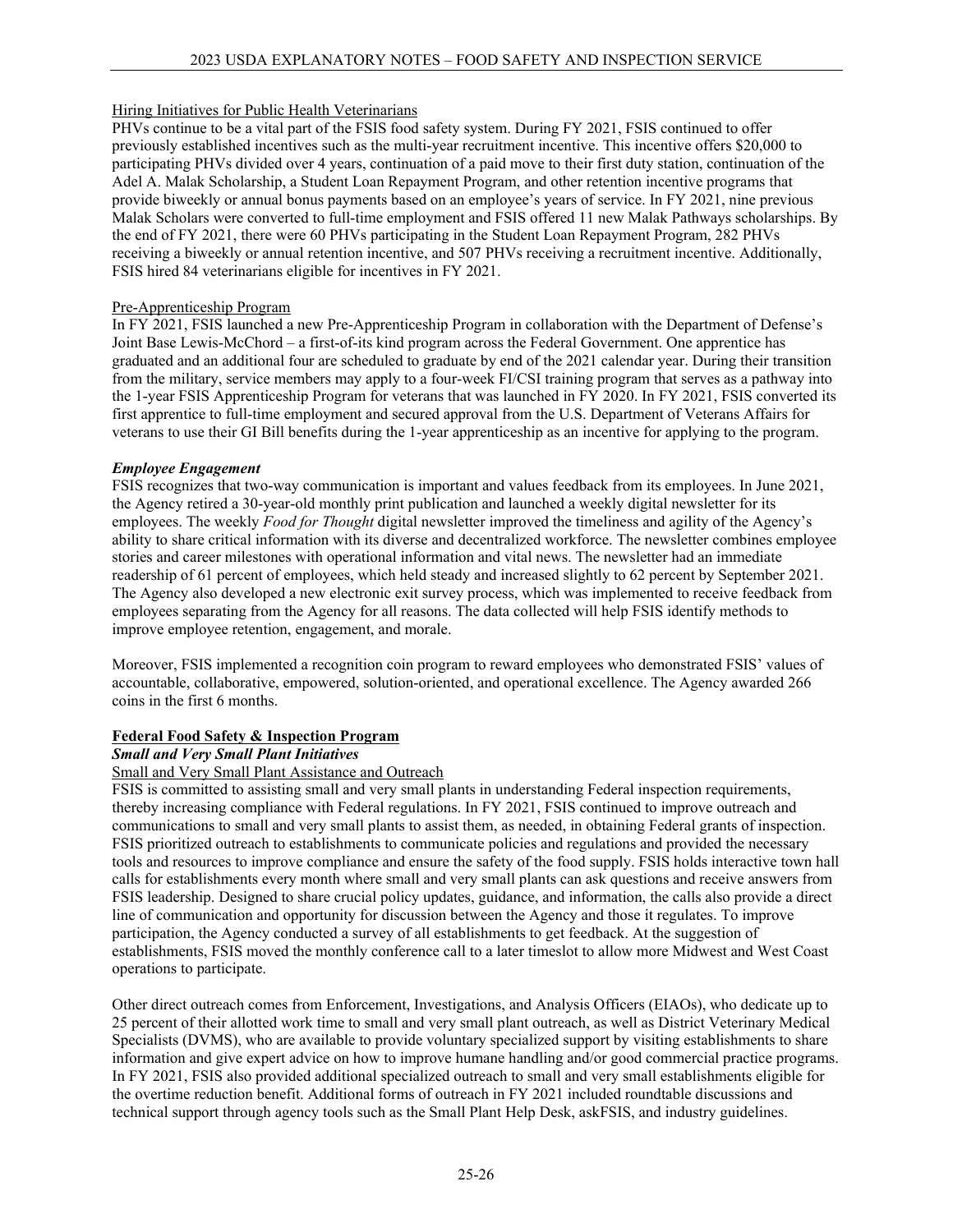FSIS published a report completed by Oregon State University, about small and very small establishment outreach to meet a 2018 Farm Bill requirement and developed an action plan in response to the report, including updating industry guidance materials and strengthening on-going small plant roundtables. The report and action plan addressed Congressional concerns and received positive response from industry.

## Small and Very Small Plant Roundtables

During FY 2021, FSIS facilitated four roundtable listening sessions for establishment owners and operators in California, North Carolina, Georgia, and Wisconsin to discuss issues faced by small and very small plants. The roundtables provided important policy updates and requirements to participants and gives them the ability to ask questions of FSIS senior leadership. Based on stakeholder feedback, the format became more interactive and included case studies highlighting actual scenarios faced by small plants. The Agency's outreach activities showed the continued commitment to small and very small plants and created an environment that valued open communication by listening to the feedback of owners and management.

## Industry Guidance and Resources

Small and very small plants can access numerous guidelines, educational materials, and training resources on the FSIS website. This includes information on how to develop a recall plan, a Hazard Analysis and Critical Control Point (HACCP) plan, a robust systematic approach to humane handling, and other topics. In FY 2021, FSIS revised and issued eight guidelines that provided information on pathogen reduction, product donation, kit labeling, and customer complaints. FSIS also published 12 HACCP models to assist small and very small establishments with the development of effective food safety plans. These models cover various processes for poultry, pork, and beef.

## Funding Opportunities for Small and Very Small Plants

FSIS has provided technical assistance to the Agricultural Marketing Service (AMS) during the creation and publication of the request for applications for the Meat and Poultry Inspection Readiness Grant Program administered by AMS. This program is for \$60 million in funding to assist currently operating meat and/or poultry slaughter and/or processing facilities under a State grant of inspection or an exemption from Federal inspection obtain a grant of inspection for interstate shipment. Technical assistance included guidance on the regulatory requirements for obtaining a Federal grant of inspection and those for participation in the Cooperative Interstate Shipment (CIS) Program if that was an available option for the applicant. FSIS provided this assistance to AMS through participation in multiple webinars, as well as behind the scenes support in the development of communications plans and the application process. Additionally, from July 15 to July 17, 2021, FSIS assisted AMS at the American Association of Meat Processors Conference in Oklahoma City, Oklahoma, handing out information on AMS funding opportunities.

# *askFSIS System (including Small Plant Help Desk)*

The askFSIS database provides online answers to technical, inspection-related questions that help to maintain effective policy understanding and implementation. In March 2021, askFSIS was successfully migrated to a new data management platform that seamlessly connects to the Small Plant Help Desk and AskUSDA, allowing customers to easily submit questions. In FY 2021, askFSIS responded to 39,238 questions from customers and its publicly posted Q&As were viewed 512,906 times.

## *Pathogen Reduction*

On October 29, 2020, FSIS amended the egg products inspection regulation to require that official egg products plants develop and implement HACCP Systems, Sanitation Standard Operating Procedures (Sanitation SOPs), and other sanitation requirements consistent with FSIS' meat and poultry regulations. These changes not only make meat, poultry, and egg regulations more consistent, providing for flexibility in allocating inspection resources, but also allow egg products plants to develop sanitation and process control systems customized to their needs.

Additionally, in FY2021, eight establishments converted to the New Poultry Inspection System and two establishments converted to the New Swine Slaughter Inspection System (NSIS). Under NSIS, plant employees conduct sorting and trimming prior to FSIS inspection and are required to perform additional microbial sampling to control for pathogens. On March 31, 2021, the U.S. District Court for the District of Minnesota ordered a partial vacatur of FSIS' final rule establishing a voluntary NSIS. The Court ordered the vacatur only insofar as the final rule eliminated maximum line speeds for NSIS establishments. The other provisions of the final rule were not affected. The court order went into effect on June 30, 2021. The Agency is committed to worker safety and ensuring a safe,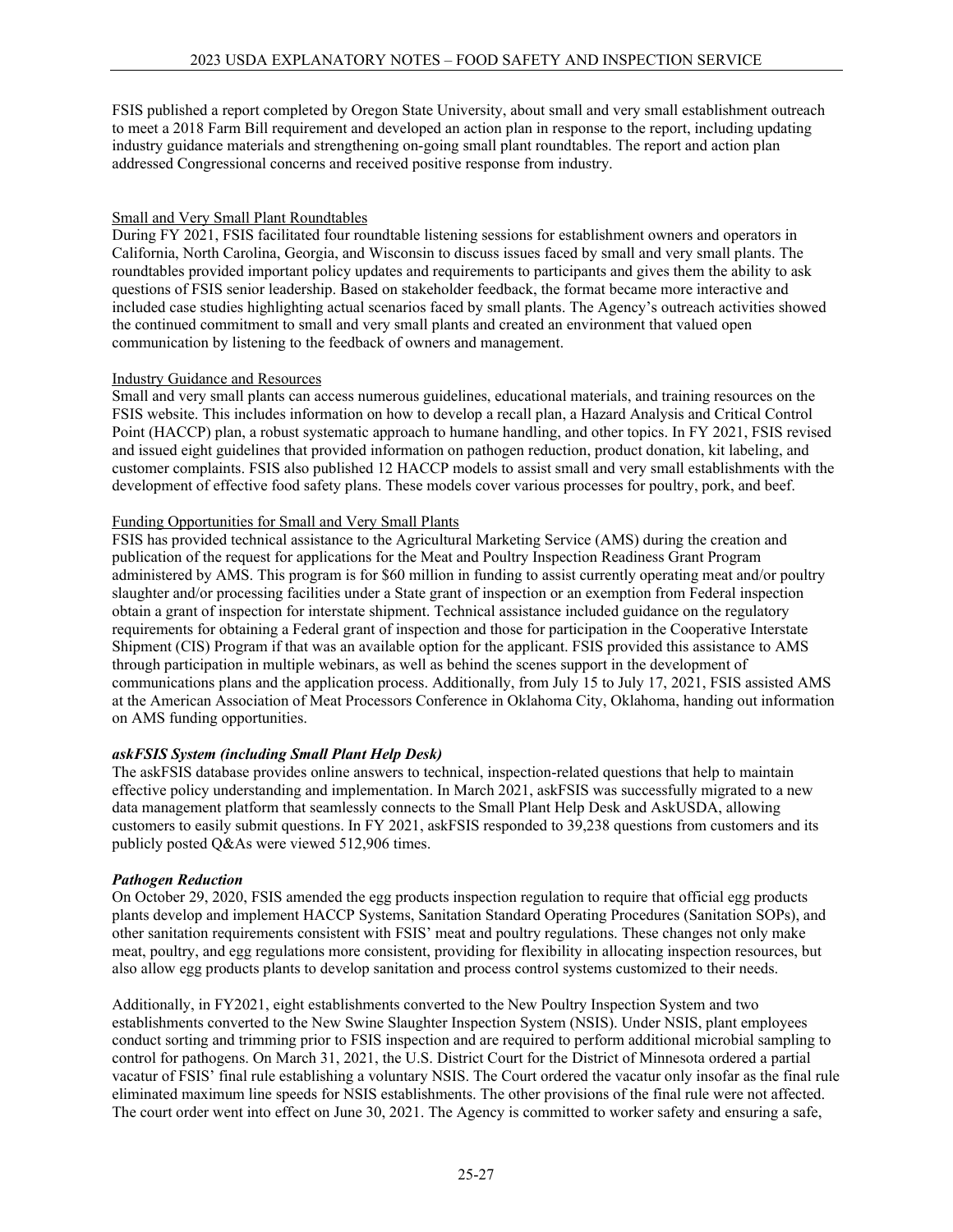reliable food supply. FSIS worked with the establishments to comply with the Court's ruling and minimize disruptions to the supply chain.

## *Invasive Wild-Caught Catfish*

As directed through the 2008 and 2014 Farm Bills, FSIS inspects fish of the order Siluriformes, including catfish, under the Federal Meat Inspection Act. The 2021 Consolidated Appropriations Act allocated funding to FSIS to cover industry costs for inspection outside of regularly scheduled hours of operation for establishments processing invasive wild-caught catfish species. The U.S. Fish and Wildlife Service identified the species of invasive wild catfish in the U.S. and FSIS identified States with Federal establishments that may process the species. IPP conducted awareness meetings with these establishments and reviewed available documentation to determine if establishment management, in the list of States identified, attested to processing wild-caught invasive species. FSIS implemented the funding through an FSIS Notice on March 22, 2021. Additionally, establishments were retroactively reimbursed for overtime/holiday hours billed on or after October 1, 2020, and were not billed for future overtime or holiday hours.

## *Labeling*

FSIS develops and provides labeling guidance, policies, and inspection methods, and administers programs to ensure that all labels are truthful and not misleading in order to protect consumers from misbranded and economically adulterated meat, poultry, and egg products. FSIS presented four webinars on labeling, two webinars on mandatory labeling features and generic labeling and two on animal raising and non-bioengineered label claims. FSIS continues to provide biweekly updates on tips to streamline the label approval process and label turnaround time in the Agency's weekly *Constituent Update*, which is disseminated to industry and consumer stakeholders. This regular outreach has resulted in more accurate submissions with faster turnarounds of five to seven days—the fastest the Agency has noted in decades.

The FSIS Guideline on Kit Product Labeling was published in September 2021. This guideline was developed to help establishments and other food handling facilities producing a multi-component food kit determine whether the kit product needs to be prepared under FSIS inspection and how to label a kit product that contains fully labeled meat or poultry components.

## Product of USA Labeling

On July 1, 2021, the Federal Trade Commission (FTC) announced a final rule to strengthen its enforcement around the "Made in USA" claim. FTC will be deferring to USDA to regulate voluntary origin labels for products under FSIS jurisdiction, including beef. The Department began its comprehensive review of the "Product of USA" label near the end of FY 2021.

## Labeling of Meat or Poultry Products Comprised of or Containing Cultured Animal Cells

On September 3, 2021, FSIS published an advance notice of proposed rulemaking (ANPR) to request comments pertaining to the labeling of meat and poultry products comprised of or containing cultured cells derived from animals subject to the FMIA or the PPIA. Issues raised in the comments submitted in response to this ANPR will inform future rulemaking to establish labeling requirements for these products. FSIS also discussed how FSIS will generally evaluate labels for these products if they are submitted before the Agency completes rulemaking.

## *Labs and Sampling*

## Sampling

In FY 2021, FSIS analyzed 132,281 samples and generated 2,438,890 individual test results on these samples. Additionally, using Whole Genome Sequencing (WGS), FSIS conducted microbiological characterization of 15,106 bacterial isolates reporting 466,947 separate test results.

The antimicrobial resistance (AMR) profile of isolates is also now being determined using WGS, which has significantly improved efficiency. In addition to these output achievements, FSIS utilized the genetic information to determine the scope of several outbreak investigations and to focus product traceback. The Agency is also using WGS-derived *Listeria monocytogenes* (*Lm)* characterization to document long-term harborage or reintroduction into the plant environment. Finally, WGS information assists with in-plant discussions at establishments that do not meet *Salmonella* performance standards.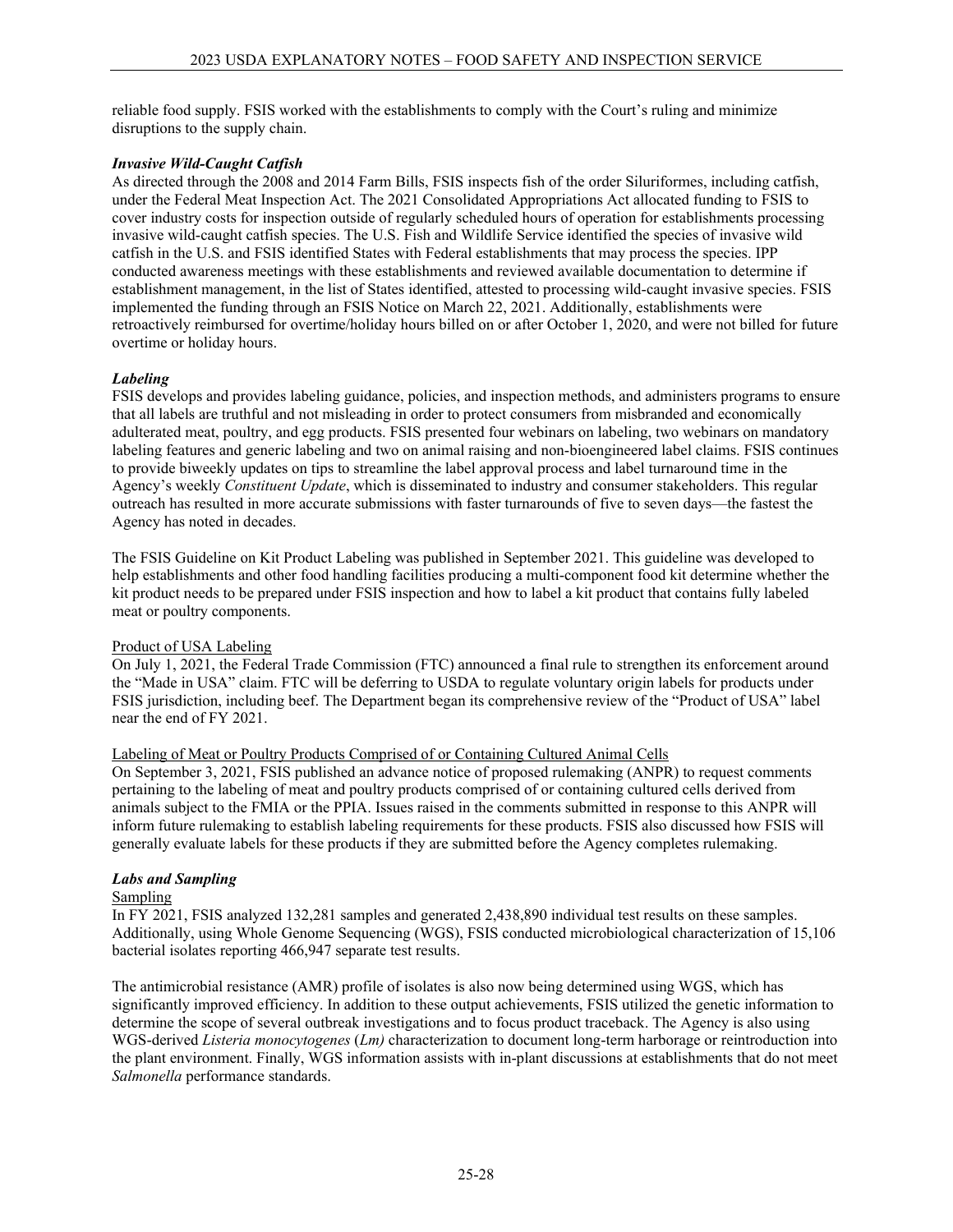## National Antimicrobial Resistance Monitoring System (NARMS)

NARMS is a national public health surveillance system, in partnership with state and local public health departments, FDA, CDC, and USDA, that tracks changes in antimicrobial susceptibility of select foodborne enteric bacteria found in ill people, retail meats, and food animals. FSIS collected and analyzed 6,428 cecal, 302 lymph node and 1,192 Siluriformes fish samples for several microbial targets as part of the NARMS interagency collaboration. The microorganisms isolated were characterized to determine their antibiotic resistance in *Salmonella*, *Campylobacter*, and indicator bacteria. NARMS supports One-Health focused environmental surveillance of potential sources of AMR.

## COVID-19 Lab Response

The Agency maintained a Laboratory Surge Cadre that involves non-laboratory analytical personnel, who assist trained FSIS laboratory personnel in the analyses of samples received in the Field Service Laboratories. Members of this group would become activated if primary analysts at the laboratories were quarantined off-site due to COVID-19.

## Changes to Accreditation of Non-Federal Analytical Testing Laboratories

On December 14, 2020, FSIS proposed to revise the regulations prescribing the statistical methods used in measuring the performance of chemistry laboratories in its voluntary Accredited Laboratory Program (ALP). Additionally, in response to industry interest, FSIS proposed to expand the scope of the program by accrediting non-Federal laboratories for microbiological indicator organisms and pathogen testing. FSIS also proposed to expand the ALP to more chemical analytes. New proficiency testing options have begun in the laboratory following stakeholder feedback and agency input. Responses to public comments were finalized, and the final rule is expected to be published in FY 2022. ALP staff conducted 10 onsite audits and four desk audits of participating laboratories to ensure management and quality systems are in place that meet ALP requirements.

## Laboratory Method Updates

FSIS completed the following comprehensive method updates in FY 2021:

- To support testing of FSIS-regulated food samples for per- and poly-fluoroalkyl substances (PFAS) domestically and at import, FSIS expanded the PFAS surveillance testing to include chicken, pork, and Siluriformes, in addition to ongoing beef surveillance testing.
- As part of its continuing effort to modernize food testing, FSIS updated the Chemistry Laboratory Guidebook (CLG) methods for PFAS and the multi-residue screening method (MRM) to improve quality control processes.
- FSIS evaluated and drafted a new CLG method for allergens testing, expanding capabilities to screen food samples for soy, gluten, peanut, egg, and milk.
- FSIS modernized its pathogen identification technology by adopting a new method to perform bacterial isolate identification leading to confirmed positive results. This resulted in updates to the Microbiology Laboratory Guidebook (MLG) protocols for all FSIS-tested pathogens.
- FSIS completed an evaluation of rapid screening technologies for *Campylobacter* testing and updated the MLG to reflect the adoption of a new method for initial *Campylobacter* screening.
- To ensure global applicability of the FSIS Shiga toxin-producing *E. coli* (STEC) analytical method, FSIS updated the laboratory testing definitions of *E. coli* O157 and non-O157 STEC to harmonize STEC testing criteria.

## Food Emergency Response Network (FERN)

FSIS continued targeted food defense surveillance of regulated commodities for food defense select/threat agents at retail via the FERN Cooperative Agreement Program (CAP) partner labs. In FY 2021, the CAP labs tested 5,058 samples from retail: 2,073 microbiology samples, 2,521 chemistry samples, and 464 radiochemistry samples. Additionally, 14 proficiency and challenge testing events were conducted. A total of 306 labs nationwide participated and analyzed retail samples. These events ensured CAP labs' capability to detect food defense analytes in FSIS-regulated commodities.

## Laboratory Open House

FSIS laboratories successfully hosted three virtual open house events in FY 2021, each with over 130 registrants. The individual open house events offered unique agendas featuring recent and upcoming updates to laboratory methods and technologies, and demonstrations of various microbial pathogen, chemical residue, and pathology analyses. The web-based, virtual format allowed the three laboratories to collaborate in a way that was not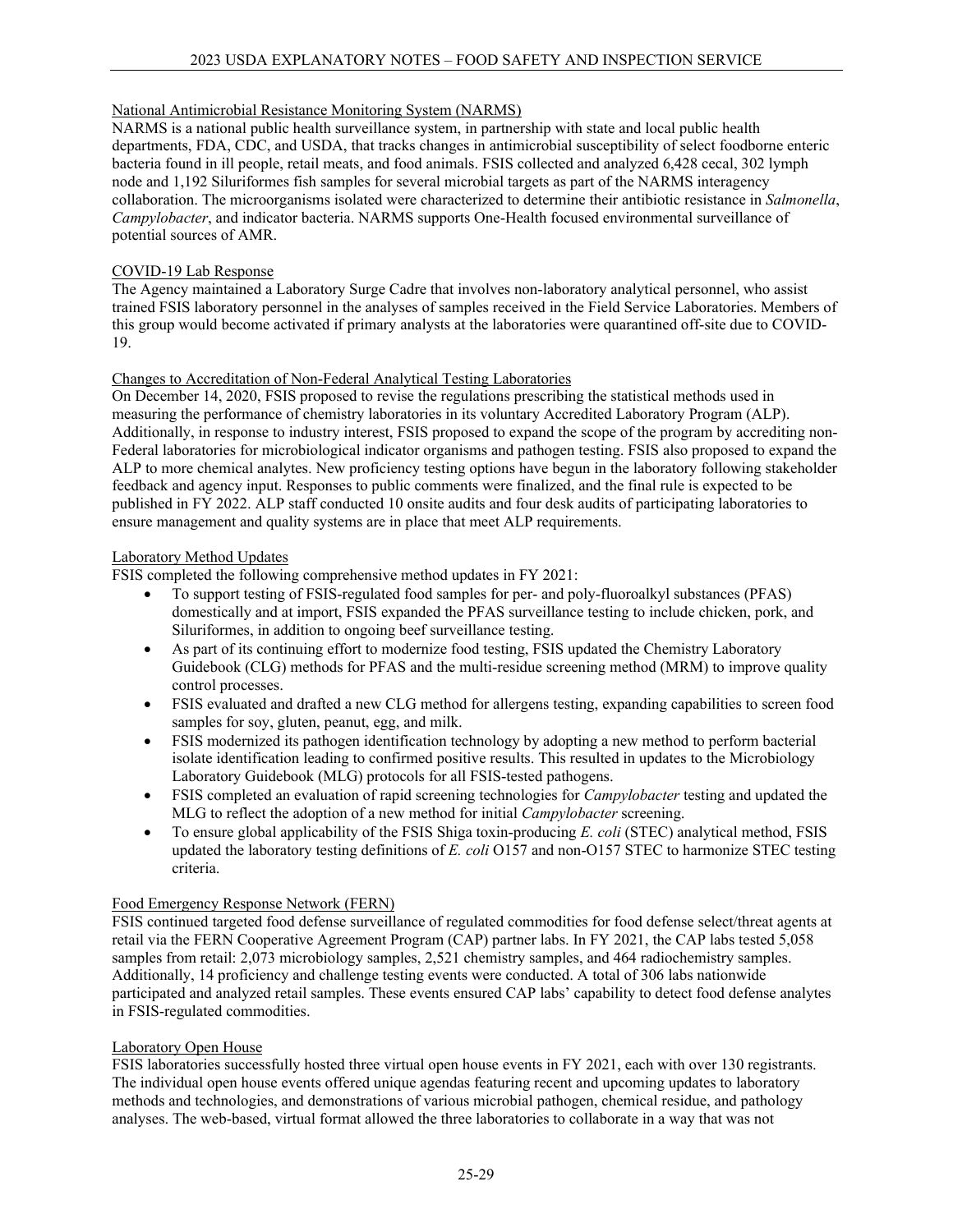previously possible with in-person open house events, including a joint-hosted open house presented by the midwestern and western laboratories. All events resulted in active engagement among attendees, presenters, and FSIS Leadership.

## *Foodborne illness outbreaks and investigations*

## Consumer Complaints

FSIS uses the Consumer Complaint Management System (CCMS), media reports, CDC PulseNet, and other data sources to conduct surveillance and investigate potential foodborne hazards associated with FSIS-regulated products. In FY 2021, FSIS received and evaluated 1,025 consumer complaints, 159 of which required additional investigations. Fifty of the investigations resulted in actions: 39 voluntary (i.e., establishment re-training employees, updating their HACCP plans), five enforcement, and six product control (recalls, detention, or seizure of product). In FY 2021, consumer complaints reported through CCMS led to one Class I Recall and one Public Health Alert (PHA). Seventeen complaints reported after product recalls helped to enhance recall effectiveness activities.

## Foodborne Illness Outbreak Investigation

In FY 2021, FSIS monitored 67 illness clusters with potential association to FSIS regulated products. Evidence obtained in nine clusters suggested involvement of FSIS-regulated products, which were subsequently investigated as foodborne illness outbreaks. There were two foodborne illness investigations carried over from FY 2020 to FY 2021. FSIS coordinated with the CDC and other public health partners to investigate the 11 total foodborne illness outbreaks representing 210 illnesses, 75 hospitalizations, four Hemolytic-Uremic Syndrome cases, and three deaths. Of the 11 investigations, three were investigations for STEC, four for *Salmonella*, three for *Lm*, and one for suspected *Clostridium botulinum*. Two of the outbreaks led to recalls, one led to a PHA, and one led to both a PHA and recall. FSIS posted an after-action review for one illness outbreak on the Agency website.

|                                  | $\circ$<br>Investigations | Ill | Hospitalized | <b>Deceased</b> | <b>Resulted in</b><br>Product<br>Recall |
|----------------------------------|---------------------------|-----|--------------|-----------------|-----------------------------------------|
| Shiga toxin-producing $E$ . coli |                           | 59  | 20           |                 |                                         |
| Salmonella                       |                           | 132 | 36           |                 |                                         |
| Listeria                         |                           | 18  | 18           |                 |                                         |
| Clostridium Botulinum (suspect)  |                           |     |              |                 |                                         |
| <b>TOTAL</b>                     |                           | 210 | 75           |                 |                                         |

*Table FSIS-16. Foodborne Illness Investigations for FY 2021* <sup>1</sup>

<sup>1</sup> Data is obtained from CDC and the States.

## *Recalls*

There were 42 recalls in FY 2021: 12 beef, 8 poultry, 6 pork, 2 Siluriformes, and 14 combination products. A total of 12,035,832 pounds of meat, poultry, egg products, and Siluriformes were recalled. Out of the 42 total recalls, 34 were considered Class I (reasonable probability that eating the food will cause health problems or death), 8 were Class II (remote probability of adverse health consequences from eating the food). and there were no Class III (use of the product will not cause adverse health consequences). Three of the recalls were directly related to possible microbiological contamination caused by the presence of *Lm*. Two of the recalls were in response to possible microbiological contamination caused by the presence of STEC. Seven of the recalls were due to extraneous material contamination. Three recalls were due to possible contamination of product by *Salmonella*. Ten recalls were due to undeclared allergens in the product. The remaining 17 recalls were in response to undeclared or unapproved substances, processing deviations, produced without benefit of inspection, or imported without receiving FSIS reinspection.

FSIS also issued 21 PHAs in FY 2021. PHAs are typically issued in lieu of a recall in situations where FSIS determines that a specific product may present a risk to human health, but the product is no longer available to consumers in commerce but may still remain in consumers' freezers.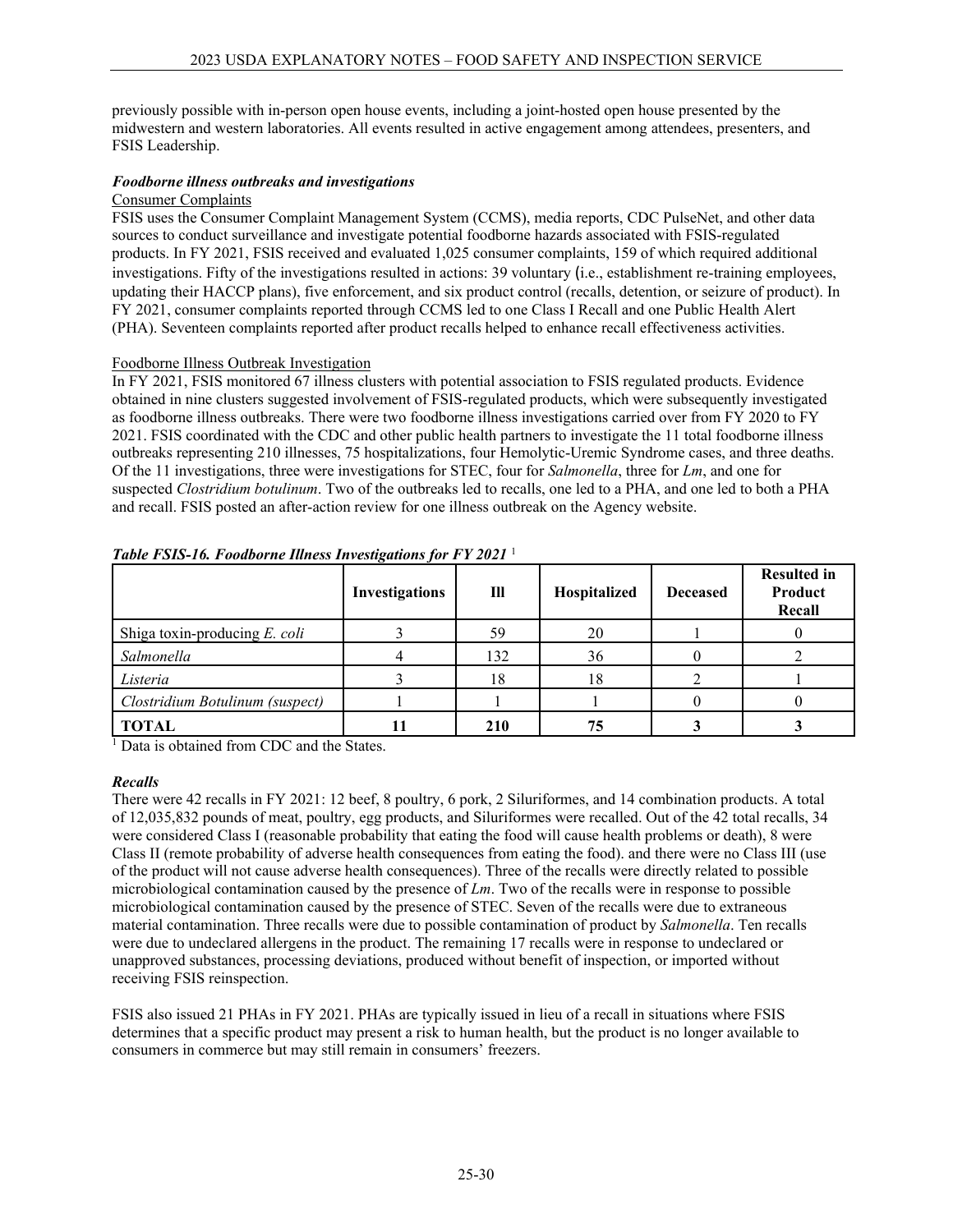## *Compliance and Enforcement*

#### Humane Handling

In FY 2021, the Agency devoted 154 FTEs (the requirement set under the law is 148 FTEs) to the verification and enforcement of humane handling requirements in FSIS inspected slaughter establishments, spending more than 321,242 hours completing these tasks. In total, FSIS personnel performed 184,447 humane handling verification procedures.

District Veterinary Medical Specialists (DVMS) conduct assessment visits at each slaughter establishment at least once every 12-18 months. These visits assess the slaughter establishment's comprehensive humane handling program to ensure it meets the HMSA. In FY 2021, DVMSs visited 622 livestock establishments out of the 944 total livestock slaughter establishments. Additionally, DVMSs completed 229 good commercial practice visits at 223 different poultry establishments.

## In-Commerce Activities

FSIS Compliance Investigators (CIs) conduct surveillance activities, product control actions, investigations, and enforcement activities at warehouses, distributors, retail stores, and other businesses that store, handle, distribute, transport, and sell meat, poultry, and egg products in commerce. In FY 2021, FSIS conducted 963 investigations in response to alleged violations of the FMIA, PPIA, or EPIA, the vast majority relating to food safety concerns. The Agency removed a total of 1,766,406 pounds of meat, poultry, and egg products from commerce to prevent possible illness or injury to consumers. Of that amount, 1,643,769 pounds were detained, and FSIS reported no seizures. Additionally, 13,254 surveillance activities were conducted in FY 2021, 79 percent of which was focused on the high/medium risk firms. These surveillance activities focused on examination of food safety and food defense activities in accordance with agency policy. FSIS CIs conducted 2,002 shell egg surveillances in FY 2021, with a 99percent compliance rate for ambient refrigeration requirements and labeling for shell eggs packed, distributed, and sold to consumers.

FSIS CIs also conducted observations at retailers to assess if the retailers were using the recommendations in the "FSIS Best Practices Guideline for Controlling *Listeria monocytogenes* (*Lm*) in Retail Delicatessens." This involved 627 retail deli surveys. Of the retailers surveyed during FY 2021, approximately 93percent of the 33 FSIS recommendations in the guidelines for retail deli *Lm* controls were followed. This is calculated as the average of the four question categories: product handling, cleaning and sanitizing, facility/equipment controls, and employee practices.

In FY 2021, FSIS CIs continued verifying grinding logs at retail facilities. FSIS CIs conducted 2,509 grinding log verifications, educated 1,055 non-compliant firms, issued 134 Notices of Warning (NOWs), and 224 Letters of Information to retail firms, resulting in a 58 percent compliance rate with the Grinding Log Final Rule.

## Administrative Enforcement

In FY 2021, FSIS filed six administrative complaints to refuse and/or withdraw Federal inspection services from establishments and grant holders. FSIS filed one complaint to continue indefinitely the suspension of inspection services based on incidents involving threats, harassment, intimidation, and/or interference against in-plant and nonin-plant personnel responsible for inspection at the establishment. FSIS also filed five consent decision and orders to resolve administrative actions to refuse and/or withdraw inspection services. Two orders involved humane handling violations; one involved assault, intimidation, and interference against FSIS personnel; one involved criminal conviction of the applicant or recipient of inspection services; and one involved violations of sanitation requirements. The orders obtained for these cases contained, as appropriate, terms that improved food safety, sanitation, humane handling, and/or other compliance and deterrence objectives.

## Civil Enforcement

In FY 2021, FSIS led action to obtain civil injunctions, civil judgments, and enforce civil decrees in three cases to stop ongoing and/or recurring violations of FSIS laws. In total, FSIS obtained court orders and/or other outcomes to include \$284,436.26 in fines, penalties, costs, or other assessments in these civil enforcement cases. One of the cases involved a non-federally inspected and unlicensed retail facility that was found in contempt for violating previous orders entered by the Federal District Court. That case included a sanction penalty of \$250,000 and payment to the U.S. of more than \$14,000 of associated FSIS costs.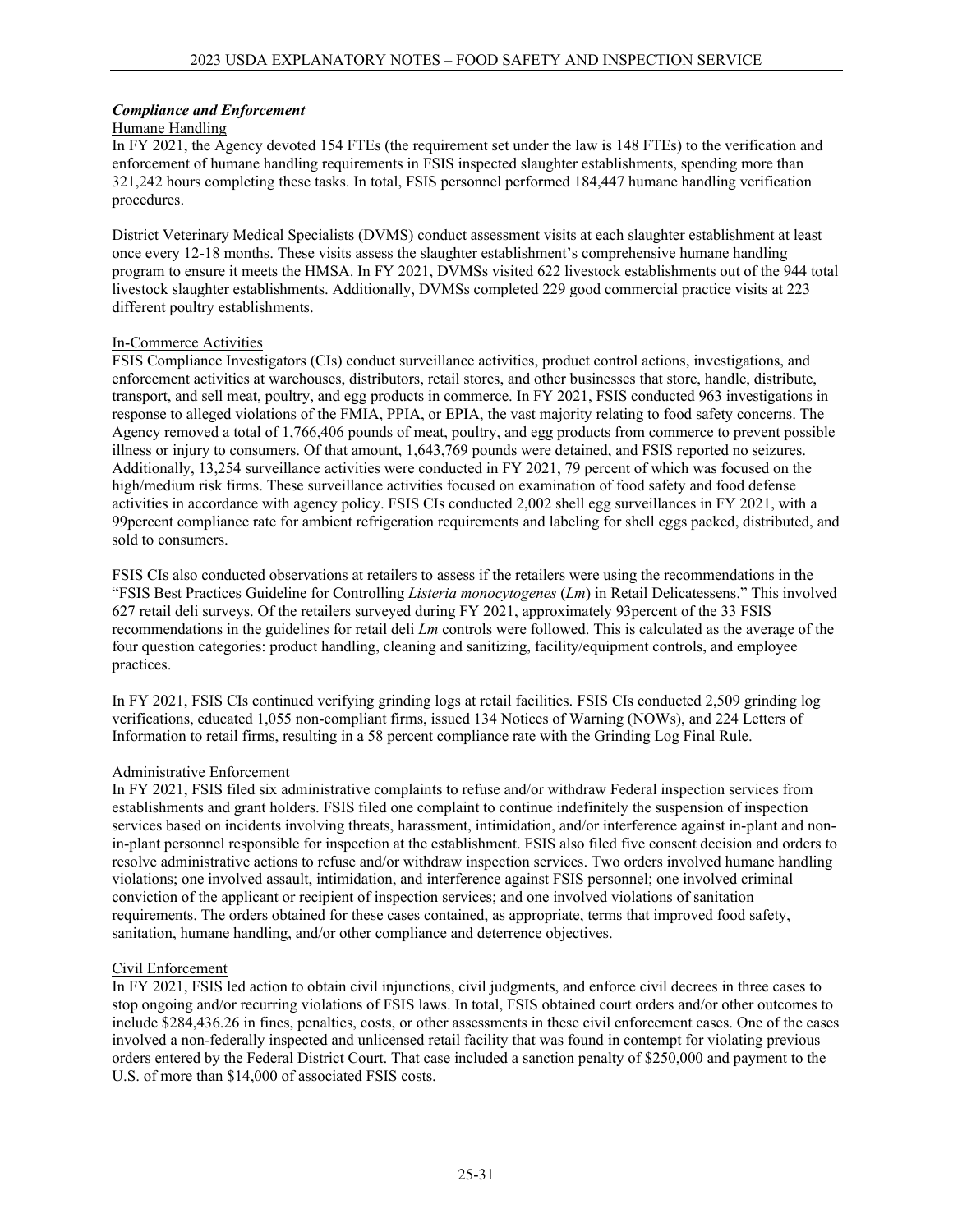## Prosecutions and Other Legal Actions

In FY 2021, FSIS worked directly with the USDA Office of the General Counsel, U.S. Attorneys, and other Federal and State partners to obtain criminal convictions, fines, and other results to address food safety and other violations of FSIS statutes. Specifically, FSIS obtained convictions under Title 18 of the U.S. Code of two individuals responsibly connected to a federally inspected establishment for knowingly and willfully making and using false documents, namely laboratory sample reports, relating to carcass swabs and ground beef samples for *E. coli* testing required under the FMIA, bearing the laboratory's letterhead and authorized signature, knowing the laboratory sample reports contained materially false, fictitious, and fraudulent statements and entries. Additionally, FSIS issued 884 NOWs (94 from headquarters, 790 from field offices) to individuals and firms for violations of FSIS laws. These actions serve to protect the public, send a strong message that food safety and other violations of FSIS laws will not be tolerated, and deter future violations by others.

## Civil Seizure Action

In FY 2021, FSIS filed one Complaint *in rem* in Federal District Court for judicial seizure and condemnation of 3,100 pounds of non-federally inspected livestock and poultry carcasses and parts detained in-place at a nonfederally inspected and unlicensed retail facility.

## *Food Defense*

FSIS continued to promote food defense through preparation of guidance documents and tools, outreach, and education to industry to facilitate adoption of effective risk mitigation strategies, and collaboration with industry. This includes monitoring to ensure establishments have adopted food defense practices and to ensure the Agency integrated food defense principles, concepts, and practices into its daily activities. In FY 2021, 88 percent of FSIS regulated establishments voluntarily implemented food defense practices.

## Promoted Food Defense Practices

FSIS IPP and compliance investigators performed 117,606 food defense surveillance activities in establishments and in-commerce facilities. These activities look to identify potential vulnerabilities that increase the risk of intentional adulteration and inform potential FSIS actions that could reduce these risks. FSIS participated in National Special Security Events, including the Presidential Inauguration, the Super Bowl LV in Tampa, Florida, and the Indianapolis 500. At these events, FSIS coordinated with respective Federal, State, and local Agencies, and developed surveillance sampling plans for each of these events. These activities provide a deterrent effect on possible threats, serving as opportunities for FSIS to conduct outreach with partners on food defense practices and concerns.

## Food Defense Vulnerability Assessments (VAs)

FSIS conducts VAs to identify food defense countermeasures and mitigation strategies aimed to prevent or reduce the impact of an intentional attack on the food supply. They also help identify research gaps and strengthen communication and collaboration between government and industry partners. At the start of FY 2021, FSIS held a workshop with representatives from industry, academia, and Federal partners to discuss current concerns and vulnerabilities in these areas. In addition, FSIS updated the VAs on ground beef processing and cyber security, which will be finalized in FY 2022.

## *Training*

FSIS converted all classroom training to virtual training courses due to the COVID-19 pandemic. Since the FSIS workforce is a cornerstone of public health protection, the workforce training strategy includes entry-level training on mission-critical inspection skills to new employees followed by additional training as policy is updated and/or to reinforce knowledge on performing complex public health protection duties. In FY 2021, FSIS conducted 74 training sessions to a total of 6,285 mission critical employees. Of these, 5,658 employees completed required training and 627 completed refresher training. FSIS also delivered 12 Gateway Supervisory virtual trainings to 1008 participants, delivered 58 Learning Trove open enrollment training sessions, and 47 customized webinars. Two hundred twenty FSIS supervisors completed the New Supervisor Training Program, an increase of 98 graduates over FY 2020.

## Acquisition Training

FSIS provided over 20 virtual training courses to its acquisitions staff in FY 2021, including contracting officer representatives, contracting specialists, contracting officers, and relevant budget staff. The trainings reinforced a solid foundation on acquisition planning and best value contracting.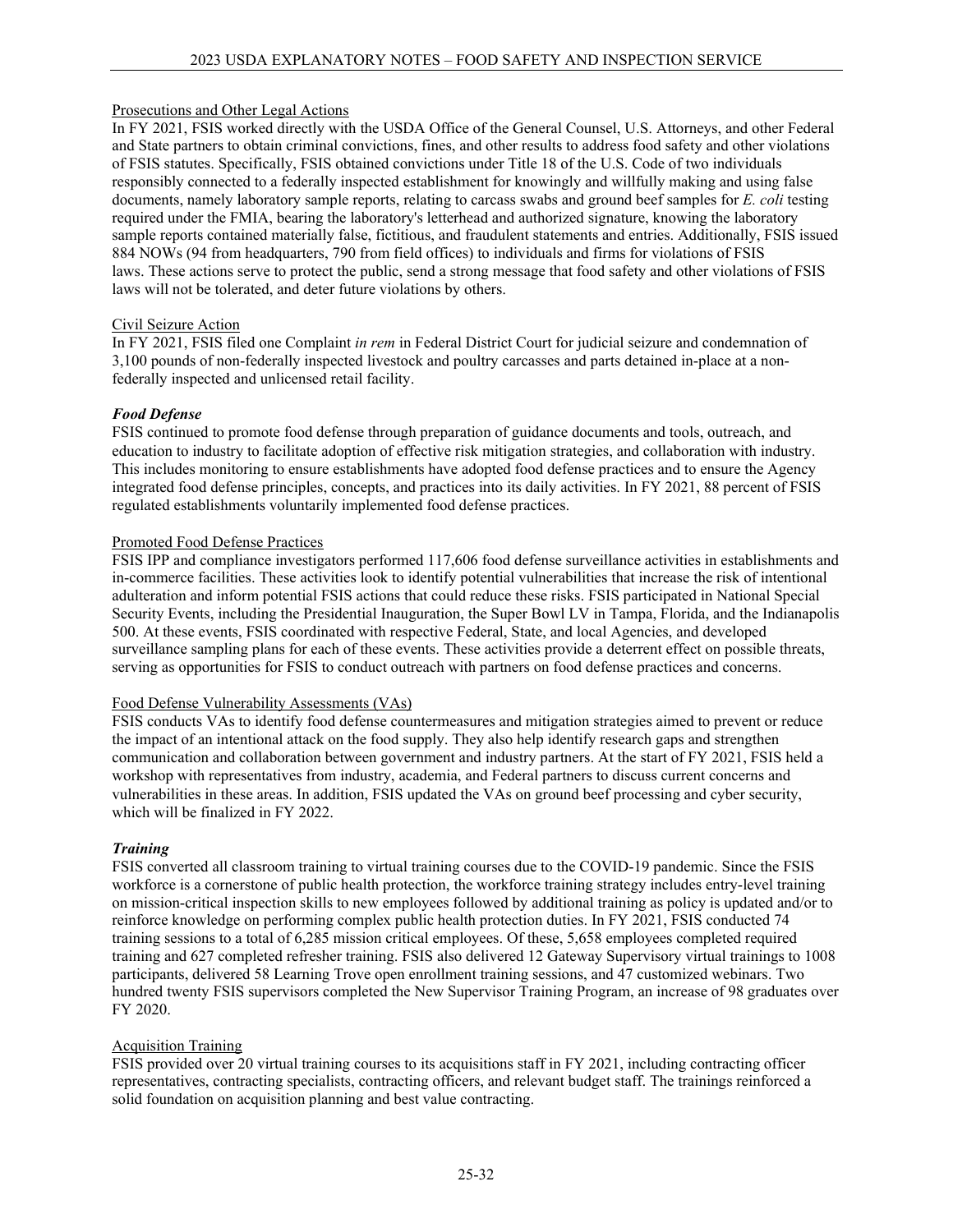## Monthly PHV Seminars

FSIS offered monthly seminars to provide PHV participants with continuing education credits. All seminars were conducted virtually, offering interactive and non-interactive module options to accommodate all schedules.

## Surveillance, Investigation, and Enforcement Methods (SIEM) Training Initiative

In FY 2021, FSIS hosted a virtual SIEM training course for 12 CIs, 22 State meat and poultry inspection (MPI) program CIs, and five employees from other FSIS program areas. This training provided CIs and other FSIS program employees with the necessary knowledge to carry out their responsibilities under the Federal regulations, including in-commerce surveillance, product control, investigations, custom exempt reviews, evidence collection, and case disposition.

In September 2021, FSIS developed and coordinated a webinar for approximately 140 attendees, providing investigators, senior investigators, supervisory investigators, and deputy and regional directors "briefing tips" on briefing headquarters and management officials on high-profile issues and cases.

## **State Food Safety & Inspection Program**

Establishments have the option to apply for Federal or State inspection. In FY 2021, there were 27 state inspection systems operating under a cooperative agreement with FSIS under which states must enforce requirements "at least equal to" those imposed under the MPIA, PPIA, and HMSA. Products produced under these State inspection systems are limited to intrastate commerce unless a State participates in the CIS Program. In FY 2021, FSIS continued to fund 50 percent of State MPI programs to maintain cost-effective State inspection, supporting 1,522 State-inspected establishments.

## *State Inspection Reviews*

In FY 2021, FSIS completed annual reviews of each of the 27 State MPI programs. The comprehensive State review process consists of two parts: annual self-assessments and triennial onsite reviews, which are used to determine whether the State MPI program enforces requirements "at least equal to" the Federal requirements. In FY 2021, FSIS completed routine onsite audits of 12 State MPI programs (Delaware, Iowa, Louisiana, Maine, North Carolina, Ohio, Oklahoma, South Carolina, Utah, Vermont, Virginia, and West Virginia) and targeted onsite audits of two State MPI programs (Montana and Wyoming).

The Agency continued to oversee the civil rights portion of the State MPI programs to ensure compliance with civil rights laws and agency policies and practices. In doing so, the 27 States' annual self-assessments were received and reviewed. Similarly, the Agency conducted nine comprehensive reviews of the States' civil rights programs. Overall, all participating States were found to be in compliance with civil rights laws and the Agency's "at least equal to" requirements.

## *Cooperative Interstate Shipment (CIS) Program*

State-inspected establishments that participate in the CIS program are permitted to ship and sell their meat and poultry products in interstate commerce and, if they have a supplemental agreement, internationally. At this time, no such establishments have a supplemental agreement. FSIS performs onsite and record reviews of State CIS programs to verify participating States meet Federal inspection equivalence requirements and that establishments are operating in a manner that is consistent with the FMIA and/or PPIA.

In FY 2021, FSIS finalized a CIS agreement with South Dakota. In addition to South Dakota, FSIS has signed agreements with Indiana, Iowa, Maine, Missouri, North Dakota, Ohio, Vermont, and Wisconsin. By the end of FY 2021, there were a total of 96 establishments among these States selected to participate in the CIS program.

## *State MPI Program Support*

In FY 2021, FSIS continued to work with State MPI program directors to coordinate enhancements of the State PHIS functionality that mirrors the Federal PHIS. Currently, five State MPI programs (Kansas, Louisiana, Minnesota, South Dakota, and Wyoming) use State-specific data systems instead of State PHIS to track the results of inspection and food safety verification activities. In FY 2021, FSIS also implemented a new web-based data system, the State Review and Communication Tool (SRCT), to streamline the comprehensive review process for making "at least equal to" determinations concerning State MPI programs and create an alternate pathway for collecting and cataloging data received from non-PHIS users. Ongoing communications between FSIS and State officials resulted in increased investments to support the refinement of FSIS data warehousing capabilities for State MPI programs.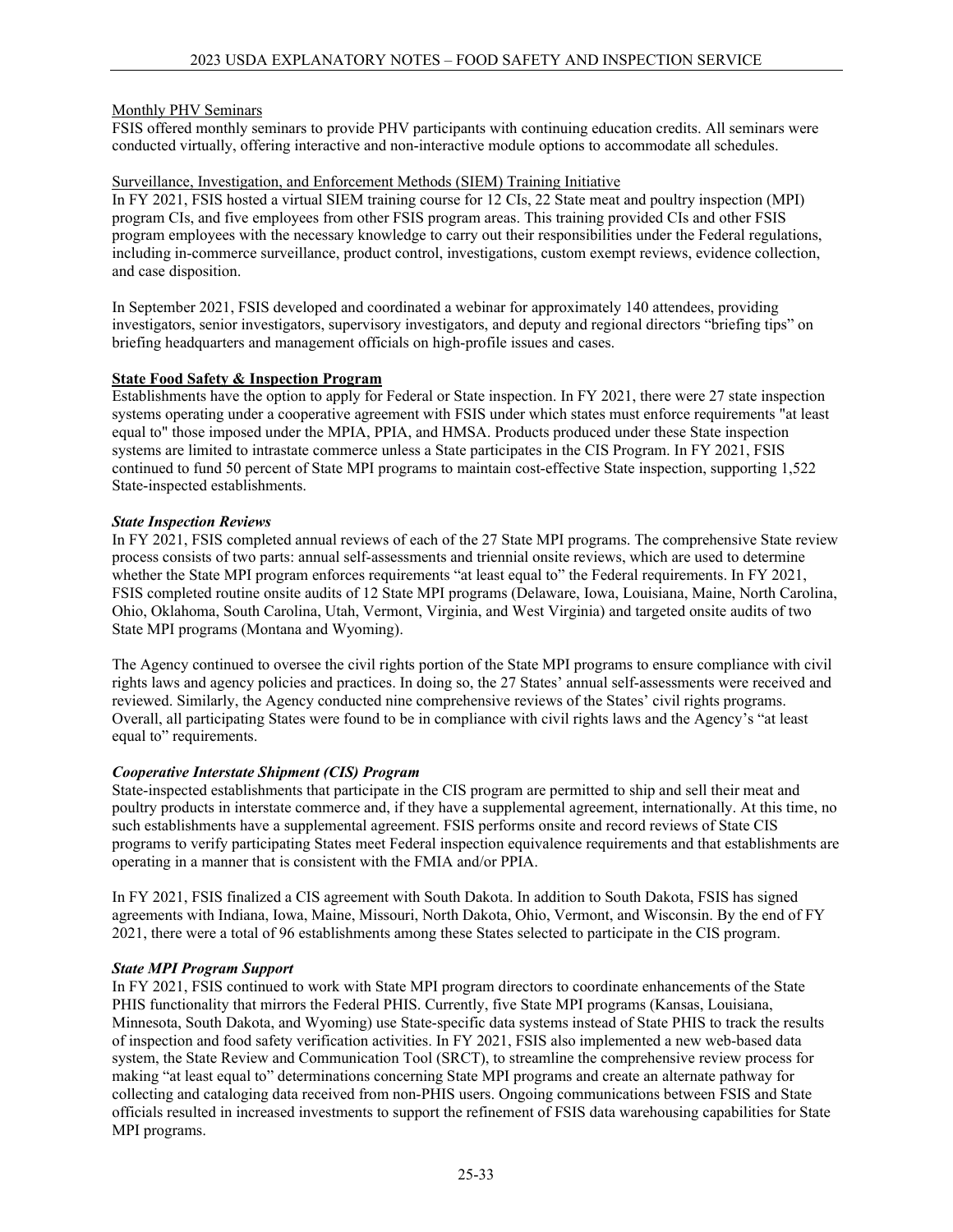## *In-Commerce State Activities*

In FY 2021, FSIS continued to provide support to the AssuranceNet/In-Commerce System (ANet/ICS) State program users. FSIS worked with State compliance programs to ensure compliance and accuracy within the system. The joint system usage maintained increased communication and information sharing across programs, also providing opportunities for joint investigations with State partners to become more efficient and responsive to foodborne illness outbreaks. This integration of the State MPI programs in ANet/ICS also resulted in an enhanced execution of mission critical public health functions across FSIS and State programs.

## **International Food Safety & Inspection Program**

#### *Equivalence*

Equivalence is the process of determining whether a foreign country's food safety inspection system achieves an equivalent level of public health protection as applied domestically in the U.S. During FY 2021, FSIS conducted equivalence determinations for France's eligibility to export fully cooked pork products to the U.S. and to allow some Canadian establishments to export ready-to-eat meat and poultry products to the U.S. under eligible HACCP processing categories. FSIS also provided equivalence-related feedback to 34 eligible countries, and to about seven countries seeking initial equivalence, four countries seeking reinstatement of equivalence, and five countries seeking expansions of their equivalence determinations. Additionally, in FY 2021, FSIS developed and distributed policy notification letters regarding the "Egg Products Inspection Regulations" final rule to 14 countries seeking initial equivalence determinations and two countries currently eligible to export egg products to the U.S.

## Foreign Equivalence Verification Audits

In FY 2021, FSIS completed ongoing equivalence verification audits to ensure compliance with equivalence requirements of the FMIA, PPIA, EPIA, and HMSA. Due to pandemic travel restrictions, FSIS developed a remote audit process for audits of foreign countries' food safety systems, leveraging virtual platforms and data-sharing. Using lessons learned, the Agency identified ways to streamline onsite audits by using virtual platforms to limit onsite activities to those requiring direct observation, which will be standard practice moving forward, gaining work efficiencies. FSIS completed 12 ongoing equivalence verification audits, including the countries of Honduras, Italy, Vietnam, France, San Marino, Mexico, Thailand, Poland, Nicaragua, China, Argentina, and Finland. FSIS also completed audits of two countries, the Dominican Republic and Romania, to determine if they could be reinstated as equivalent. The audits verify the implementation of food safety requirements for products imported into the U.S.

## Equivalent Foreign Countries List

In FY 2021, FSIS continued to maintain and update the import library and the status chart for pending equivalence determinations as foreign countries become equivalent or seek initial, reinstatement or expansion of equivalence determinations. The maintenance of the import library and the status chart for pending equivalence determinations provide real-time updates to stakeholders on the status of a foreign country's eligibility and initial, reinstatement, and expansion of equivalence requests with FSIS. Along with updating the import library, FSIS updates the Public Health Information System (PHIS) to reflect the changes in the import library, enabling FSIS inspectors to be aware of new countries becoming eligible to ship product to the United States and to conduct necessary import inspection accordingly.

## Audits by Foreign Countries

In FY 2021, FSIS coordinated three virtual audits conducted by foreign governments—Taiwan (pork), Ecuador (bovine), and the Republic of Korea (beef and pork)—to verify that FSIS' inspection system provides an equivalent level of food safety as those countries' systems. The audits were conducted virtually, rather than in-person, due to pandemic-related travel restrictions.

## *International Coordination and Outreach*

In FY 2021, FSIS highlighted the strength of the U.S. meat, poultry, and egg products food safety regulatory system among foreign governments through bilateral engagements and support of foreign government audits. Additionally, FSIS actively worked to ensure USDA food safety perspectives are reflected in international food safety forums by actively participating in international food safety work groups such as Codex, the World Health Organization, Food and Agriculture Organization, the World Trade Organization, and the Asian Pacific Economic Council.

## Coordinating Electronic Export Application and Certification in PHIS

As described in the "Cross-Cutting Accomplishments" section below, FY 2021 saw a number of updates to FSIS' PHIS. In FY 2021, FSIS coordinated the government-to-government aspects related to the expansion of the PHIS export module to 42 additional countries and territories, for a total of 80 countries and territories in PHIS. Through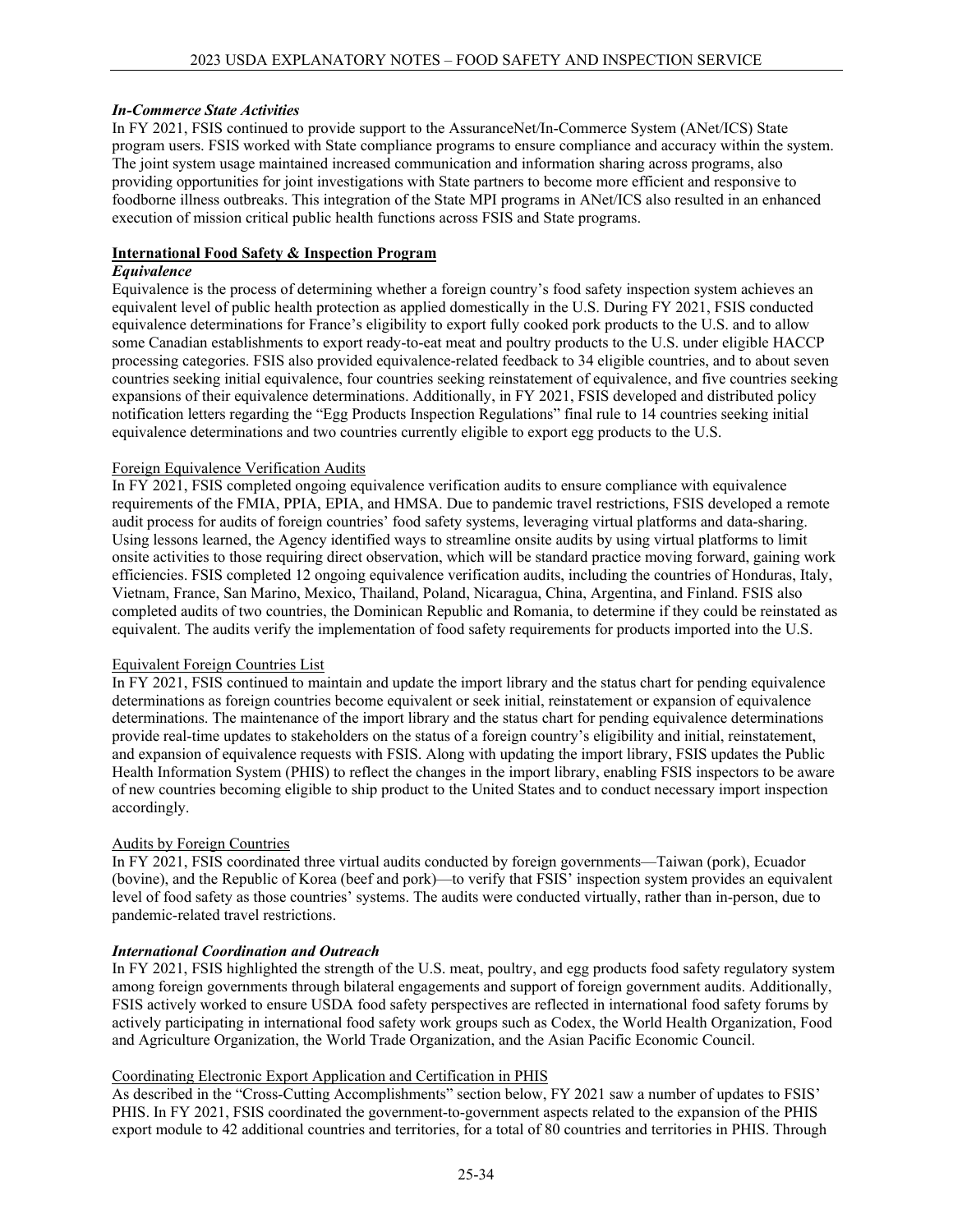the PHIS export module, FSIS can track and access export data for product under its jurisdiction. FY 2021 also saw the implementation of the export module statements functionality for 14 countries. This functionality saves time for FSIS and industry by reducing paperwork.

## Foreign Outreach

Despite the continued challenges due to the COVID-19 pandemic, FSIS hosted or participated in over 100 outreach/technical engagements, including outreach activities targeted to U.S. industry focused on exports, foreign countries focused on equivalence requirements for imports into the U.S., other U.S. food safety agencies focused on FSIS regulations and policies, and/or highlighting the FSIS's food safety inspection system to provide confidence in FSIS-regulated foods abroad.

Those outreach activities included the following seminars or webinars hosted by FSIS:

- a webinar for Foreign Agricultural Service foreign service officers and Department of State economic officers at posts around the world to provide training on egg products inspection and FSIS' new egg products inspection final rule;
- a webinar on the policy changes and implications on importing and exporting egg products to or from the U.S. with the egg products inspection final rule for any countries interested in or currently importing or exporting FSIS-regulated egg products;
- a webinar for foreign countries on the NSIS; and
- a webinar for industry providing information on policy changes and implications on importing and exporting egg products to or from the U.S. with the egg products inspection final rule.

FSIS also participated in workshops/webinars organized by other government agencies or organizations on the following topics:

- a workshop hosted by the U.S. Meat Export Federation (USMEF) and U.S. Poultry and Egg Export Council (USAPEEC) providing importers and exporters in China with information on the process to export product to China;
- three webinars hosted by the Mexican Meat Council on FSIS' domestic programs and export certification process;
- a presentation to the Association of Food and Drug Officials on the role of the U.S. and the impact of Codex on imports and exports; and
- a presentation on FSIS' role in import and export food safety at the Asian Pacific Economic Council's Food Safety Shared Responsibility Workshop.

FSIS held bilateral technical meetings with Brazil, Canada, Chile, Dominican Republic, Italy, Lithuania, Netherlands, Paraguay, Taiwan, Thailand, and Uruguay. These meetings resulted in removing barriers to and resolving questions related to importing and exporting FSIS-regulated products, ensuring the safety of products entering the U.S., and facilitating the on-boarding of countries and territories into FSIS' PHIS Export Module.

## Import Reinspection Activities

FSIS re-inspects all commercial shipments of meat, poultry, and egg products imported to the U.S. from eligible foreign countries at import inspection establishments. During FY 2021, importers presented approximately 4.5 billion pounds of meat and poultry products to FSIS for reinspection and approximately 8 million pounds of egg products from Canada and The Netherlands. The tables below provide the 2021 import statistics for meat, poultry, and egg products:

|                    | <b>Total Product</b><br>Presented for | Product                |                      |                        |                |
|--------------------|---------------------------------------|------------------------|----------------------|------------------------|----------------|
|                    | Routine                               | Subjected to           | <b>Total Product</b> | <b>Refused Product</b> |                |
|                    | reinspection                          | <b>Additional TOIs</b> | <b>Refused Entry</b> | Rectified              | Total Accepted |
| <b>FY 2021</b>     | (Pounds) <sup>1</sup>                 | (Pounds) $2$           | (Pounds)             | (Pounds) $3$           | (Pounds) $4$   |
| TOTAL <sup>5</sup> | 4,509,685,849                         | 450,647,335            | 39,611,430           | 35,942,340             | 4,506,016,759  |
|                    |                                       |                        |                      |                        |                |

## *Table FSIS-17. Imported Meat and Poultry Product*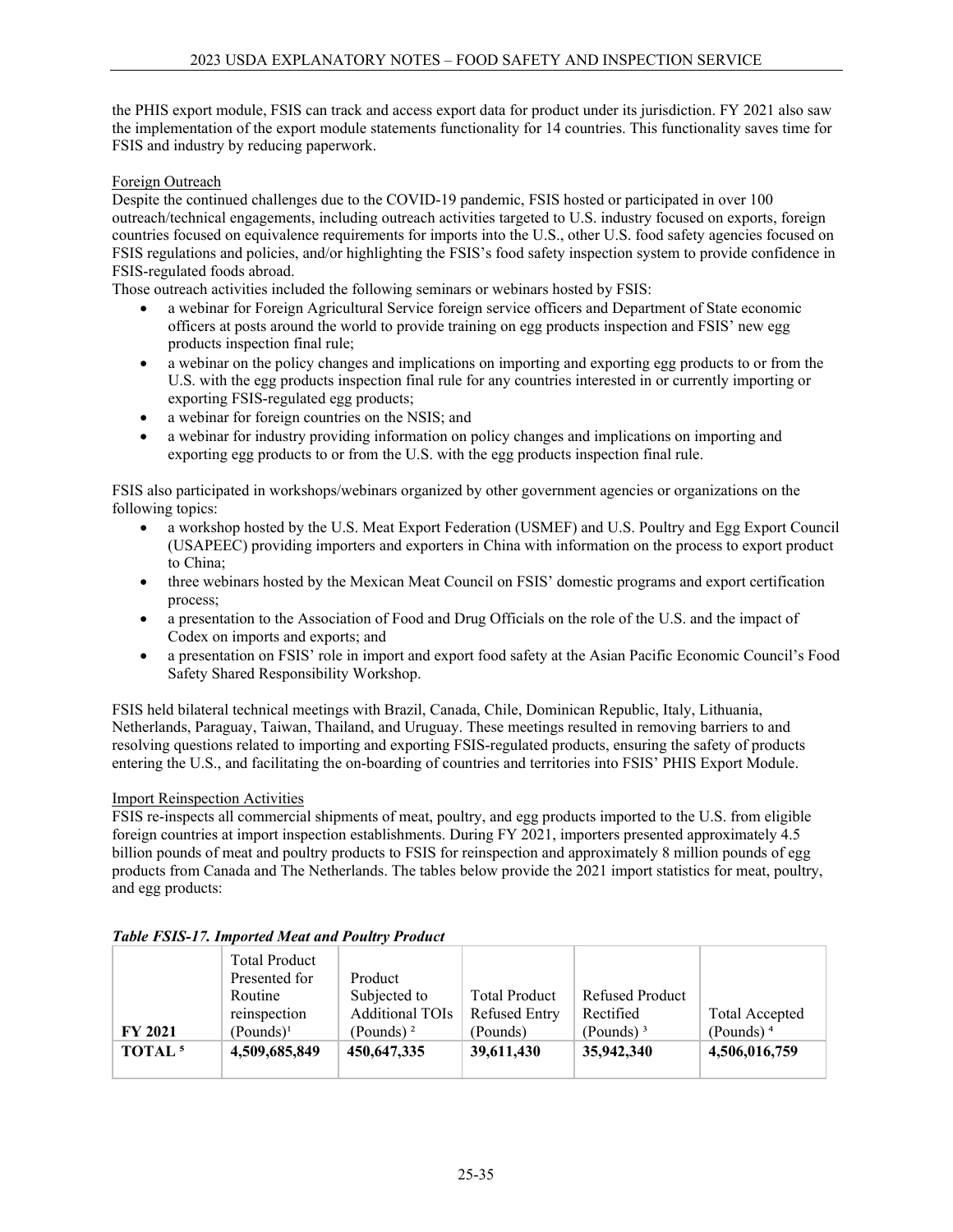|                    | <b>Total Product</b> |                        |                      |                        |                       |
|--------------------|----------------------|------------------------|----------------------|------------------------|-----------------------|
|                    | Presented for        | Product                |                      |                        |                       |
|                    | Routine              | Subjected to           | <b>Total Product</b> | <b>Refused Product</b> |                       |
|                    | reinspection         | <b>Additional TOIs</b> | <b>Refused Entry</b> | Rectified              | <b>Total Accepted</b> |
| <b>FY 2021</b>     | (Pounds) $1$         | (Pounds) <sup>2</sup>  | (Pounds)             | (Pounds) $3$           | (Pounds) $4$          |
| TOTAL <sup>5</sup> | 8,026,934            | 3,519,642              | 100,896              | 100,783                | 8,026,821             |
|                    |                      |                        |                      |                        |                       |

## *Table FSIS-18. Imported Egg Product*

Abbreviation: TOI, Type of Inspection.

<sup>1</sup> Routine reinspection includes the Certification and Label Verification TOIs, as well as verification of product condition and identification of shipping damage.

 $2$  This column is a subset of the total product presented and identifies the amount of product subjected to more in depth physical or laboratory TOIs, in addition to the routine reinspection TOIs (Certification and Label Verification).

 $3$  Refused Product Rectified is the pounds of product that were initially refused entry but were subsequently brought into compliance and accepted. Issues amenable to rectification include labeling and certification.

<sup>4</sup> Total Accepted includes all products that were initially inspected and passed plus product that was initially refused entry but later rectified.

 $<sup>5</sup>$  Data include Siluriformes fish.</sup>

## Returned Export Reinspection Activities

FSIS also reviews and processes requests to return U.S. exported products to the U.S. These shipments leave the country and travel to destinations all over the world, therefore, FSIS extensively reviews each request to identify food defense and food safety concerns to determine whether these shipments are safe to return to U.S. commerce. FSIS coordinates reinspection of shipments when necessary to ensure returning products are safe, wholesome, and unadulterated. In FY 2021, FSIS reviewed applications to return over 500 shipments of exported meat, poultry, and egg products, preventing over 1.4 million pounds of potentially adulterated product from returning to U.S. commerce.

## Customs and Border Protection (CBP) Coordination

In FY 2021, FSIS continued automated data exchange capabilities with CBP with over 227 customs brokers participating in the FSIS data exchange and 82 percent of all import applications received by FSIS filed electronically. FSIS continued outbound message capabilities in the Automated Commercial Environment that provides messages back to importers concerning the status of the shipments re-inspected by FSIS.

# US Codex Office Coordination

In FY 2021, FSIS participated as delegates or alternate delegates on six Codex Alimentarius committees (committees on food hygiene, food import and export certification and inspection systems, contaminants in food, food labelling, pesticide residues, and residues of veterinary drugs in foods), and as the chair on the Committee on Food Hygiene (CCFH). FSIS actively participated in several Food and Agriculture Organization (FAO)-hosted Expert Consultations that will provide materials for the next CCFH meeting, including consultations on allergens in food, pathogens in fruits and vegetables, and safe water use in agricultural environment. In addition, FSIS contributed to the Ad hoc Codex Intergovernmental Task Force to progress the work on AMR of a code of practice and a guide for surveillance of AMR for adoption at the next Codex Commission meeting. FSIS contributions also helped progress the guideline on front-of-pack nutrition labeling as well as the standard on non-retail container labeling. FSIS participation in workgroups under the various committees led to progress on numerous draft discussion papers, guidelines, and reports, including e-commerce, labeling technologies, allergen labeling, food fraud, equivalence of national food control systems, paperless certification, lead contamination in food, quantifying pesticide residues in food and feed, and maximum residue limits for a number of veterinary drugs and pesticides.

# **Public Health Data Communication Infrastructure System**

FSIS uses existing information technology (IT) and non-IT governance bodies to make infrastructure change decisions. These management-led decisions drive a reliable budget planning and execution cycle that has consistently supported the internal operations necessary to maintain and secure the Agency's IT infrastructure system. The Agency continues to investigate and leverage the most advanced commercial network technologies and data services to provide connectivity to our inspection personnel.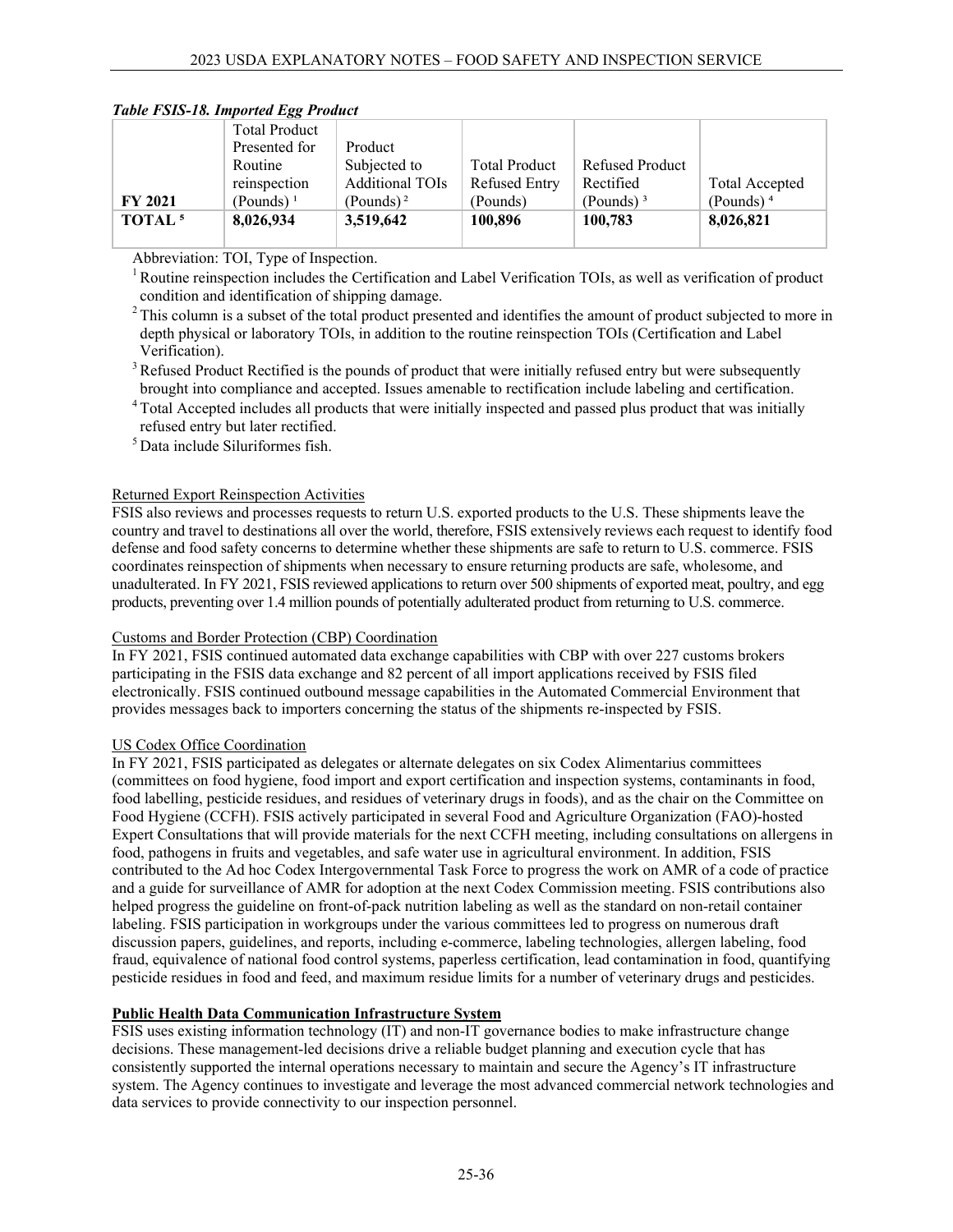## *Website Redesign*

In FY 2021, FSIS focused on improving the Agency's digital communications, including a redesign of its public website. FSIS updated and migrated its public website from the legacy proprietary platform to an open-source content management system. This redesign and migration made it possible to use the shared hosting and operations and maintenance services under USDA's Office of the Chief Information Officer, bringing FSIS into compliance with the U.S. Web Design Standards and the USDA Digital Strategy Playbook while improving access to food safety information.

The redesign simultaneously reduced costs and improved the user experience for site visitors. Consumer research heavily informed its design, creating easy-to-use food safety recall pages, increasing plain language usage throughout the site, and organizing information based on user models versus organizational charts and reporting structures. The website also reflects an updated content strategy that responds to user needs, such as newer content to connect establishments with financial resources (i.e., grants, loans, and other USDA funding), and consolidating humane handling guidance and resources. Media, special interest groups, industry, consumer groups, and academics often seek information provided in these types of records.

The site leverages a cloud-based content management system, laying the foundation for future innovation and site improvements. It also significantly improved accessibility by using updated code and templates that are 508 compliant. This more reliable and scalable platform also has enhanced interoperability and compatibility with social media platforms and all web browsers. The website's successful redesign and emphasis on customer experience was recognized by the National Association of Government Web Professionals, which awarded FSIS with the 2021 Pinnacle Award for Federal or State websites.

## *eDevice Initiative*

FSIS provided an additional 895 computers (eDevices) to in-plant personnel in FY 2021. Distributing the additional computers allowed the Agency to provide one device to each employee, per shift, saving Agency costs on printing, mailing, and the manual data entry of paper time sheets. Prior to this initiative, up to three employees, per shift, shared one device. FSIS completed this initiative in FY 2021.

## *Lab IT Upgrades*

FSIS undertook numerous efforts to improve the information technology systems within its three field service laboratories in FY 2021. These efforts included upgrades to applications used by laboratories and updating the physical infrastructure at their facilities. FSIS replaced or upgraded more than 30 scientific instruments to become compliant with the Agency's Windows 10 requirement and replace outdated network technology. To improve performance, FSIS moved three major applications, the primary Laboratory Information Management System (LIMS) application (LabWare), LIMS Direct, and the laboratory reporting server, to a cloud environment. Additionally, FSIS updated both LIMS Direct and the laboratory reporting server applications before deploying to the new cloud-based environment.

## **Cross-Cutting Accomplishments**

# *Public Health Information System (PHIS)*

FSIS deployed 10 high impact PHIS releases, completed 28 patches, conducted 6 data changes releases, and completed a total of 2,400 user stories, 778 of which with business value enhancements.

## Electronic Export Application and Certification/PHIS Updates

FSIS expanded the PHIS Export Module to 42 additional countries and territories in FY 2021, for a total of 80 countries and territories in PHIS. Through this process, FSIS notified all countries of the change, which included the adoption of digital signatures for the countries added in FY 2021, and the implementation of the statements module for 14 countries and acceptance of that updated certificate model by those 14 countries. In addition, laying the groundwork to expand FSIS adoption of eCertification ("eCert"), FSIS successfully worked with foreign countries to have an Interconnection Security Agreement signed for Canada and for Chile; led U.S. Sanitary and Phytosanitary eCert interagency monthly meetings, providing FSIS updates and facilitating discussion among other participating agencies; and developed a draft import eCert roadmap and reference document for countries interested in import eCert exchange with FSIS. The transition to a completely electronic export certificate process will improve tracking of shipments, the security of the Nation and the world's food supply, and the efficiency of FSIS' inspection process.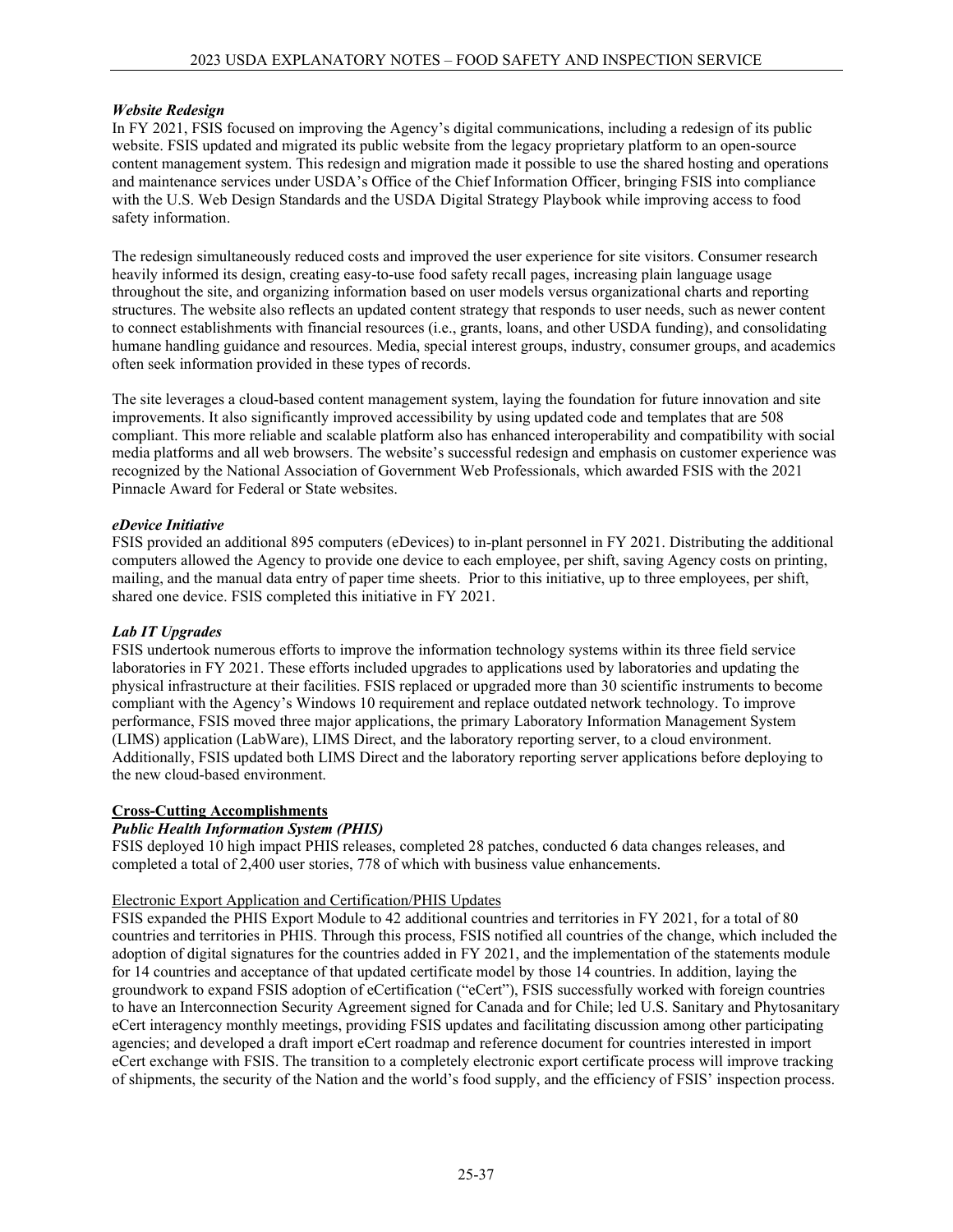## PHIS Reports

FSIS monitors, analyzes, and reports on the data collected in PHIS. In FY 2021, FSIS ran a total of 164,139 reports. This information is shared with IPP so they can use the best possible food safety information, and with Agency managers at headquarters and district offices so they can monitor performance. Reports are also made available to State and industry users of PHIS.

#### PHIS Help Resources

PHIS Help is an on-demand site that contains webinars, training videos, interactive tutorials, and job aids that supports FSIS employees with performance and training needs. The site received an average of over 277,000 monthly visits, an increase of 46 percent over the previous year. FSIS also created an Employee Help resource site in FY 2021 that offers learning resources and training materials for all FSIS employees.

## *Data Sharing*

#### Data Postings

In FY 2021, FSIS released a new dataset on import volume and three new quarterly summary reports on AMR, *Salmonella* serotypes, and pulsed-field gel electrophoresis.

During FY 2021, FSIS also began updating the Meat, Poultry, and Egg Product Inspection Directory, a listing of establishments that produce meat, poultry, and/or egg products regulated by FSIS, on a weekly instead of monthly basis. This change ensured that the directory is responsive to industry updates and provides increased flexibility for international trade by providing updated import inspection facility information. With the dataset updated more frequently, the Agency is also able to meet its transparency goals by providing consumers access to timely information.

FSIS also modified its public dashboard on federally inspected establishments and production activities by adding information on establishment HACCP size and developed four brief informational dashboards ("Tabmats") to provide clarification of key points of FSIS directives and bring related information together in a user-friendly format. The Tabmats covered the following topics: verifying an establishment's food safety system, managing the establishment profile in PHIS, presence of foreign material in meat or poultry products, and sampling verification activities for STEC in raw beef products.

#### Data Governance and Stewardship Committee

In FY 2021, FSIS formed the Data Governance and Stewardship Committee (DGSC), which serves as FSIS' primary data governance organization. The DGSC contains representatives from each FSIS program area and supports the Agency's mission by promoting high-quality management of FSIS data as a strategic asset through standardization, accountability, and transparency. In FY 2021, the DGSC responded to several requests from the Department such as compiling an inventory of equity-related data assets, assessing FSIS' data and analytics workforce skills, and developing a dashboard governance strategy. Representatives from DGSC engaged with other mission areas in initiatives such as drafting the USDA Open Data Directive and sharing best practices for data governance and stewardship. The formation of the DGSC represented a fundamental step in aligning FSIS practices with Federal initiatives such as the Federal Data Strategy and the Foundations for Evidence-Based Policymaking Act.

## FSIS Analytics Conference

The fifth annual FSIS analytics conference, "Data-Driven: Food Safety Led by Science" spanned two half-days in August 2021 and was open to all FSIS employees. The newly virtual conference showcased how data informs FSIS' food safety and public health mission and featured presentations from district, field, and headquarters personnel. The conference featured 26 presentations and two round table discussions before an audience of more than 230 individuals from across FSIS—a nearly 318 percent increase from the previous year.

#### *Collaboration with Public Health Partners*

#### FSIS and FDA Collaboration

FSIS holds monthly executive level meetings with FDA, facilitating information exchange, identifying opportunities to collaborate and building a stronger federal partnership on food safety.

On July 28, 2021, USDA and FDA signed a Memorandum of Understanding (MOU) to permit more efficient use of resources and contribute to improved public health protection. FSIS expects the MOU to enhance the exchange of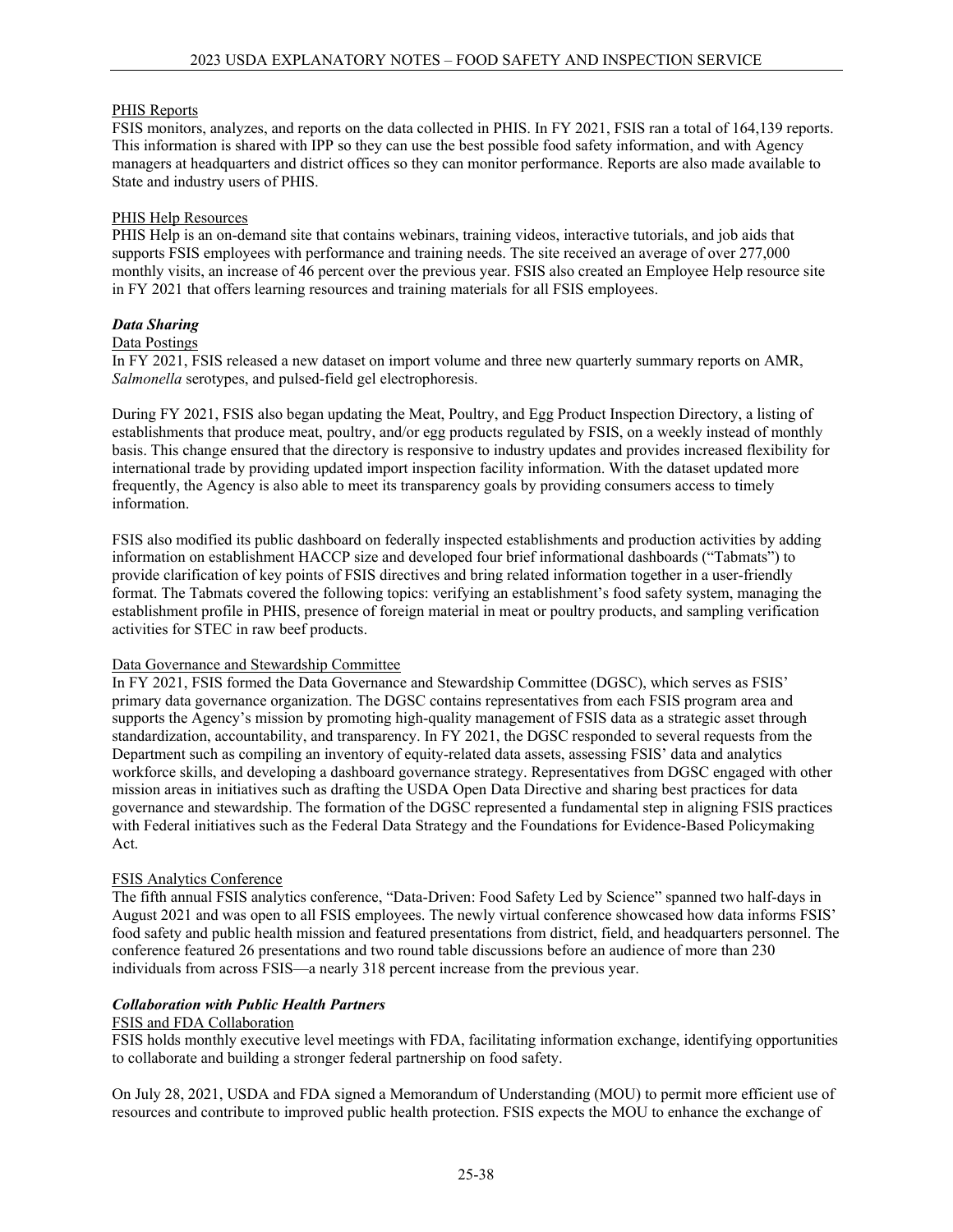information between USDA and the FDA related to dual jurisdiction establishments (DJEs) and operations. DJEs are subject to the jurisdiction of both agencies.

FSIS and FDA also continued their collaboration on cellular agriculture through FY 2021. In FY 2019, FDA and FSIS announced a formal agreement to jointly oversee the production of human food products derived from the cells of livestock and poultry. In FY 2021, FSIS published an advance notice of proposed rulemaking (ANPR) to solicit public comments pertaining to the labeling of meat and poultry products comprised of or containing cultured cells derived from animals subject to the FMIA or the PPIA. FSIS will use the comments and information submitted through this ANPR to develop proposed regulations for the labeling of meat and poultry products made using animal cell culture technology.

## Interagency Food Safety Analytics Collaboration (IFSAC)

IFSAC is a collaboration of CDC, FDA, and FSIS analysts. In FY 2021, IFSAC released its annual attribution report "Foodborne Illness Source Attribution Estimates for *Salmonella*, *E. coli* O157, *Lm*, and *Campylobacter*. Using Multi-Year Outbreak Surveillance Data, United States," which includes data through 2019. FSIS uses attribution estimates produced by IFSAC in a variety of ways, including in the development of risk assessments and cost benefit analyses to support pathogen reduction performance standards.

## Interagency Risk Assessment Consortium (IRAC)

IRAC is a network of Federal Agencies with responsibilities and interests in the conduct and use of food safety risk assessment. IRAC provides a forum to support cross-agency information exchange and sharing of data, tools, and models to facilitate efficient use of Federal resources and drive innovation in food safety risk assessment. In FY 2021, IRAC hosted 17 information sharing sessions to share work on PFAS, generate in-depth discussions (both scientific and regulatory in nature), improve interagency coordination, and form connections among researchers at other agencies. Additionally, IRAC conducted an interagency technical/scientific review—with 10 reviewers from four agencies—of a new risk metric tool developed by FSIS.

## Interagency Foodborne Outbreak Response Collaboration (IFORC)

IFORC is a collaboration with the CDC and the FDA to improve Federal foodborne outbreak response coordination. In 2021, the IFORC steering committee met to discuss workgroup charters and to plan the 2021 virtual meeting. Only one meeting was held in FY 2021 due to conflicts from the ongoing COVID-19 response.

## Genomics for Food and Feed Safety ("Gen-FS")

Gen-FS is an interagency group with agency leaders from FDA, CDC, FSIS, USDA Agricultural Research Service (ARS), USDA Animal Plant Health Inspection Service, and the National Center for Biotechnology Information at the National Institutes of Health. The collaboration's primary objective is to coordinate, strengthen, and lead WGS efforts among Federal and State partners. As FSIS chaired the Gen-FS steering committee during FY 2021, Agency scientists also led or actively participated in subgroups including metadata, data standards, harmonization, and genomic biomarkers. FY 2021 highlights included standardized metadata requirements for the public-facing repository to allow more accurate data mining as well as the provision of a cross-agency proficiency test for WGS.

## FSIS/ARS Annual Meeting

In May 2021, FSIS and ARS held a joint virtual conference on food safety and public health, bringing together food safety scientists from FSIS, ARS, FDA, and CDC to share information, discuss emerging food safety concerns, and propose future research to protect public health. Several research collaborations have developed between FSIS and ARS due to networking at this annual meeting, which will strengthen the scientific basis of FSIS policymaking.

## Research Priorities

This fiscal year, FSIS updated its research priorities and studies list, creating separate lists for specific data gaps and laboratory methods. These data gaps may affect small and very small establishments who do not have access to necessary production methods or data and do not have the resources to conduct their own studies. The Agency identified and shared one new priority and eight new research studies that, if conducted, would advance sciencebased and data-driven decisions to inform policy and ensure consumers have access to safe meat, poultry, and egg products. FSIS worked closely with partners in ARS and the National Institute of Food and Agriculture to promote these topics at relevant events and among research circles. While the Agency cannot provide funding for these projects, it encouraged research funding agencies to consider FSIS' priorities when developing research funding opportunities. When available, the Agency shares these funding opportunities with constituents on its website and in its weekly *Constituent Update* publication.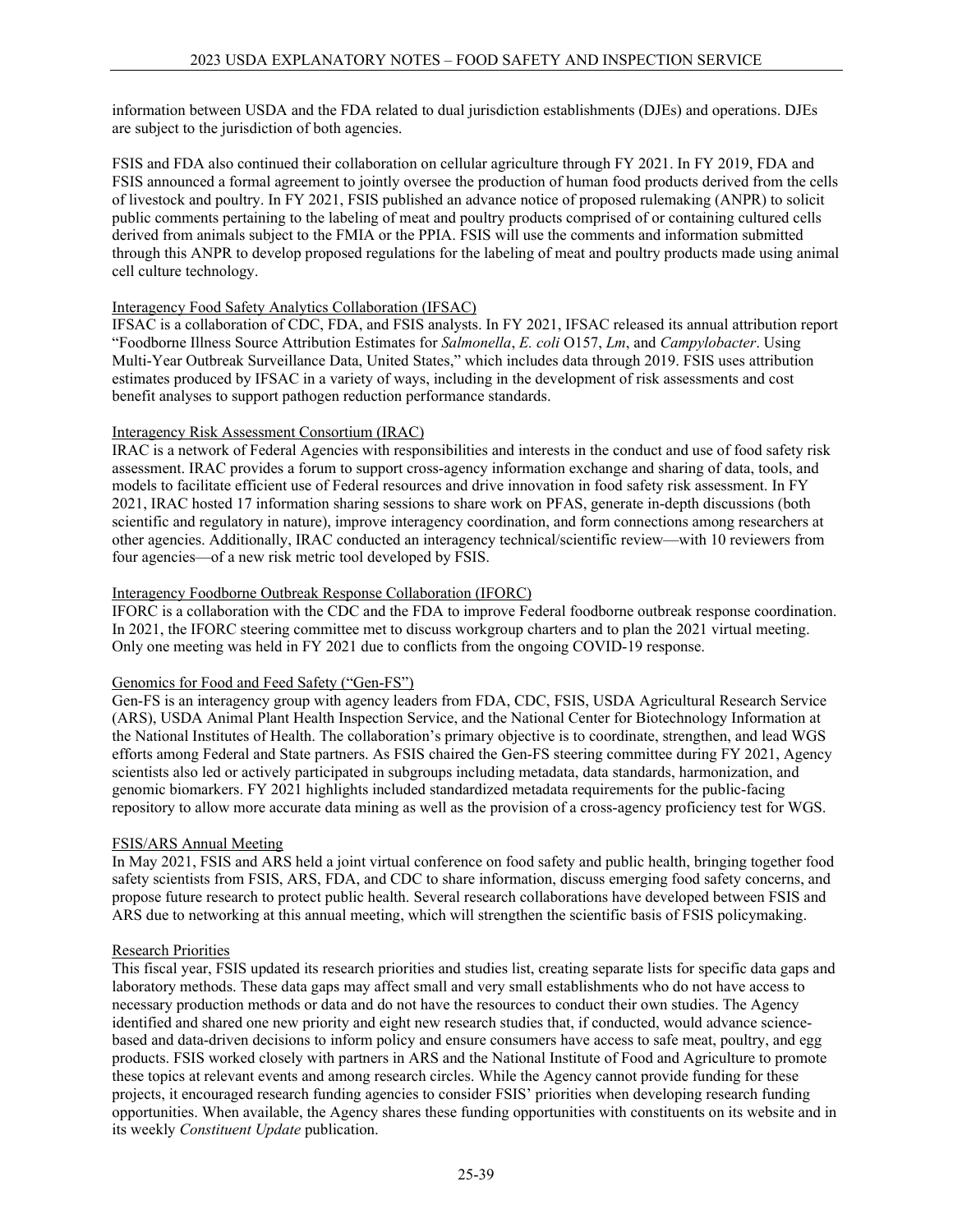#### Fellowships

#### *Graduate Student Food Safety Fellowship*

FSIS, in collaboration with USDA's Office of Food Safety and through an agreement with the Oak Ridge Institute for Science and Education (ORISE), established a new food safety fellowship program and selected four students in FY 2021 to be food safety fellows. The program aimed to improve recruitment through outreach to colleges and universities, to accomplish agency research goals through strengthened partnerships with academia, and to help educate the next generation of food safety scientists. One of the four FY 2021 fellows was hired by the Agency.

#### Reports and Studies

## *Scientific Papers*

FSIS published a peer reviewed manuscript in the *Journal of Food Protection* titled "Effects of Antimicrobial Interventions on Indicator Organisms during Beef Slaughter and Dressing" in April 2021 based on results from the Beef-veal Carcass Baseline Survey conducted by FSIS in 2014 to 2015. FSIS observed associations between pathogen-positive rate and levels of indicator organisms, suggesting similar effectiveness of interventions on pathogens and indicator organisms. This study may be used by slaughter establishments to help identify effective intervention options for pathogen reduction.

FSIS also published a peer-reviewed manuscript in the *International Journal of Food Microbiology* titled "A Comparative History of *Campylobacter* Contamination on Chicken and Campylobacteriosis Cases in the United States: 1994-2018," which found substantial reductions in contamination during this period and that a downward trend in campylobacteriosis during the late 1990s and early 2000s mirrored a decline in contaminated chicken around the same time period. Data used in the study came from FSIS sampling at slaughter establishments and sampling at retail stores by FDA NARMS.

Additionally, FSIS published two peer-reviewed manuscripts with NARMS partners in which new data analytic tools were used to communicate novel findings based on WGS data: one in *Genes,* "Carriage and Gene Content Variability of the pESI-Like Plasmid Associated with *Salmonella* Infantis Recently Established in U.S. Poultry Production," and one in *Frontiers in Microbiology,* "Core Genome MLST for Source Attribution of *Campylobacter coli*."

#### *Ready-to-Eat (RTE) Product Study for Clostridium perfringens*

In FY 2021, FSIS collaborated with Food Emergency Response Network Cooperative Agreement Program (FERN CAP) laboratories to complete a study testing a large volume of deli products for the presence and possible outgrowth of *Clostridium perfringens*. In total, 499 products were analyzed. Results will help the Agency update its cooling models for RTE products.

#### *Exploratory Study Cloth vs N60 Sampling Method for Beef Trim*

In FY 2021, FSIS initiated an in-field study to determine if a non-destructive cloth surface sampling method, developed by ARS partners, could be used to replace the current N60 excision sampling method for beef manufacturing trimmings. The cloth method creates an opportunity to improve inspector safety by removing the need for knives to collect these samples, increases efficiency in reducing the time needed to perform sampling tasks that can then be applied to other food safety inspection activities, and brings FSIS in alignment with current sampling methods used by industry. FSIS sampled product from the same production lot of beef manufactured trimmings using both the cloth and N60 methods from January through September 2021 in 492 establishments. Over 2,600 samples were collected, and the performance of both sampling methods in recovering total aerobic bacterial counts and *Salmonella* was compared. It was observed that the cloth method may be optimized with the addition of a transport media at the time of sample collection. This work will continue into FY 2022.

#### Conference for Food Protection (CFP)

The CFP is the advisory organization that develops food safety guidance that can then be incorporated into the FDA Food Code—the model for food safety at retail and in food service. FSIS serves on the executive board for the CFP and as advisors on its committees. FSIS also served as a co-chair on the committee to develop guidance on the safe handling and cooking for roaster pigs. This year, FSIS submitted two issues for the CFP: one on rotisserie chicken products and one on grinding record keeping and intended use for beef products. Of these, the conference accepted the issue on grinding record keeping and intended use for beef products. The FY 2022 conference will form the committee for the evaluation of intended use hazards during retail meat grinding to update the related CFP guidance documents. Additionally, FSIS collaborated with FDA at the FY 2021 conference to harmonize the language used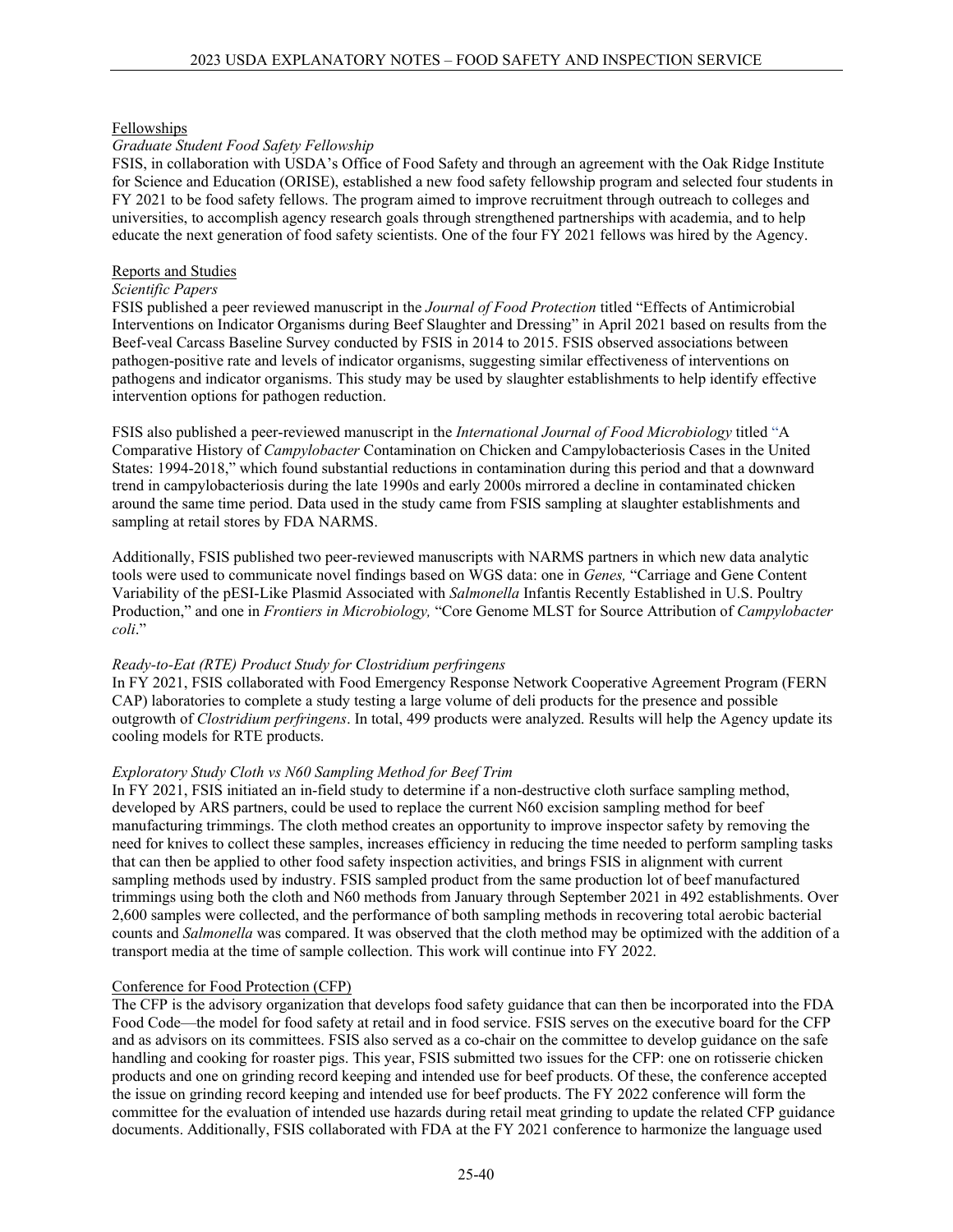between the two Agencies to ensure the FDA Food Code now accurately reflects FSIS labeling requirements for raw or partially cooked mechanically tenderized beef products.

#### National Advisory Committee on Meat and Poultry Inspection (NACMPI)

The NACMPI provides advice to the Secretary of Agriculture concerning State and Federal programs with respect to meat and poultry products inspection, food safety, and other matters that fall within the scope of the FMIA and the PPIA. The Committee serves as a forum for sharing ideas and insight about how the regulatory system can best serve both consumers and industry. In September 2021, FSIS held a virtual public meeting with the NACMPI. The Committee members prepared recommendations on how FSIS should clarify the Agency's positions on the custom and retail exemptions from inspection to ensure that meat and poultry produced under the exemptions are safe, wholesome, and correctly labeled and packaged. The members also advised on actions FSIS should take to prevent and reduce illnesses associated with the handling or consumption of frozen, raw, stuffed, not ready-to-eat (NRTE) poultry products, which may be breaded and par-fried and may appear ready-to-eat (RTE) to consumers.

#### National Advisory Committee on Microbiological Criteria for Foods (NACMCF)

The NACMCF provides impartial scientific advice to Federal Agencies to use in developing integrated food safety systems from farm to table and to ensure food safety in domestic and imported foods and is managed in accordance with the Federal Advisory Committee Act (FACA). NACMCF is chaired by the USDA Deputy Under Secretary of Food Safety and managed by the FSIS Executive Secretariat. One individual affiliated with a consumer group is included in the membership of the committee to serve in a representational capacity. The activities of the NACMCF are carried out, in part, by subcommittees that are focused on specific areas of food safety concern, and include members from government, academia and private industry and are chosen based on their expertise in microbiology, risk assessment, epidemiology, public health, food science, and other relevant disciplines.

The NACMCF plenary meeting was held April 22, 2021, during which the Committee adopted two reports:

- "The Use of Water in Animal Production, Slaughter, and Processing," and
- "Microbiological Testing by Industry of Ready-to-Eat foods Under FDA's Jurisdiction for Pathogens (or Appropriate Indicator Organisms): Verification of Preventive Controls."

Member terms expired on April 22, 2021, and the Secretary of Agriculture appointed 13 new members and reappointed 17 members for the next term on September 16, 2021.

## *Consumer Education, Communication, and Outreach Accomplishments*

## Consumer Education Public Meeting

On October 6, 2020, FSIS hosted a virtual public meeting with participation from the FDA, CDC, and the Partnership for Food Safety Education. The event reinforced FSIS' reputation as a 21st century public health organization that uses data to drive outreach and collaboration with partners in government, industry, and consumer advocacy. More than 1,000 industry, consumer representatives, non-profits, and food safety advocates registered for the event. The 5-hour meeting hosted a total of 400 online visitors, including advocates, academia, government, and private sector representatives who shared their innovations and research and agreed to continue future collaboration for the shared goal of improved food safety.

#### Safe Food Handling Behavior Research

FY 2021 marked the fourth year of FSIS' efforts to gain in-depth understanding of food safety behaviors by observing consumers preparing food in a test kitchen. In the observational study, FSIS examined consumers grilling bratwurst and hamburgers and preparing a ready-to-eat (bagged) salad. FSIS provided recipes with food safety instructions to participants in the experimental group and observed the impact this had on their food safety practices versus the control group. The results offered unique insights into consumer behavior and the data gleaned from the research is incorporated into consumer food safety messages.

FSIS made three key observations:

- Use of thermometers to determine both hamburgers and bratwurst were sufficiently cooked was significantly higher in the experimental groups compared to the control group.
- Handwashing attempts before meal preparation were significantly higher in the two experimental groups when compared with the control group, whereas there was no significant difference between groups looking at handwashing attempts during the meal prep.
- Most participants in all groups did not wash the bagged lettuce as recommended.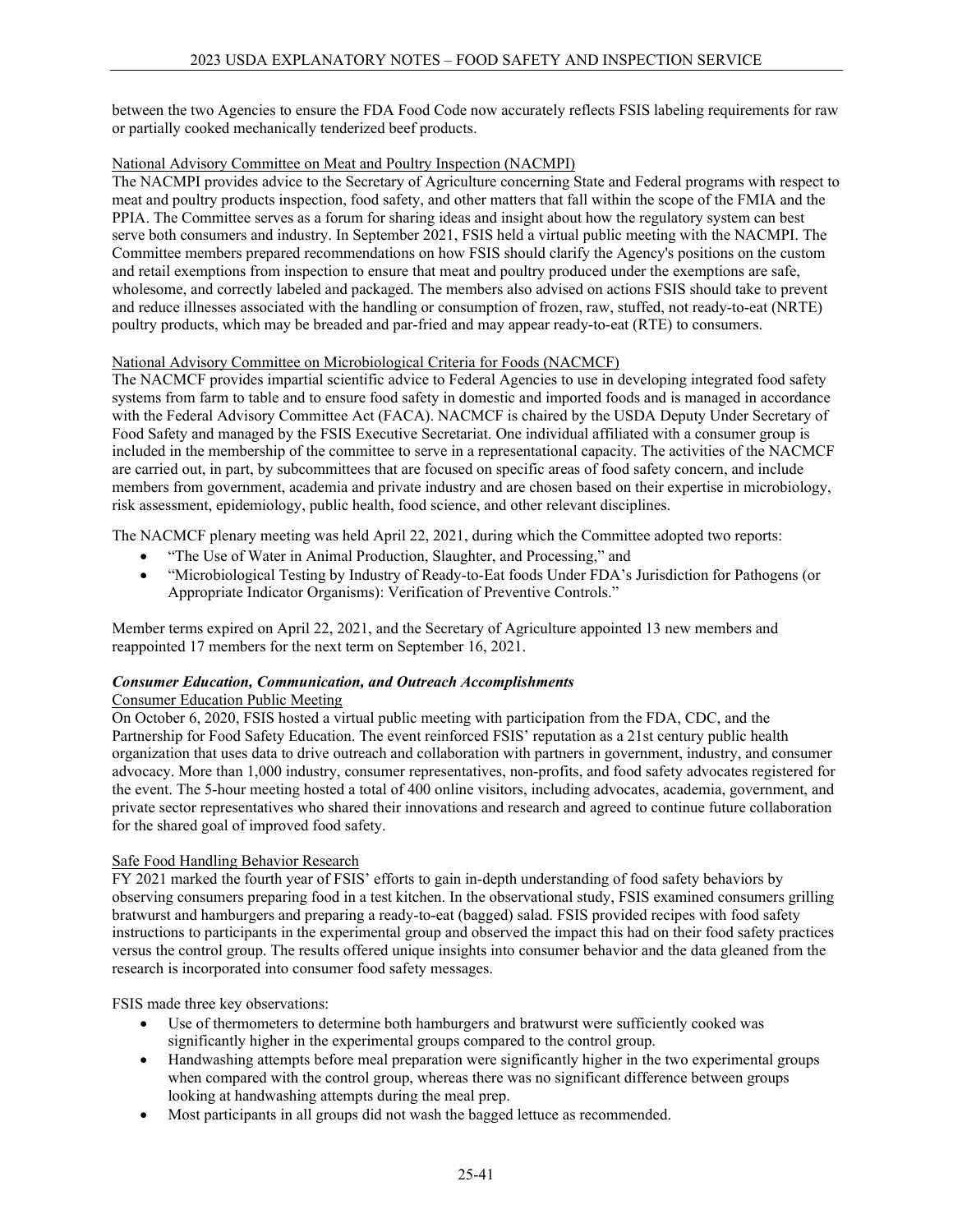## USDA Meat and Poultry Hotline

The USDA Meat and Poultry Hotline responds to consumer food safety inquiries through a toll-free phone number, live chat, email, and self-service frequently asked questions database. During FY 2021, FSIS responded to 14,965 inquiries (via call, chat, email, and webforms) through the USDA Meat and Poultry Hotline with an overall customer service rating of 4 out of 5 for inquiries related to food safety. FSIS answered 8,531 calls, 3,815 chats and 2,619 emails/webforms. Nearly 5 million customers viewed answers to their questions via self-service. These selfservice options streamline functionality across all platforms by allowing consumers to find answers to common questions at their own pace. They also conserve resources by allowing hotline staffers more time to focus on newer and/or more intricate questions in a timely manner.

## Consumer Education and Outreach Publications

To keep the public safer, FSIS conducts outreach and educational awareness efforts to the millions of Americans that consume federally regulated products each day. FSIS saw major success in raising awareness of safe food handling guidance, recalls, and information about foodborne illness. Successful messaging during periods of seasonal food interest and policy issuances resulted in a greater number of consumer inquiries, app downloads, and food thermometer requests this year. FSIS proactively used media outlets to reach consumers with vital food safety information, securing more than 168 proactive media placements. Total impressions of consumers reached with these efforts were more than 16 million. High profile outlets that covered FSIS efforts include television news feeder services for CBS News, NBC News, Telemundo, and Univision.

In FY 2021, FSIS distributed a total of 129,080 food safety publications to food safety educators, outreach events, consumers, and constituents. Additionally, FSIS continued to disseminate its weekly *Constituent Update* featuring key policy, programmatic, and consumer education updates relevant to the 47,000 industry and consumer subscribers. FSIS also publishes news releases on its website that offer food safety tips to assist consumers that may be preparing FSIS-regulated food items on holidays, other seasonal occasions, and emergency situations such as power outages and natural disasters.

## Social Media

During FY 2021, FSIS used a variety of social media networks to broaden engagement with key stakeholders and to amplify the Agency's messages to the public on food recalls, foodborne illness, and safe food handling practices. In FY 2021, FSIS saw an increase in impressions and engagements following information on FSIS recalls, poultry washing, food safety during holidays and national emergencies, and pandemic-response messaging. The @USDAFoodSafety Twitter account and the FoodSafety.gov Facebook account continue to see audience growth due to the ongoing strategy of using engaging topics, tips, and guidance to communicate food safety messages. The FSIS Twitter account is the largest of all USDA Twitter accounts, with over 1 million followers. Across Twitter and Facebook, FSIS generated 294,500 engagements and 12,360,651 impressions. Despite a decrease in impressions and engagements this year, FSIS saw an increase of engagements per impressions of 2.4 percent, meaning those who saw FSIS content engaged with it more than in previous years. This fiscal year, the @USDAFoodSafety Twitter account saw an increase of "other engagements" by 386 percent, including Twitter poll responses. The strategy of implementing polls on Twitter led to an increase in follower interactions. Additionally, the FSIS Spanish language Twitter account achieved a total of 174 new followers in FY 2021, representing an audience growth of 2.6 percent.

## FoodSafety.gov

In FY 2021, FSIS continued to work closely with its Federal partners at FoodSafety.gov to promote content on the cross-federal, consumer-focused website. More than 6 million web pages were viewed on the website. Each of the top five pages on the website are directly related to FSIS and its food safe families campaign messaging. This continued high traffic to FoodSafety.gov can be attributed to a variety of factors, including robust media outreach FSIS conducted during FY 2021 which used FoodSafety.gov as its primary call-to-action.

## FoodKeeper Mobile App

FSIS' FoodKeeper mobile app remains a relevant, useful, and effective tool to educate consumers on proper food storage and its relationship to safe food handling behaviors. Currently, the app offers storage and food safety guidance on more than 650 foods and beverages. FY 2021 saw over 31,000 downloads of the application, bringing the cumulative download totals of the application to 337,000 since its launch in April 2015.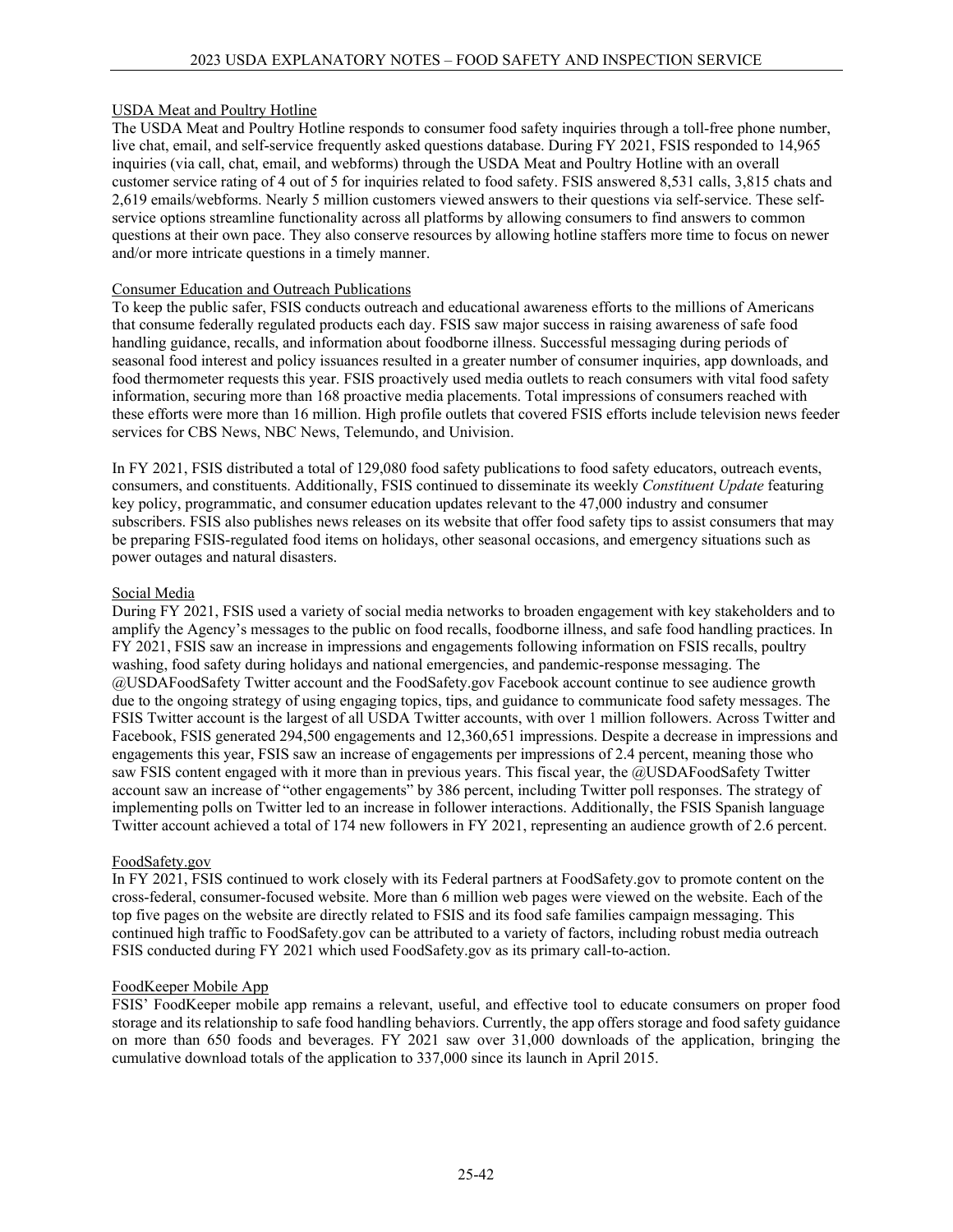## Labor Management Agreement

FSIS and the National Joint Council of Food Inspection Locals engaged in mediation-arbitration with the Federal Service Impasse Panel to resolve all outstanding provisions for the new national labor contract in FY 2021. The Federal Service Impasse Panel rendered its decision on the new national contract. FSIS is currently working toward implementing the requirements outlined in Executive Order 14003. It is anticipated that FSIS and the National Joint Council will engage in additional contract negotiations in FY 2022, with a goal of implementing the new national labor contract in the latter half of the fiscal year.

## New Performance Management System and Award Processing and Employee Recognition

In FY 2021, USDA successfully implemented a new two-tier performance management rating system, award recognition program, and an enterprise-wide information technology system to provide consistency across USDA Mission Areas/Agencies. FSIS contributed significantly to the development of the USDA Enterprise Performance Management Application (EPMA), derived from the design of the previous FSIS Performance and Awards Management system. FSIS was frequently consulted by HR practitioners throughout USDA regarding best practices and lessons learned. FSIS continues to serve on the Department's EPMA workgroup.

FSIS launched the new achievement award program in FY 2021 following the elimination of end-of-year performance-based awards. FSIS planned and developed a streamlined methodology for award nominations and processing, experiencing a significant increase in the number of achievement awards issued to employees, successfully maximizing the award budget. The Agency processed over 15,000 achievement awards—five times as many as the previous year. The new program also expedited award processing by an average of 3 weeks. These enhancements were achieved by streamlining and automating the review process and developing nomination and review tools to allow for batch review and processing. FSIS also created multiple achievement award reports and dashboards that enabled program executives and program resource managers to track the status and distribution of their award nominations on a monthly or bi-monthly basis.

## Surveys

FSIS completed several surveys during FY 2021 that assisted management with internal and external customer service, program enhancement and accountability, support of evaluations, and strategic plan measures, including:

- FSIS' sixth annual customer satisfaction survey on a range of topics including training, communications, human resources and benefits, and information technology, which inform strategic plan measures.
- Surveys to inform other current strategic plan measures, including coordination with State partners on foodborne outbreaks and a survey for PHV seminar series participants to measure their knowledge gained through the training series.
- Opinion and satisfaction surveys gathering information on the pre-apprenticeship program, the worker's compensation and benefits program, the civil rights staff customer experience, the alternative dispute resolution program, and enterprise risk management.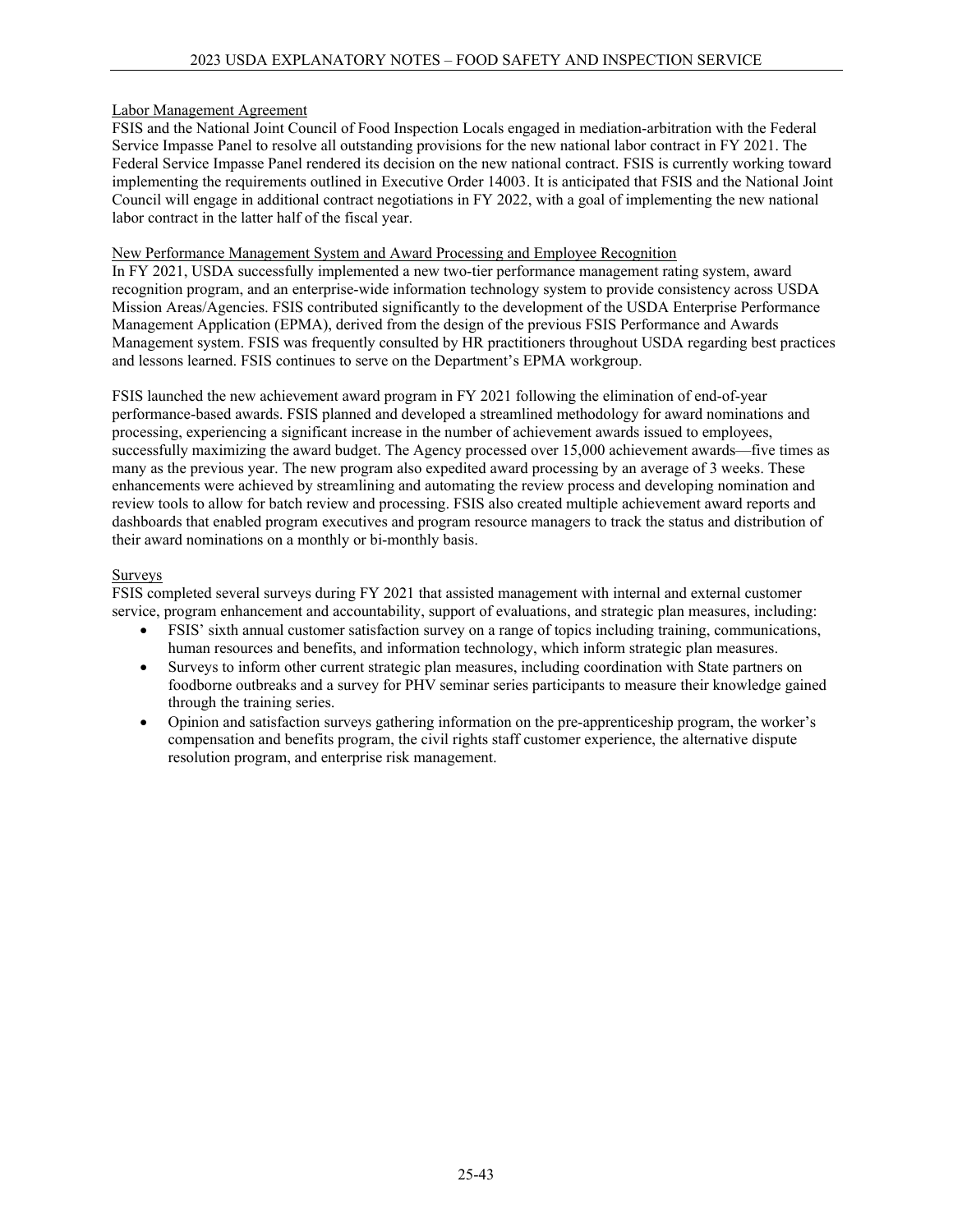## **SUMMARY OF PERFORMANCE AND EVALUATION Introduction**

The Office of Planning, Analysis and Risk Management (OPARM) leads FSIS in data analysis, science and performance management, including strategic planning, evaluation, internal controls, evidence, and enterprise risk management (ERM) activities. OPARM actively engages with internal and external stakeholders and works directly with Mission Area and Agency leadership as well as OBPA to ensure performance and evidence activities support the Foundations for Evidence-Based Policymaking Act of 2018 and the Government Performance and Results Modernization Act of 2010. OPARM participates in both the USDA/Performance, Evaluation, and Evidence Committee (PEEC) and USDA/ERM committees, which are comprised of individuals from different Mission Areas and backgrounds throughout USDA. OPARM works closely with the Chief Operating Officer, Chief Evaluation Officer, Chief Statistician, Chief Risk Officer, and Chief Data Scientist to ensure evaluation, evidence, and risk activities align. All evaluation, evidence, and risk management activities are approved through FSIS' Enterprise Governance process.

# **Alignment to USDA 2022 – 2026 Strategic Plan**

FSIS activities contribute to the success of USDA's overall mission to provide leadership on food, agriculture, natural resources, rural development, nutrition, and related issues using sound public policy, the best available science, and effective management, to the benefit of all Americans. FSIS is responsible for achieving and measuring results with respect to the following FY 2022 – 2026 Strategic Goal and Objective:

Strategic Goal 4: Provide All Americans Safe, Nutritious Food

Objective 4.3: Prevent Foodborne Illness and Protect Public Health

## **SUMMARY OF PERFORMANCE**

The following table summarizes the targets for the Departmental Key Performance Indicator (KPI) for which FSIS is responsible.

| <b>Strategic Objective 4.3</b>                                                                                                          |        | <b>FY 22</b> | $\text{FY } 23$ $\text{FY } 24$ $\text{FY } 25$ |  | FY 26 |
|-----------------------------------------------------------------------------------------------------------------------------------------|--------|--------------|-------------------------------------------------|--|-------|
| <i>Salmonella</i> Reduction                                                                                                             |        |              |                                                 |  |       |
| 4.3.1 Percent reduction in the proportion<br>of poultry samples with Salmonella<br>serotypes commonly associated with<br>human illness* | Target |              | 4                                               |  | 10    |

## *Table FSIS-19. Key Performance Indicator Targets and Results by Fiscal Year*

\* Targets are a cumulative reduction from a baseline established in 2021.

# **Expected Performance Progress Towards the Achievement of Strategic Objectives:**

Strategic Objective 4.3: Prevent Foodborne Illness and Protect Public Health

- In FY 2023, the Office of Food Safety (OFS) and the Food Safety and Inspection Service (FSIS) will take action to develop a stronger and more comprehensive framework to drive down *Salmonella* illnesses attributable to poultry and thereby have a positive impact on public health. They are focused on several key activities to gather the data and information necessary to support future action. FSIS will also continue to drive higher compliance rates with FSIS regulations through the issuance of new policies to the field to further enforce food safety hazards and revision of guidance documents for industry.
- Additionally, through partnerships with the Research, Education and Economics (REE) mission area agencies, FSIS will work to address *Salmonella* research gaps by leveraging the Agricultural Research Service (ARS) expertise to address key research needs, including *Salmonella* research and other research that will address other scientific data gaps to assist small and very small establishments.
- *Salmonella* Reduction: FSIS intends to show progress on reducing *Salmonella* serotypes commonly associated with human illness by collaborating with both internal and external stakeholders, including regulated establishments, industry organizations, consumer advocacy organizations, and academics. FSIS will host roundtables to obtain feedback from stakeholders on addressing *Salmonella* in poultry, as well as solicit and approve pilot projects for establishments to test different control strategies for *Salmonella* contamination in poultry products. The data will be analyzed by FSIS to determine whether it supports changes to FSIS' existing